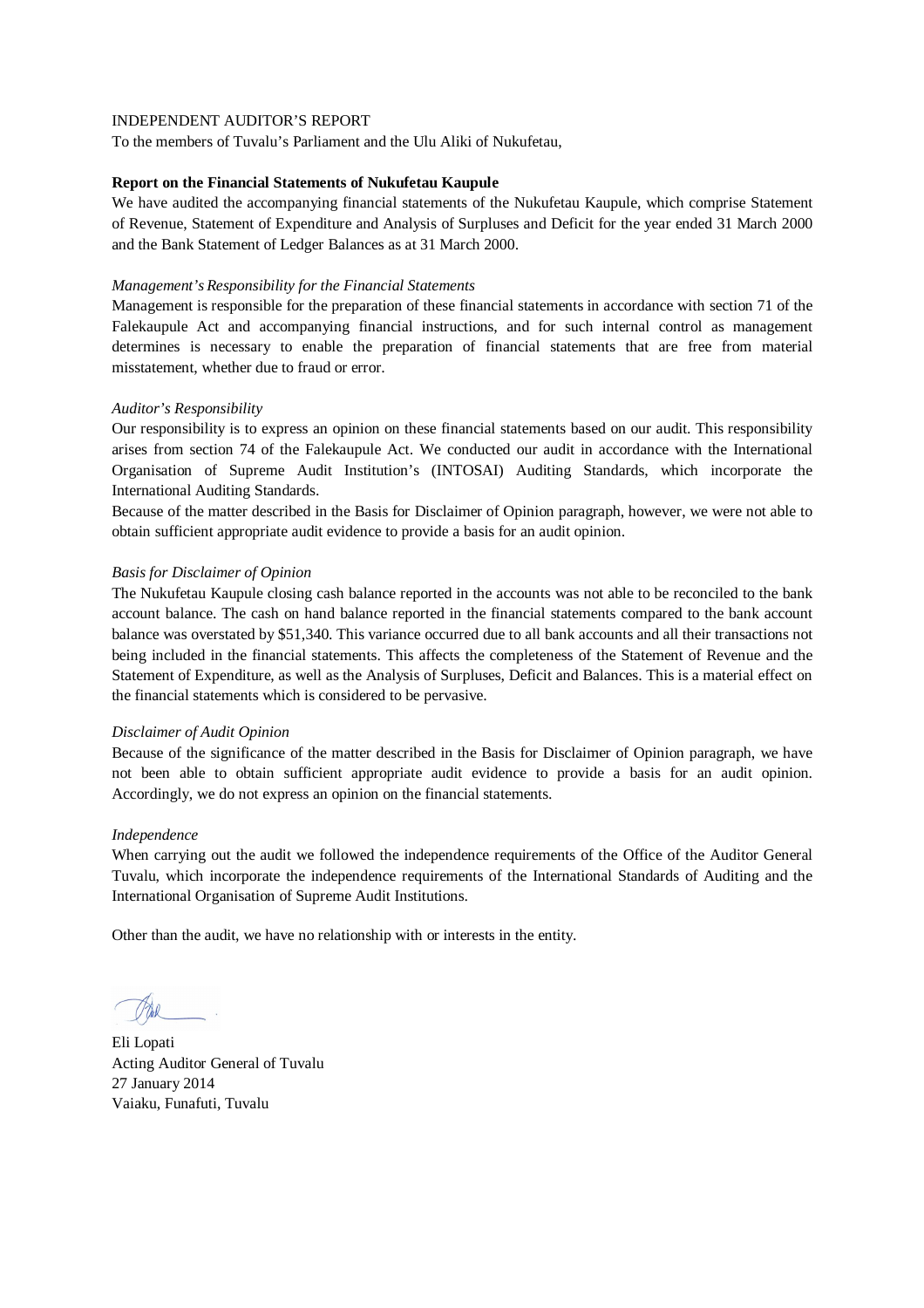#### **Kaupule Nukufetau April 1999 to 2000**

## **Year Ending 31th March 2000**

| .                             |  |  |               |
|-------------------------------|--|--|---------------|
| Balance as at 1st April 1999  |  |  | 21.905        |
| Add Revenue Collected         |  |  | 114.511       |
| Less Expenditure Incurred     |  |  | 49.297        |
| Balance as at 31st March 2000 |  |  | 119<br>87.119 |
|                               |  |  |               |

# **Statement of Ledger Balances**

|                                       |              |               | <b>Balance as per bank</b> |           |
|---------------------------------------|--------------|---------------|----------------------------|-----------|
| <b>Particulars</b>                    | <b>Debit</b> | <b>Credit</b> | statement                  | Variance  |
| Surplus Account 31 March 2000         |              | 87,119        |                            |           |
| IBD Council (693983-40)               | 4.198        |               | 4.209                      | 11        |
| IBD School (691638-30)                | 2.773        |               | 2.141                      | (632)     |
| Cash at bank (693983-30)              | 178          |               | 469                        | 291       |
| Cash at Fusi                          | 14.383       |               | 14,383                     | (0)       |
| Technical Fund (691611-30)            | 65.227       |               | 10.036                     | (55, 191) |
| Nukufetau Foundation Fund (691582-30) | ۰            |               | 2,865                      | 2,865     |
| Nukufetau Island Court (280046-30)    | ۰            |               | 1.316                      | 1.316     |
| Cash on hand                          | 359          |               | 359                        | $\Omega$  |
| <b>Total</b>                          | $87,119$ \$  | 87,119        | 35,779                     | (51,340)  |

#### **Analysis of Surpluses, Deficit and Balances**

| Population                    |  |  | 751     |
|-------------------------------|--|--|---------|
| <b>Actual Revenue</b>         |  |  | 114.511 |
| <b>Actual Expenses</b>        |  |  | 49,297  |
| Surpluses/Deficit             |  |  | 65.213  |
| Opening Balance 01:04:1999    |  |  | 21,905  |
| Closing Balance 31:03:2000    |  |  | 87.119  |
| Closing Balance per Head (\$) |  |  | 116     |
|                               |  |  |         |

#### 1999 to 2000

Statement of revenues

| Head & Sub         | <b>Particulars</b>             | Approved      |                  | Actual                   |                |                    | <b>Variance to estimates</b> | % of revenue |                    | Amount<br>per head |
|--------------------|--------------------------------|---------------|------------------|--------------------------|----------------|--------------------|------------------------------|--------------|--------------------|--------------------|
| <b>Heads</b>       |                                |               | <b>Estimates</b> |                          | <b>Revenue</b> |                    |                              |              |                    |                    |
| A                  |                                |               |                  |                          |                |                    |                              |              |                    |                    |
| $\overline{c}$     | <b>Head Tax</b>                | \$            | 2.000            | $\mathbf{\hat{S}}$       | 1.771          | <sup>\$</sup>      | (229)                        | $2\%$ \$     |                    | $\mathfrak{2}$     |
| 3                  | Licence                        | $\mathbf S$   | 3,000            | \$                       | 1,257          | $\mathbf S$        | (1,743)                      | 1%           | l \$               | $\mathbf{2}$       |
| $\overline{4}$     | House Rent                     | $\mathcal{S}$ | 500              | \$                       | 1,063          | <sup>\$</sup>      | 563                          | 1%           | l \$               |                    |
| 5                  | <b>Guest House Rent</b>        | $\mathcal{S}$ | 2.000            | \$                       | 746            | $\mathbf S$        | (1,254)                      | 1%           | l \$               |                    |
| 6                  | <b>Boat Hire</b>               | \$            | 50               | Ŝ                        | 70             | <sup>\$</sup>      | 20                           | 0%           | $\mathbf{\hat{s}}$ | $\Omega$           |
| 8                  | Hire of Kaupule Properties     | $\mathcal{S}$ | 500              | Ŝ                        | 465            | <sup>\$</sup>      | (35)                         | 0%           | l \$               |                    |
| 9                  | <b>Investment Interest</b>     | $\mathcal{S}$ | 150              | \$                       | 2,910          | $\mathbf{\hat{S}}$ | 2,760                        | 3%           | $\mathbf{\hat{s}}$ | $\overline{4}$     |
| 10                 | Miscellaneous                  | \$            | 500              | \$                       | $(4,075)$ \$   |                    | (4, 575)                     | $-4%$        | ∣\$                | (5)                |
| 11                 | Pig sales                      | $\mathcal{S}$ | 150              | $\mathbf{\hat{S}}$       | 490            | $\mathbf{\hat{s}}$ | 340                          | 0%           | l \$               |                    |
| 12                 | Sales of Fuel                  | \$            | 8,925            | \$                       | 7,541          | $\mathbf S$        | (1, 384)                     | 7%           | ∣\$                | 10                 |
| 15                 | <b>Generator Hire</b>          | \$            |                  | \$                       | 8              | <sup>\$</sup>      | 8                            | 0%           | l \$               | $\Omega$           |
|                    | <b>Total</b>                   | \$            | 17,775           | \$                       | 12,245         | \$                 | (5,530)                      | 11%          | l \$               | 16                 |
| <b>Expenditure</b> |                                |               |                  |                          |                |                    |                              |              |                    |                    |
|                    | Tuvalu Day                     | $\mathcal{S}$ | 1.000            | $\mathbf{\hat{S}}$       | 9.250          | <sup>\$</sup>      | 8.250                        | 8% \$        |                    | 12                 |
| $\overline{2}$     | <b>Support Grant</b>           | $\mathcal{S}$ | 10.000           | \$                       | 12,500         | $\mathbf{\hat{S}}$ | 2,500                        | 11% \$       |                    | 17                 |
| 4                  | <b>Telecom Expenses</b>        | $\mathcal{S}$ | 2.120            | \$                       | 2.824          | <sup>\$</sup>      | 704                          | 2%           | ∣\$                | $\overline{4}$     |
| 5                  | Office Equipment Maintenance   | $\mathcal{S}$ | 120              | \$                       | 120            | $\mathcal{S}$      | ٠                            | 0%           | l \$               | $\mathbf{0}$       |
| 6                  | Office Supplies                | $\mathcal{S}$ | 270              | \$                       | 270            | $\mathbf{\hat{s}}$ | ۰                            | 0%           | $\mathbf{\hat{s}}$ | $\Omega$           |
| 7                  | <b>Classroom Maintenance</b>   | \$            | 520              | \$                       | 1,040          | <sup>\$</sup>      | 520                          | 1%           | l \$               |                    |
| 8                  | <b>Dispensary Maintenance</b>  | $\mathcal{S}$ | 520              | \$.                      | 1.040          | $\mathcal{S}$      | 520                          | 1%           | l \$               |                    |
| 9                  | <b>Technical Fund</b>          | \$            | 3,000            | \$.                      | 70,457         | <sup>\$</sup>      | 67,457                       | 62%          | l S                | 94                 |
| 10                 | <b>Land Subsidy</b>            | $\mathcal{S}$ |                  | \$                       | 4,764          | $\mathbf{\hat{s}}$ | 4,764                        | 4%           | l \$               | 6                  |
| 1114               | <b>Communication Provision</b> | \$            |                  | \$                       |                | $\mathbf S$        |                              | 0%           | -\$                |                    |
|                    | Total                          | \$            | 17,550           | \$                       | 102,265        | \$                 | 84,715                       | 89%          | -\$                | 136                |
|                    |                                |               |                  |                          |                |                    |                              |              |                    |                    |
|                    | <b>Grand Total</b>             | \$            | 35,325           | $\overline{\phantom{a}}$ | 114,511        | l s                | 79,186                       | $100\%$ \$   |                    | 152                |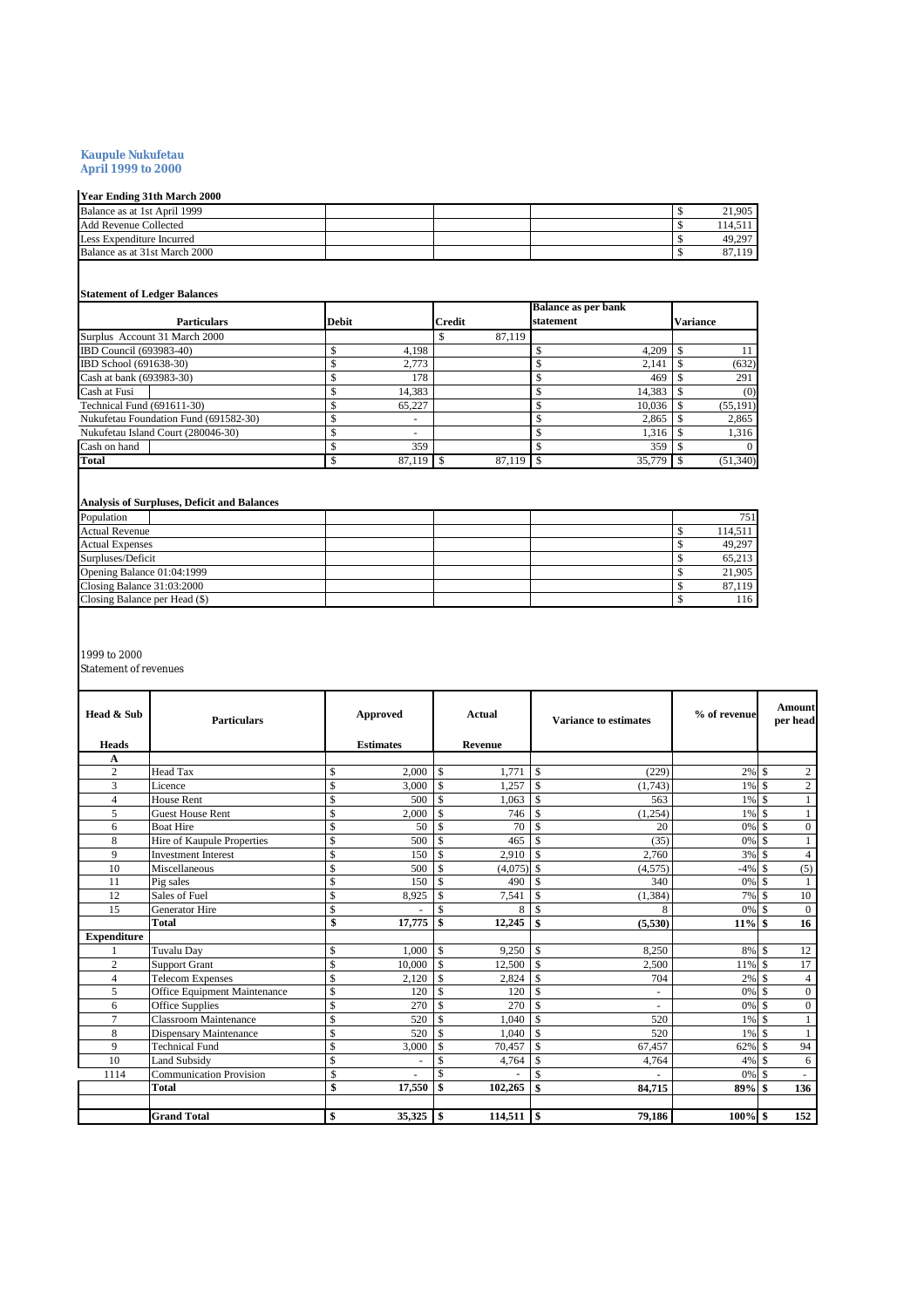#### 1999 to 2000 Statement of Expenditure

| Head & Sub     | <b>Particulars</b>                     |                          | <b>Approved</b>  |                    | <b>Actual</b>      |                    |                 |               |                    | <b>Amount</b>    |
|----------------|----------------------------------------|--------------------------|------------------|--------------------|--------------------|--------------------|-----------------|---------------|--------------------|------------------|
| <b>Heads</b>   |                                        |                          | <b>Estimates</b> |                    | <b>Expenditure</b> |                    | <b>Variance</b> | % of expenses |                    | per head         |
| A              |                                        |                          |                  |                    |                    |                    |                 |               |                    |                  |
| 1              | <b>Registry Clerk</b>                  | \$                       | 3,056            | \$                 | $(972)$ \$         |                    | 4,028           | $-2%$         | \$                 | (1)              |
| $\overline{c}$ | Typist                                 | \$                       | 1,349            | \$                 | 1,444              | $\mathbf{\hat{S}}$ | (95)            | 3%            | -\$                | $\overline{c}$   |
| 3              | <b>Leading Hand Carpenter</b>          | \$                       | 1,625            | \$                 | 1,686              | <sup>\$</sup>      | (61)            | 3%            | - \$               | $\sqrt{2}$       |
| $\overline{4}$ | Carpenter 1                            | \$                       | 1.045            | $\mathbf S$        | 1,162              | $\mathbf{\hat{s}}$ | (117)           | $2\%$ \$      |                    | $\overline{c}$   |
| 5              | Carpenter 2                            | \$                       | 1,045            | $\mathbf{\hat{S}}$ | 1,162              | $\mathbf{\hat{S}}$ | (117)           | 2%            | <sup>\$</sup>      | $\overline{c}$   |
| 6              | Leading Hand Mechanic                  | $\mathbf S$              | 1,625            | $\mathbf{s}$       | 1,430              | $\mathbf{s}$       | 195             | $3\%$ \$      |                    | $\sqrt{2}$       |
| $\overline{7}$ | Driver                                 | \$                       | 1,201            | $\mathbf{s}$       | 1,285              | $\mathbf S$        | (84)            | 3% \$         |                    | $\overline{2}$   |
| 8              | Coxswain                               | \$                       | 1,141            | $\mathbf{\hat{S}}$ | 1,227              | $\mathbf{\hat{S}}$ | (86)            | $2\%$ \$      |                    | $\overline{2}$   |
| 9              | Casual Labour                          | $\overline{\mathcal{S}}$ | 3,000            | $\mathbb{S}$       | 3,467              | $\mathbf{\hat{s}}$ | (467)           | 7%            | $\mathbf{\hat{s}}$ | $\overline{5}$   |
| 10             | <b>TPF Contribution</b>                | \$                       | 813              | \$                 | 883                | <sup>\$</sup>      | (70)            | 2%            | -S                 | $1\,$            |
| 11             | <b>Councilors Allowances</b>           | \$                       | 8.600            | \$                 | 5,717              | $\mathbf S$        | 2,883           | 12%           | $\mathbf{\hat{S}}$ | 8                |
| 12             | School Committee Allowance             | \$                       | 1,440            | \$                 | 1.490              | $\mathbf{\hat{S}}$ | (50)            | 3% \$         |                    | $\overline{c}$   |
| 13             | <b>PHCC Allowances</b>                 | $\mathbf S$              | 720              | \$                 | 605                | <sup>\$</sup>      | 115             | $1\%$ \$      |                    | $\mathbf{1}$     |
| 14             | Overtime                               | \$                       | 600              | $\mathbf{\hat{S}}$ | 338                | <sup>\$</sup>      | 262             | 1%            | -S                 | $\boldsymbol{0}$ |
| 15             | <b>IDRF</b> Allowances                 | $\mathbf S$              | 540              | $\mathbf S$        | 420                | <sup>\$</sup>      | 120             | $1\%$ \$      |                    | $\mathbf{1}$     |
| 16             | <b>Approved Teachers</b>               | \$                       | 1,045            | \$                 | 259                | $\mathbf S$        | 786             | 1%            | $\mathcal{S}$      | $\boldsymbol{0}$ |
| 17             | <b>MCH</b> Aide                        | \$                       | 1,045            | \$                 | 803                | $\mathbf S$        | 242             | 2%            | <sup>\$</sup>      | $\mathbf{1}$     |
| 18             | Orderly                                | \$                       | 1,045            | \$                 | 1,162              | \$                 | (117)           | 2%            | $\mathbf{\hat{S}}$ | $\mathbf{2}$     |
| 19             | <b>IDC</b> Committee Allowances        | \$                       | 1,080            | $\mathbf S$        | 447                | $\mathbf S$        | 633             | 1% \$         |                    | $\mathbf{1}$     |
| 20             | Fisheries & Agriculture Allow.         | \$                       | 720              | $\mathbf{\hat{S}}$ | 575                | <sup>\$</sup>      | 145             | $1\%$ \$      |                    | $\mathbf{1}$     |
| 21             | Carpenter 3                            | \$                       | 1,045            | $\mathbf{\hat{S}}$ | 364                | $\mathbf{\hat{S}}$ | 681             | 1%            | - \$               | $\mathbf{0}$     |
| 22             | <b>Budget &amp; Appropriation Comm</b> | $\mathbf S$              | 720              | $\mathbf S$        | 225                | <sup>\$</sup>      | 495             | 0% \$         |                    | $\boldsymbol{0}$ |
| 23             | Travel & Subsistence                   | $\overline{\mathcal{S}}$ | 3,600            | \$                 | 835                | $\mathbf{\hat{S}}$ | 2,765           | 2%            | <sup>\$</sup>      | $\mathbf{1}$     |
|                | Total                                  | \$                       | 38,100           | \$                 | 26,011             | \$                 | 12,089          | 53% \$        |                    | $\overline{35}$  |
| 1              | Properties Maintenance                 | \$                       | 5,542            | \$                 | 4,004              | $\mathbf S$        | 1,538           | 8%            | <sup>\$</sup>      | 5                |
| $\overline{c}$ | Land Rent/Trees Compensation           | \$                       | 1,000            | \$                 | 392                | $\mathbf{\hat{S}}$ | 608             | 1% \$         |                    | $\mathbf{1}$     |
| 3              | Audit Fee                              | $\mathbf S$              | 330              | $\mathbf{\hat{S}}$ | 19                 | <sup>\$</sup>      | 312             | $0\%$ \$      |                    | $\boldsymbol{0}$ |
| 5              | <b>Boat Fuel</b>                       | \$                       | 300              | $\mathbf S$        | 125                | <sup>\$</sup>      | 175             | $0\%$ \$      |                    | $\mathbf{0}$     |
| 6              | Kaupule Entertainment                  | $\mathbf S$              | 500              | <sup>\$</sup>      | 71                 | $\mathbf{\hat{s}}$ | 429             | $0\%$ \$      |                    | $\mathbf{0}$     |
| $\overline{7}$ | Tuvalu day                             | $\overline{\mathcal{S}}$ | 1,000            | \$                 | 8,999              | $\mathbf{\hat{S}}$ | (7,999)         | 18%           | $\mathbf S$        | 12               |
| 8              | <b>Telecom Expenses</b>                | \$                       | 2,983            | \$                 | 1,000              | \$                 | 1,983           | 2%            | -S                 | $\mathbf{1}$     |
| 10             | <b>Office Supplies</b>                 | \$                       | 2,000            | \$                 | 1,195              | \$                 | 805             | 2%            | <sup>\$</sup>      | $\sqrt{2}$       |
| 11             | <b>Classroom Maintenance</b>           | \$                       | 500              | $\mathbf{\hat{S}}$ | 304                | $\mathbf S$        | 196             | 1%            | -\$                | $\boldsymbol{0}$ |
| 12             | Dispensary Maintenance                 | $\mathbf S$              | 1,000            | $\mathbf{\hat{S}}$ | 265                | $\mathcal{S}$      | 735             | $1\%$ \$      |                    | $\boldsymbol{0}$ |
| 13             | <b>Fuel Expenses</b>                   | \$                       | 8,500            | $\mathbf{\hat{S}}$ | 6,724              | <sup>\$</sup>      | 1,776           | 14% \$        |                    | 9                |
| 14             | Falekaupule Entertainment              | \$                       | 500              | $\mathbf S$        | 188                | <sup>\$</sup>      | 312             | $0\%$ \$      |                    | $\mathbf{0}$     |
|                | Total                                  | \$                       | 24,155           | \$                 | 23,286             | <sup>\$</sup>      | 869             | 47%           | \$                 | 31               |
|                |                                        |                          |                  |                    |                    |                    |                 |               |                    |                  |
|                | <b>Total Grand</b>                     | \$                       | 62,255           | \$                 | 49,297             | \$                 | 12,958          | $100\%$ \$    |                    | 66               |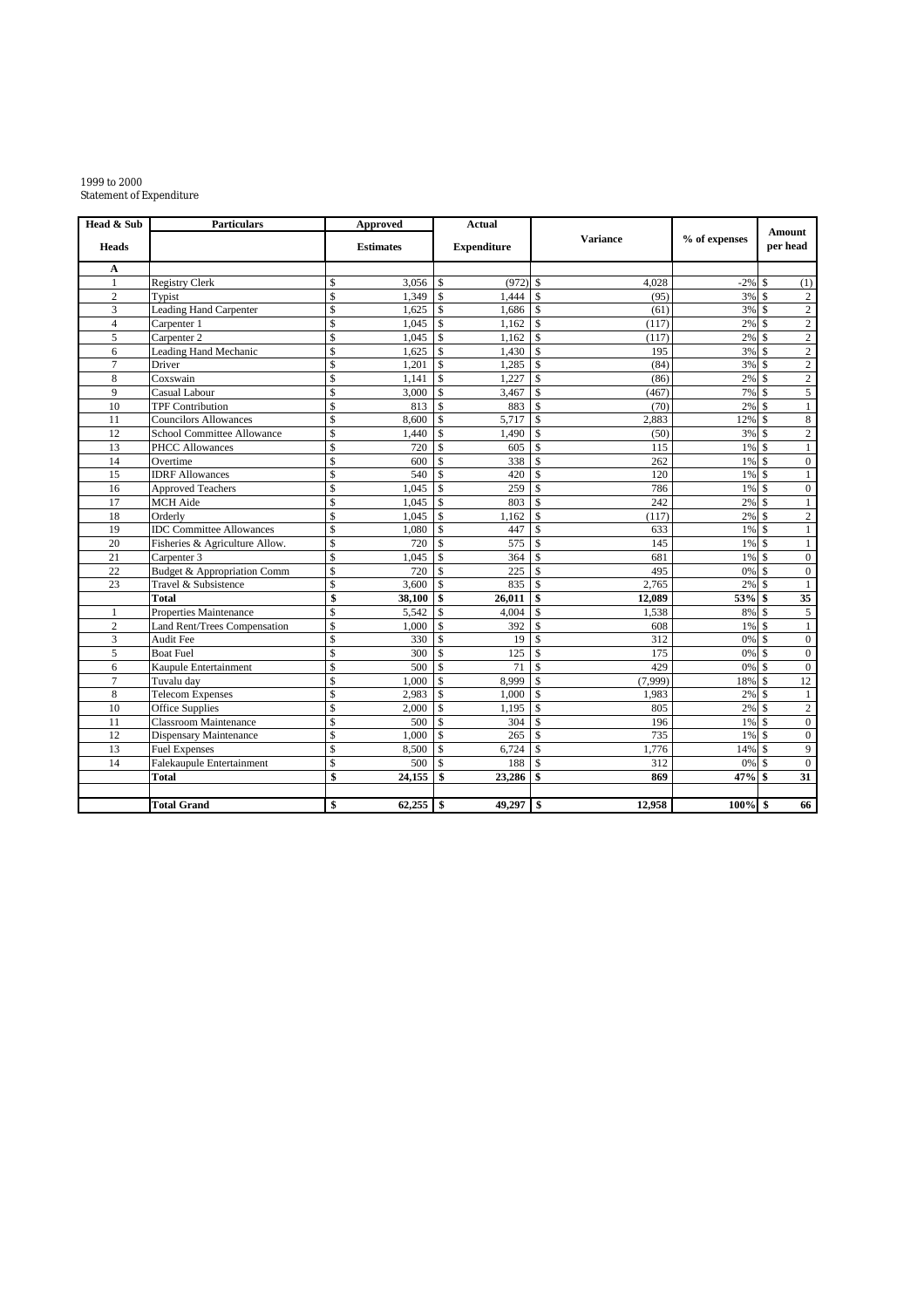To the members of Tuvalu's Parliament and the Ulu Aliki of Nukufetau,

#### **Report on the Financial Statements of Nukufetau Kaupule**

We have audited the accompanying financial statements of the Nukufetau Kaupule, which comprise Statement of Revenue, Statement of Expenditure and Analysis of Surpluses and Deficit for the year ended 31 March 2001 and the Bank Statement of Ledger Balances as at 31 March 2001.

#### *Management's Responsibility for the Financial Statements*

Management is responsible for the preparation of these financial statements in accordance with section 71 of the Falekaupule Act and accompanying financial instructions, and for such internal control as management determines is necessary to enable the preparation of financial statements that are free from material misstatement, whether due to fraud or error.

## *Auditor's Responsibility*

Our responsibility is to express an opinion on these financial statements based on our audit. This responsibility arises from section 74 of the Falekaupule Act. We conducted our audit in accordance with the International Organisation of Supreme Audit Institution's (INTOSAI) Auditing Standards, which incorporate the International Auditing Standards.

Because of the matter described in the Basis for Disclaimer of Opinion paragraph, however, we were not able to obtain sufficient appropriate audit evidence to provide a basis for an audit opinion.

## *Basis for Disclaimer of Opinion*

The Nukufetau Kaupule closing cash balance reported in the accounts was not able to be reconciled to the bank account balance. The cash on hand balance reported in the financial statements compared to the bank account balance was understated by \$48,252. This variance occurred due to all bank accounts and all their transactions not being included in the financial statements. This affects the completeness of the Statement of Revenue and the Statement of Expenditure, as well as the Analysis of Surpluses, Deficit and Balances. This is a material effect on the financial statements which is considered to be pervasive.

#### *Disclaimer of Audit Opinion*

Because of the significance of the matter described in the Basis for Disclaimer of Opinion paragraph, we have not been able to obtain sufficient appropriate audit evidence to provide a basis for an audit opinion. Accordingly, we do not express an opinion on the financial statements.

#### *Independence*

When carrying out the audit we followed the independence requirements of the Office of the Auditor General Tuvalu, which incorporate the independence requirements of the International Standards of Auditing and the International Organisation of Supreme Audit Institutions.

Eli Lopati Acting Auditor General of Tuvalu 27 January 2014 Vaiaku, Funafuti, Tuvalu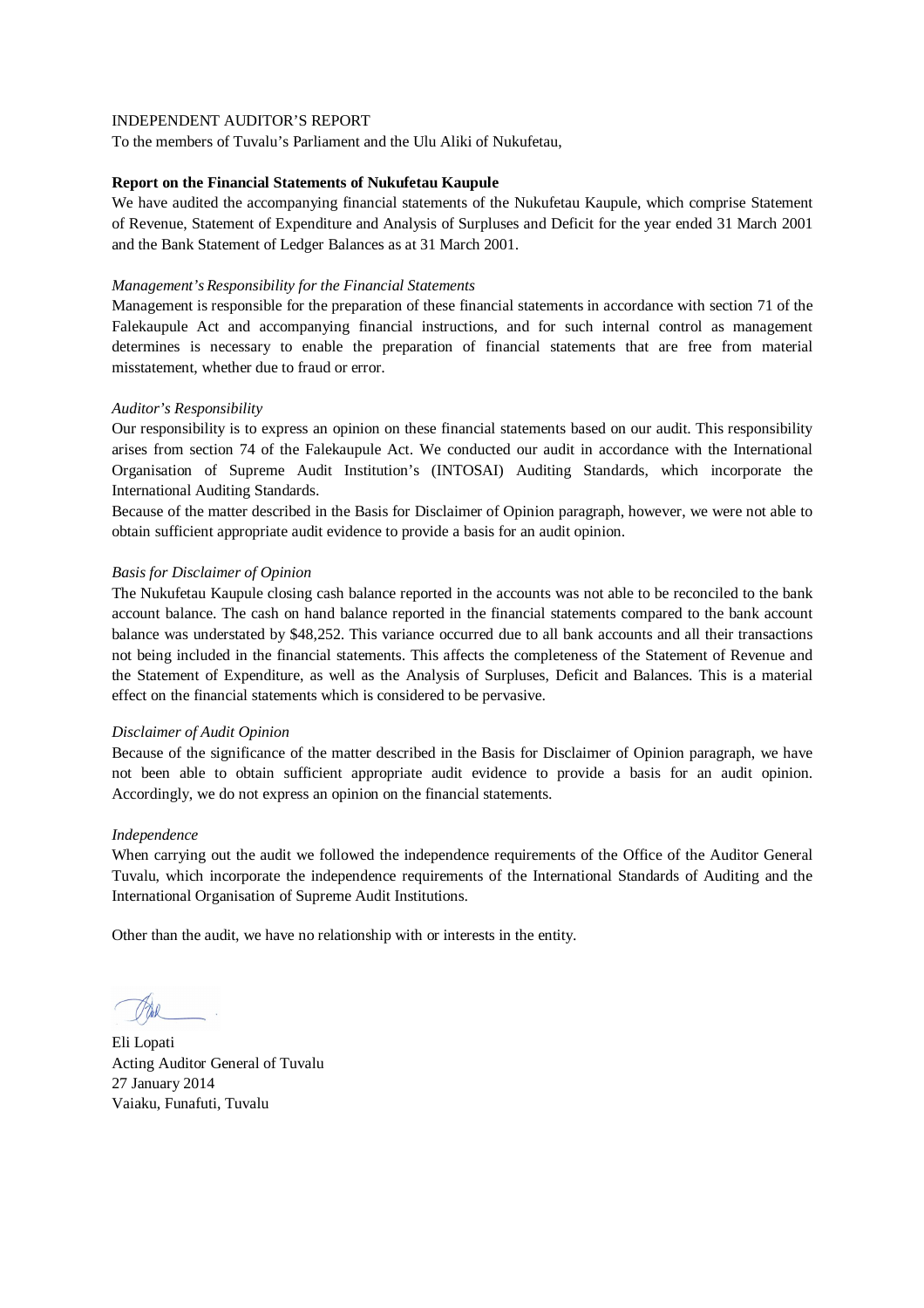#### **Kaupule Nukufetau April 2000 to 2001**

#### **Year Ending 31st March 2001**

| . .                           |  |  |         |
|-------------------------------|--|--|---------|
| Balance as at 1st April 2000  |  |  | 67,119  |
| <b>Add Revenue Collected</b>  |  |  | 136,780 |
| Less Expenditure Incurred     |  |  | 159.674 |
| Balance as at 31st March 2001 |  |  | 64.225  |

#### **Statement of Ledger Balances**

| <b>Particulars</b>                    | <b>Debit</b>             | <b>Credit</b> | <b>Balance as per bank statement</b> | <b>Variance</b> |
|---------------------------------------|--------------------------|---------------|--------------------------------------|-----------------|
| Surplus Account 31 March 2001         |                          | 64.225        |                                      |                 |
| <b>IBD</b> Council                    | 4.219                    |               | 15,025                               | 10,806          |
| <b>IBD</b> School                     | 2.820                    |               | 2.184                                | (636)           |
| Cash at bank                          | 77                       |               | 16                                   | (60)            |
| Cash at Fusi                          | 946                      |               | 946                                  |                 |
| Nukufetau Island Council (691611-40)  | $\overline{\phantom{a}}$ |               | 4.346                                | 4,346           |
| Nukufetau Foundation Fund (691582-30) | $\overline{\phantom{a}}$ |               | 2.721                                | 2.721           |
| Nukufetau Island Court (280046-30)    | $\overline{\phantom{a}}$ |               | 3,324                                | 3,324           |
| <b>Technical Fund</b>                 | 55,967                   |               | 4.478                                | (51, 490)       |
| Nukufetau FTF Proceed                 | $\overline{\phantom{a}}$ |               | 79.436                               | 79,436          |
| Cash on hand                          | 196                      |               |                                      | (196)           |
| <b>Total</b>                          | 64,225                   | 64.225        | 112,477                              | 48,252          |

## **Analysis of Surpluses, Deficit and Balances**

| Population                    | 751       |
|-------------------------------|-----------|
| <b>Actual Revenue</b>         | 136,780   |
| <b>Actual Expenses</b>        | 159.674   |
| Surpluses/Deficit             | (22, 893) |
| Opening Balance 01:04:2000    | 87.119    |
| Closing Balance 31:03:2001    | 64.225    |
| Closing Balance per Head (\$) | 85.52     |

# **2000 to 2001**

#### **Statement of revenues**

| Head & Sub     | <b>Particulars</b>            | Approved         |               | Actual       | <b>Variance to estimates</b> |           | % of revenue |     | <b>Amount</b><br>per head |
|----------------|-------------------------------|------------------|---------------|--------------|------------------------------|-----------|--------------|-----|---------------------------|
| <b>Heads</b>   |                               | <b>Estimates</b> |               | Revenue      |                              |           |              |     |                           |
| A              |                               |                  |               |              |                              |           |              |     |                           |
| $\overline{c}$ | Head Tax                      | \$<br>2,000      | $\mathbf{s}$  | 1.468        | \$                           | (532)     | 1%           | \$. | $\overline{c}$            |
| 3              | Licence                       | \$<br>1.500      | \$            | 3,528        | \$                           | 2,028     | 3%           | \$  | 5                         |
| 4              | House Rent                    | \$<br>2,000      | \$            | 1,960        | \$                           | (40)      | 1%           | \$  | 3                         |
| 5              | <b>Guest House Rent</b>       | \$<br>1,000      | \$            | 600          | \$                           | (400)     | 0%           | \$  |                           |
| 6              | <b>Boat Hire</b>              | \$<br>240        | \$            | 10           | \$                           | (230)     | 0%           | \$  | $\Omega$                  |
| $\overline{7}$ | <b>Tractor Hire</b>           | \$<br>600        | \$            | 1,297        | $\mathbf{\hat{S}}$           | 697       | 1%           | \$  | $\overline{c}$            |
| 8              | Hire of Kaupule Properties    | \$<br>500        | \$            | 144          | \$                           | (356)     | 0%           | \$  | $\theta$                  |
| 9              | <b>Investment Interest</b>    | \$<br>500        | \$            | 668          | \$                           | 168       | 0%           | \$  |                           |
| 10             | Miscellaneous                 | \$<br>750        | \$.           | 124          | \$.                          | (626)     | 0%           | \$. | $\Omega$                  |
| 11             | Pig Sales                     | \$<br>300        | \$            | 248          | \$                           | (52)      | 0%           | \$  | $\overline{0}$            |
| 12             | Sales of Fuel                 | \$<br>10,710     | \$            | 219          | <sup>\$</sup>                | (10, 491) | 0%           | \$  | $\theta$                  |
| 15             | <b>Generator Hire</b>         | \$               | \$            | 8            | \$                           | 8         | 0%           | \$  | $\theta$                  |
| 16             | Search /Certificate/Court Fee | \$<br>100        | <sup>\$</sup> | 214          | \$                           | 114       | 0%           | \$  | $\Omega$                  |
| 17             | Court Fine                    | \$<br>1.000      | \$            | 683          | \$                           | (317)     | 0%           |     |                           |
| Expenses 1     | Tuvalu Day                    | \$<br>2,000      | \$            | 2,000        | \$.                          |           | 1%           |     |                           |
| $\overline{c}$ | <b>Support Grant</b>          | \$<br>10,000     | \$            | 2,500        | \$                           | (7,500)   | 2%           | \$  | 3                         |
| 4              | <b>Telecom Expenses</b>       | \$<br>2,020      | $\mathbf{s}$  | 1.078        | \$                           | (942)     | 1%           |     |                           |
| 9              | <b>Technical Fund</b>         | \$<br>24,500     | \$.           | 24,650       | $\mathcal{S}$                | 150       | 18%          |     | 33                        |
| 10             | Subsidy of Land Rental        | \$<br>6,692      | \$            | $(4,619)$ \$ |                              | (11, 311) | $-3%$        |     | (6)                       |
| 12             | <b>Falekaupule Renovation</b> | \$<br>100,000    | \$            | 100,000      | $\mathbf S$                  |           | 73%          | \$  | 133                       |
|                |                               |                  |               |              |                              |           |              |     |                           |
|                | <b>Grand Total</b>            | \$               |               | 136,780      | \$                           | (29, 632) | 100%         |     | 182                       |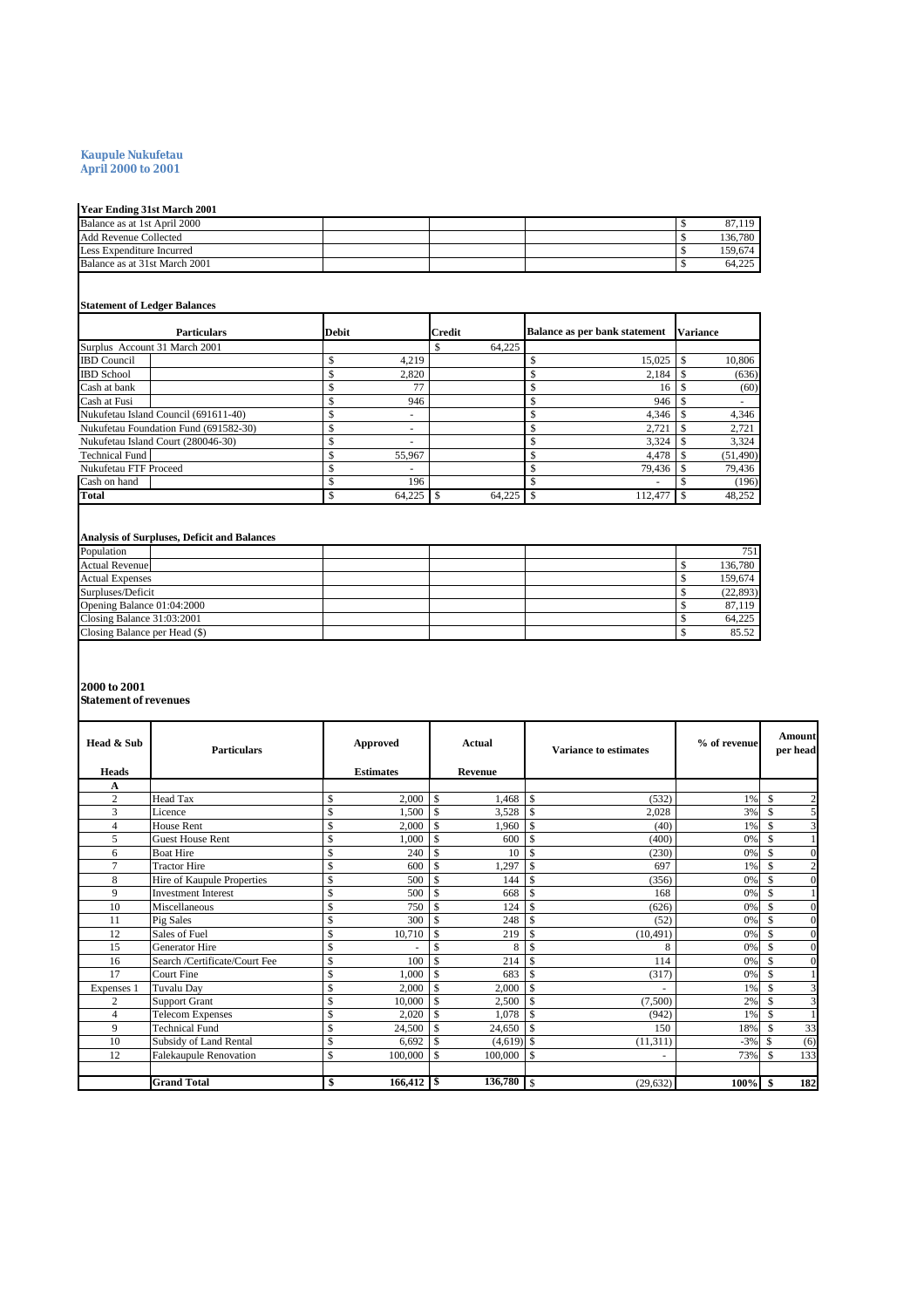#### **2000 to 2001 Statement of Expenditure**

| Head & Sub              | <b>Particulars</b>               |               | Approved         |                    | Actual             |                    | <b>Variance</b> | % of expenses |                    | <b>Amount</b><br>per head |
|-------------------------|----------------------------------|---------------|------------------|--------------------|--------------------|--------------------|-----------------|---------------|--------------------|---------------------------|
| <b>Heads</b>            |                                  |               | <b>Estimates</b> |                    | <b>Expenditure</b> |                    |                 |               |                    |                           |
| A                       |                                  |               |                  |                    |                    |                    |                 |               |                    |                           |
|                         | Salary                           | \$            | 21,010           | - \$               | 15,047             | $\mathcal{S}$      | 5,963           | 9%            | $\mathbf S$        | 20                        |
| $\overline{c}$          | <b>Provident Fund</b>            | \$            | 2.101            | $\mathbf{s}$       | 1,525              | $\mathbf{\hat{S}}$ | 576             | 1%            | $\mathbf{\hat{S}}$ | $\overline{c}$            |
| 3                       | <b>Committee Allowances</b>      | \$            | 19,450           | $\mathbf{s}$       | 11,674             | $\mathsf{\$}$      | 7,776           | 7%            | \$.                | 16                        |
| 4                       | Travel and Subsistence Allowance | $\mathcal{S}$ | 2.000            | $\mathbf{s}$       | 739                | $\mathsf{\$}$      | 1.261           | 0%            | \$.                | 1                         |
| 5                       | <b>Casual Labours</b>            | \$            | 6.000            | $\mathcal{S}$      | 91                 | $\mathcal{S}$      | 5,909           | 0%            | $\mathcal{S}$      | $\mathbf{0}$              |
| 6                       | Overtime                         | \$            | 600              | $\mathbf{\hat{s}}$ | 502                | $\mathcal{S}$      | 98              | 0%            | $\mathbf{s}$       | 1                         |
|                         | Total                            | \$            | 51,161           | -\$                | 29,578             | \$                 | 21,583          | 19%           | $\mathbf S$        | 39                        |
| $\Pi$                   |                                  |               |                  |                    |                    |                    |                 |               |                    |                           |
|                         | Properties Maintenance           | \$            | 7.530            | $\mathbf{s}$       | 3,984              | $\mathsf{\$}$      | 3,546           | 2%            | $\mathbf S$        | 5                         |
| $\overline{c}$          | <b>Trees Compensation</b>        | \$            | 1,000            | - \$               | 105                | $\mathbf{\hat{S}}$ | 895             | 0%            | $\mathbf{\$}$      | $\mathbf{0}$              |
| $\overline{\mathbf{4}}$ | <b>Fuel Expenses</b>             | \$            | 10,500           | - \$               | 4,371              | $\mathcal{S}$      | 6,129           | 3%            | $\mathcal{S}$      | 6                         |
| 5                       | Kaupule Entertainment            | \$            | 700              | $\mathcal{S}$      | 72                 | $\mathcal{S}$      | 628             | 0%            | \$.                | $\mathbf{0}$              |
| 6                       | Furniture                        | \$            | 2,020            | $\mathbf{s}$       | 900                | $\mathcal{S}$      | 1.120           | 1%            | $\mathbf{s}$       | 1                         |
| 7                       | <b>Tuvalu Dav</b>                | \$            | 1.000            | - \$               | 1.696              | $\mathcal{S}$      | (696)           | 1%            | $\mathcal{S}$      | $\boldsymbol{2}$          |
| 8                       | <b>Telecom Expenses</b>          | \$            | 2,020            | - \$               | 1,906              | $\mathsf{\$}$      | 114             | 1%            | $\mathcal{S}$      | 3                         |
| 9                       | Office Equipment Maintenance     | $\mathsf{\$}$ | 520              | -\$                | 371                | $\mathsf{\$}$      | 150             | 0%            | \$                 | $\mathbf{0}$              |
| 10                      | Office Supplies/Stationeries     | \$            | 2,000            | $\mathcal{S}$      | 1,551              | $\mathcal{S}$      | 449             | 1%            | \$.                | $\overline{c}$            |
| 11                      | Classroom Maintenance            | \$            | 520              | $\mathcal{S}$      | 518                | $\mathcal{S}$      | C               | 0%            | \$.                | $\mathbf{1}$              |
| 13                      | Falekaupule Entertainment        | \$            | 500              | -\$                | 132                | $\mathcal{S}$      | 368             | 0%            | \$.                | $\Omega$                  |
| 14                      | <b>Falekaupule Renovation</b>    | \$            | 100,000          | -\$                | 55,370             | $\mathcal{S}$      | 44,630          | 35%           | \$.                | 74                        |
| 15                      | <b>Transport Hire</b>            | \$            |                  | $\mathbf S$        | 40                 | $\mathcal{S}$      | (40)            | 0%            | $\mathbf S$        | $\mathbf{0}$              |
|                         | <b>Total</b>                     | \$            | 128,310          | \$                 | 71,016             | $\mathbf{\hat{S}}$ | 57,294          | 44%           | $\mathbf S$        | 95                        |
| Ш                       |                                  |               |                  |                    |                    |                    |                 |               |                    |                           |
| 1                       | <b>Water Cistern</b>             | $\mathbb{S}$  | 40,000           | $\mathbf{s}$       | 30,982             | $\mathbb{S}$       | 9.018           | 19%           | \$                 | 41                        |
| $\overline{c}$          | Putoko House                     | \$            | 16,000           | $\mathbf{s}$       | 14,946             | $\mathsf{\$}$      | 1.054           | 9%            | $\mathbf S$        | 20                        |
| $\overline{4}$          | <b>Kaupule Staff Houses</b>      | \$            | 40,501 \$        |                    | 13.151             | \$                 | 27,350          | 8%            | $\mathbf S$        | 18                        |
|                         | Total                            | \$            | 96,501           | -\$                | 59,079             | \$                 | 37,422          | 37%           | $\mathbf{\hat{s}}$ | 79                        |
|                         |                                  |               |                  |                    |                    |                    |                 |               |                    |                           |
|                         | <b>Total Grand</b>               | \$            | 275,972 \$       |                    | $159,674$ \$       |                    | 116,298         | 100%          | S.                 | 213                       |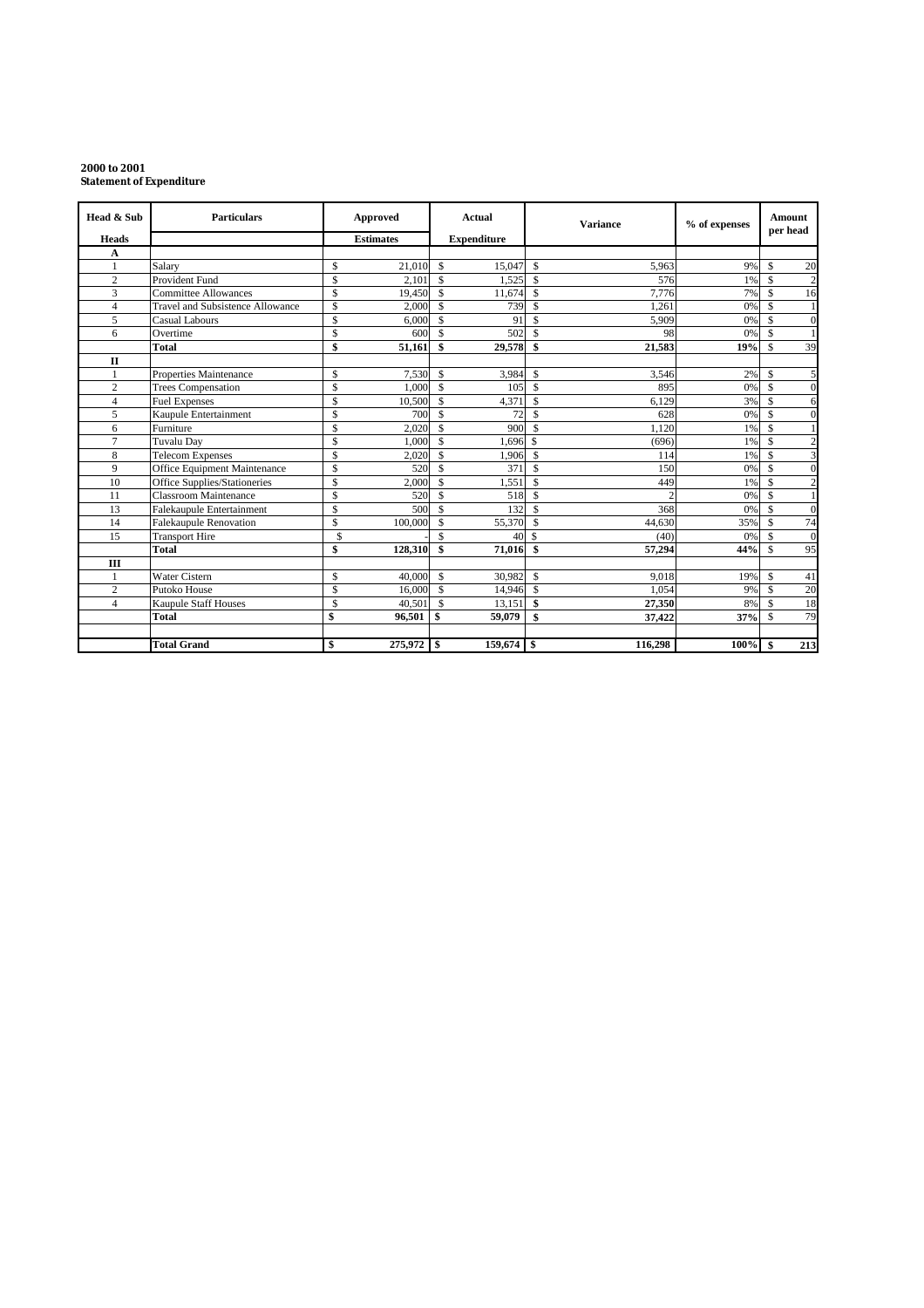To the members of Tuvalu's Parliament and the Ulu Aliki of Nukufetau,

#### **Report on the Financial Statements of Nukufetau Kaupule**

We have audited the accompanying financial statements of the Nukufetau Kaupule, which comprise Statement of Revenue, Statement of Expenditure and Analysis of Surpluses and Deficit for the year ended 31 March 2002 and the Bank Statement of Ledger Balances as at 31 March 2002.

#### *Management's Responsibility for the Financial Statements*

Management is responsible for the preparation of these financial statements in accordance with section 71 of the Falekaupule Act and accompanying financial instructions, and for such internal control as management determines is necessary to enable the preparation of financial statements that are free from material misstatement, whether due to fraud or error.

## *Auditor's Responsibility*

Our responsibility is to express an opinion on these financial statements based on our audit. This responsibility arises from section 74 of the Falekaupule Act. We conducted our audit in accordance with the International Organisation of Supreme Audit Institution's (INTOSAI) Auditing Standards, which incorporate the International Auditing Standards.

Because of the matter described in the Basis for Disclaimer of Opinion paragraph, however, we were not able to obtain sufficient appropriate audit evidence to provide a basis for an audit opinion.

## *Basis for Disclaimer of Opinion*

The Nukufetau Kaupule closing cash balance reported in the accounts was not able to be reconciled to the bank account balance. The cash on hand balance reported in the financial statements compared to the bank account balance was overstated by \$93,417. This variance occurred due to all bank accounts and all their transactions not being included in the financial statements. This affects the completeness of the Statement of Revenue and the Statement of Expenditure, as well as the Analysis of Surpluses, Deficit and Balances. This is a material effect on the financial statements which is considered to be pervasive.

#### *Disclaimer of Audit Opinion*

Because of the significance of the matter described in the Basis for Disclaimer of Opinion paragraph, we have not been able to obtain sufficient appropriate audit evidence to provide a basis for an audit opinion. Accordingly, we do not express an opinion on the financial statements.

#### *Independence*

When carrying out the audit we followed the independence requirements of the Office of the Auditor General Tuvalu, which incorporate the independence requirements of the International Standards of Auditing and the International Organisation of Supreme Audit Institutions.

Eli Lopati Acting Auditor General of Tuvalu 27 January 2014 Vaiaku, Funafuti, Tuvalu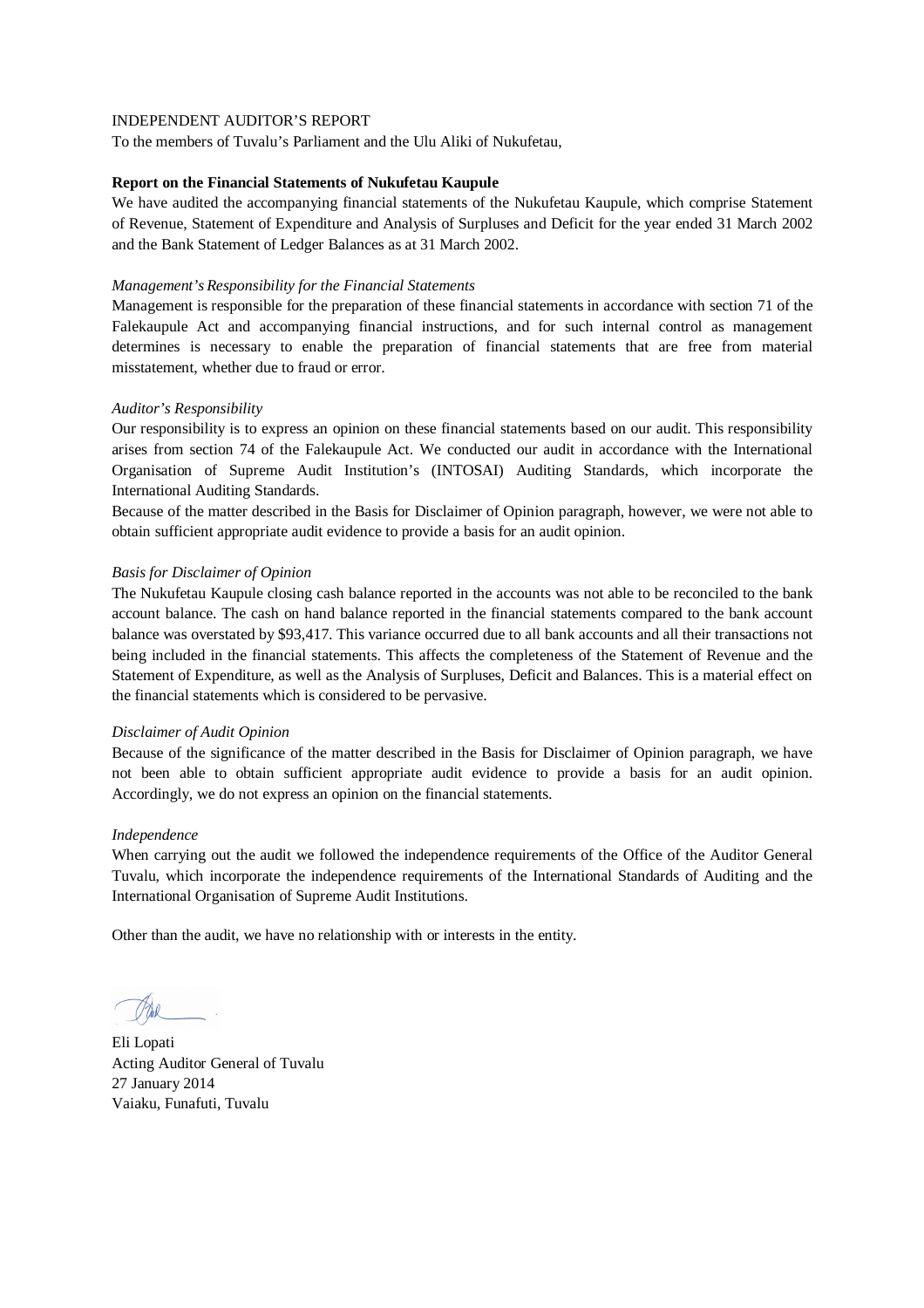# **Kaupule Nukufetau April 2001 to 2002**

**Year Ending 31st March 2002**

| Year Ending 31st March 2002   |  |  |         |
|-------------------------------|--|--|---------|
| Balance as at 1st April 2001  |  |  | 64.225  |
| Add Revenue Collected         |  |  | 203.903 |
| Less Expenditure Incurred     |  |  | 116.977 |
| Balance as at 31st March 2002 |  |  | 152     |
|                               |  |  |         |

#### **Statement of Ledger Balances**

| <b>Particulars</b>                    | <b>Debit</b>             | <b>Credit</b> | Balance as per bank statement | <b>Variance</b>  |
|---------------------------------------|--------------------------|---------------|-------------------------------|------------------|
| Surplus Account 31 March 2002         |                          | 151.152       |                               |                  |
| <b>IBD</b> Council                    | 4.219                    |               |                               | (4,219)          |
| <b>IBD</b> School                     | 2.820                    |               | 2.228                         | (592)            |
| Cash at bank                          | 10.000                   |               | 113                           | (9,887)          |
| Cash at Fusi                          | 1,681                    |               | 1.681                         |                  |
| Tutasi Primary School (640881-30)     | ۰.                       |               | 27.613                        | 27,613           |
| Nukufetau Island Council (691611-40)  | ۰                        |               | 4.478                         | 4.478            |
| Nukufetau Foundation Fund (691582-30) | $\sim$                   |               | 2.219<br>Ś                    | 2,219            |
| Nukufetau Island Court (280046-30)    | ۰                        |               | 4.405                         | 4,405            |
| <b>Technical Fund</b>                 | 132.430                  |               | 14.489                        | (117, 941)       |
| Nukufetau FTF Proceed                 | $\overline{\phantom{a}}$ |               | 506                           | 506              |
| Cash on hand                          |                          | o             |                               | $\Omega$         |
| Total                                 | 151.152 \$               | 151,152 \$    | 57,734                        | (93, 418)<br>- S |

#### **Analysis of Surpluses, Deficit and Balances**

| Population                    | 751     |
|-------------------------------|---------|
| <b>Actual Revenue</b>         | 203,903 |
| <b>Actual Expenses</b>        | 116,977 |
| Surpluses/Deficit             | 86,926  |
| Opening Balance 01:04:2001    | 64.225  |
| Closing Balance 31:03:2002    | 151.152 |
| Closing Balance per Head (\$) | 201     |

**2001 to 2002 Statement of revenues**

| Head & Sub<br><b>Heads</b> | <b>Particulars</b>            | Approved<br><b>Estimates</b> |             | Actual<br>Revenue |          | <b>Variance to estimates</b> |          | % of revenue |               | <b>Amount per</b><br>head |
|----------------------------|-------------------------------|------------------------------|-------------|-------------------|----------|------------------------------|----------|--------------|---------------|---------------------------|
| А                          |                               |                              |             |                   |          |                              |          |              |               |                           |
|                            | Head Tax                      | Ś                            | 2,000       | \$                | 1,840    | l s                          | (160)    | $1\%$ \$     |               | $\overline{\mathbf{c}}$   |
| $\overline{c}$             | License                       | \$                           | 2,000       | \$                | 2,148    | $\overline{\mathbf{s}}$      | 148      | 1%           | $\mathcal{S}$ | 3                         |
| 3                          | <b>House Rent</b>             | Ś                            | 3,000       | \$                | 1.765    | <sup>\$</sup>                | (1, 235) | 1%           | s             | $\overline{c}$            |
| $\overline{4}$             | <b>Guest House Rent</b>       | s                            | 1,000       | $\mathbf{s}$      | 2,945    | $\mathbf{s}$                 | 1,945    | 1%           | <sup>\$</sup> | $\overline{4}$            |
| 6                          | <b>Tractor Hire</b>           | \$                           | 2,000       | \$                | 1,711    | <sup>\$</sup>                | (289)    | 1%           | <sup>\$</sup> | $\overline{c}$            |
| 7                          | Hire of Kaupule Properties    | \$                           | 500         | \$                | 118      | $\mathbf{s}$                 | (382)    | 0% \$        |               | $\mathbf{0}$              |
| 8                          | <b>Investment Interest</b>    | s                            | 1,500       | $\mathbf{s}$      | 3,365    | $\overline{\mathbf{s}}$      | 1,865    | 2%           | s             | $\overline{4}$            |
| 9                          | Miscellaneous                 | \$                           | 1,000       |                   | 4,604    | <sup>\$</sup>                | 3.604    | 2%           | s             | 6                         |
| 10                         | Pig Sales                     | Ś                            | 1,000       | $\mathbf{s}$      | 366      | $\mathcal{S}$                | (634)    | 0%           | $\mathcal{S}$ | $\mathbf{0}$              |
| 13                         | <b>Generator Hire</b>         | \$                           |             | $\mathbf{s}$      | 300      | \$                           | 300      | 0%           | <sup>\$</sup> | $\overline{0}$            |
| 14                         | Search/Certificate/Court Fees | \$.                          | 200         | $\mathbf{s}$      | 155      | $\mathbf{s}$                 | (46)     | 0%           | <sup>\$</sup> | $\mathbf{0}$              |
| 15                         | <b>Court Fine</b>             | \$                           | 500         |                   | 319      | $\mathbf{s}$                 | (181)    | 0%           | $\mathcal{S}$ | $\overline{0}$            |
|                            | Total                         | \$                           | 14,700      |                   | 19,635   | $\mathbf{s}$                 | 4,935    | 10%          |               | 26                        |
|                            |                               |                              |             |                   |          |                              |          |              |               |                           |
|                            | Tuvalu Day                    | s                            | 1,000       | \$                | $\theta$ | \$                           | (1,000)  | 0%           | <sup>\$</sup> | $\mathbf{0}$              |
| 9                          | Land Rental                   | $\mathbb S$                  | 16,894      | \$                | 8,418    | l s                          | (8, 476) | 4%           | $\mathcal{S}$ | 11                        |
| 10                         | FTF Interim Grant             | s                            | 25,000      | \$                | 138,940  | $\mathbf{s}$                 | 113,940  | 68%          | -S            | 185                       |
| 12                         | <b>Block Grant</b>            | \$                           | 36,910      | \$                | 36,910   | $\overline{\mathbf{s}}$      |          | 18%          | $\mathcal{S}$ | 49                        |
|                            | Total                         | \$                           | 79,804      | \$                | 184,268  | l \$                         | 104,464  | $90\%$ \$    |               | 245                       |
|                            |                               |                              |             |                   |          |                              |          |              |               |                           |
|                            | <b>Grand Total</b>            | \$                           | $94,504$ \$ |                   | 203,903  | <b>S</b>                     | 109,399  | $100\%$ \$   |               | 272                       |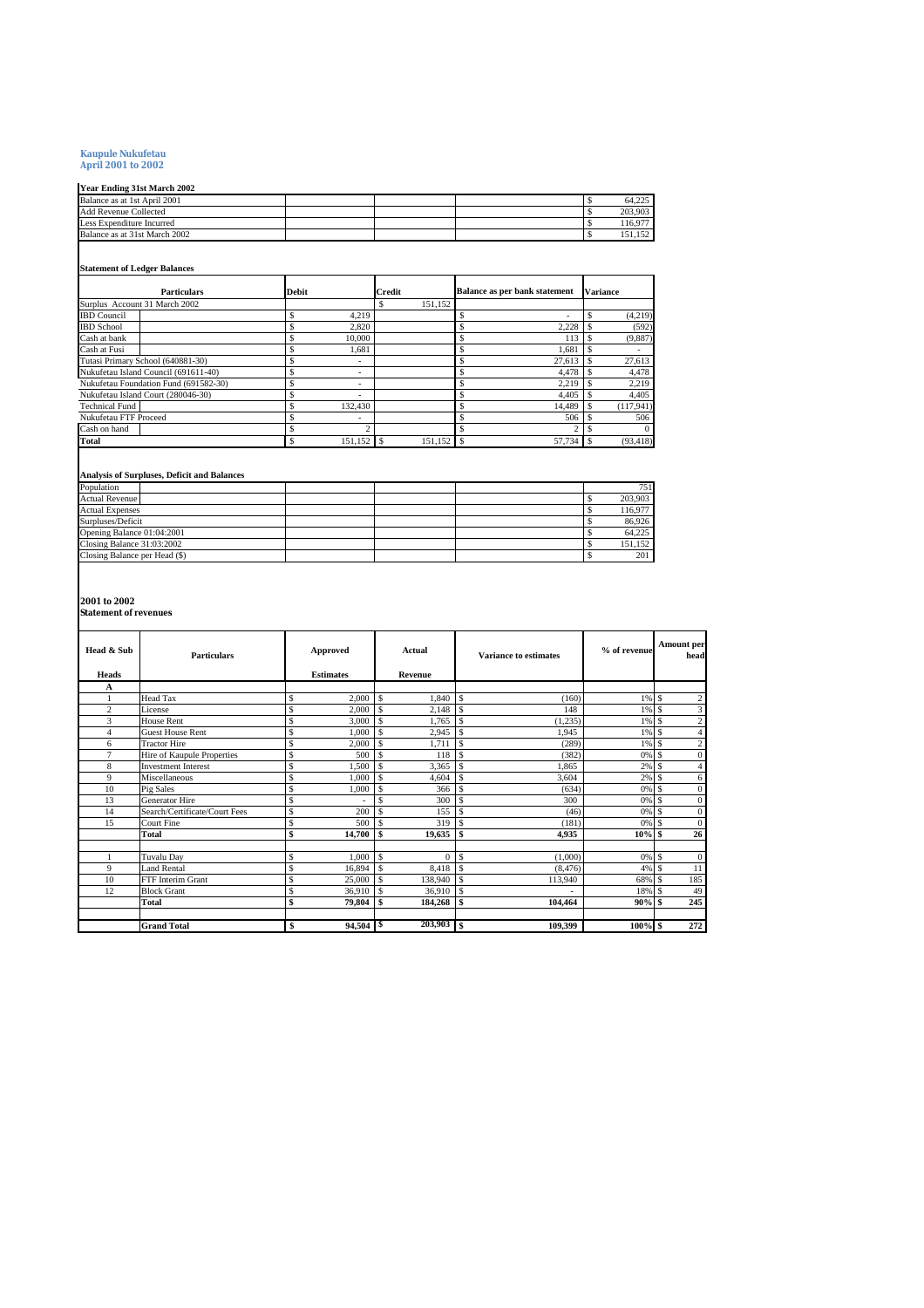# **2001 to 2002 Statement of Expenditure**

| Head & Sub     | <b>Particulars</b>            | Approved                        | Actual                       |                                 |               |                                   |
|----------------|-------------------------------|---------------------------------|------------------------------|---------------------------------|---------------|-----------------------------------|
| <b>Heads</b>   |                               | <b>Estimates</b>                | <b>Expenditure</b>           | <b>Variance</b>                 | % of expenses | Amount per<br>head                |
| A              |                               |                                 |                              |                                 |               |                                   |
| $\mathbf{1}$   | Salary                        | \$<br>18,055                    | \$<br>18,791                 | <sup>\$</sup><br>(736)          | 16%           | 25<br>$\mathcal{S}$               |
| $\overline{c}$ | Provident Fund                | \$<br>2,106                     | $\mathbf{\hat{S}}$<br>2,465  | $\mathbf{\hat{s}}$<br>(359)     | 2%            | $\overline{\mathbf{3}}$           |
| 3              | Allowances                    | Ŝ<br>1.600                      | $\mathbf{s}$<br>717          | $\mathcal{S}$<br>883            | 1%            | $\mathcal{S}$                     |
| $\overline{4}$ | <b>Kaupule Allowances</b>     | \$<br>6,984                     | \$<br>5,870                  | <sup>\$</sup><br>1.114          | 5%            | 8<br><b>S</b>                     |
| 5              | <b>Committee Allowances</b>   | Ŝ<br>9,120                      | \$<br>5,951                  | 3.169<br><sup>\$</sup>          | 5%            | $\bf 8$<br>-S                     |
| $\overline{7}$ | Casual Labours                | $\overline{\mathcal{S}}$<br>500 | \$<br>2,902                  | $\mathbf{\hat{S}}$<br>(2, 402)  | 0%            | $\overline{4}$<br>$\mathcal{S}$   |
| 8              | Overtime                      | Ŝ<br>600                        | $(2,655)$ \$<br>\$           | 3.255                           | $-2%$         | (4)<br>$\mathcal{S}$              |
|                | <b>Total</b>                  | \$<br>38.965                    | \$<br>34,041                 | $\mathbf{s}$<br>4.924           | 29%           | 45                                |
| $\mathbf{I}$   |                               |                                 |                              |                                 |               |                                   |
| $\overline{c}$ | <b>Land Rental</b>            | \$<br>17,552                    | 14,719<br>\$                 | <sup>\$</sup><br>2.833          | 13%           | 20<br>\$.                         |
| 3              | Kaupule Entertainment         | \$<br>200                       | $\mathbf{\hat{S}}$<br>157    | $\mathbf{\hat{s}}$<br>43        | 0%            | $\mathbf{0}$<br><b>S</b>          |
| $\overline{4}$ | Falekaupule Entertainment     | \$<br>300                       | \$<br>298                    | <sup>\$</sup><br>$\overline{c}$ | 0%            | <b>S</b><br>$\mathbf{0}$          |
| 5              | <b>Telecom Expenses</b>       | Ŝ<br>2.020                      | \$<br>1.054                  | - \$<br>966                     | 1%            | s                                 |
| 6              | Office Supplies               | \$<br>1.000                     | $\mathbf S$<br>446           | $\mathbf{\hat{S}}$<br>554       | 0%            | $\mathcal{S}$                     |
| 8              | Properties Maintenance        | \$<br>1,500                     | $\mathbf S$<br>1,040         | $\mathbf{\hat{S}}$<br>460       | 1%            | $\mathcal{S}$                     |
| 9              | Classroom Maintenance         | \$<br>520                       | <sup>\$</sup><br>337         | $\mathbf{\hat{S}}$<br>183       | 0%            | S<br>$\mathbf{0}$                 |
| 10             | Dispensary                    | s<br>520                        | 15<br>$\mathbf{s}$           | $\mathbf{\hat{s}}$<br>505       | 0%            | $\boldsymbol{0}$<br><b>S</b>      |
| 11             | <b>Fuel Expenses</b>          | \$<br>1.000                     | <sup>\$</sup><br>151         | $\mathbf{s}$<br>849             | 0%            | $\mathbf{0}$<br>$\mathcal{S}$     |
| 12             | Pig Compensation              | \$                              | $\mathbf{\hat{S}}$<br>224    | - \$<br>(224)                   | 0%            | $\mathcal{S}$<br>$\mathbf{0}$     |
| 13             | <b>Trees Compensation</b>     | \$<br>1,000                     | <sup>\$</sup><br>(175)       | $\mathbf{s}$<br>1.175           | 0%            | (0)<br><sup>\$</sup>              |
| 15             | Miscellaneous                 | Ŝ<br>50                         | 455<br>\$                    | <sup>\$</sup><br>(405)          | 0%            | $\mathbf{s}$<br>$\mathbf{1}$      |
| 16             | Bank Fees & Charges           | \$<br>100                       | \$<br>37                     | - \$<br>63                      | 0%            | $\boldsymbol{0}$<br>$\mathcal{S}$ |
| 18             | <b>Falekaupule Renovation</b> | \$                              | $\mathbf{\hat{S}}$<br>26.059 | $\mathbf{\hat{s}}$<br>(26.059)  | 22%           | 35<br><b>S</b>                    |
| 22             | Electricity                   | \$<br>1,000                     | <sup>\$</sup><br>192         | $\mathbf{\hat{s}}$<br>808       | 0%            | $\Omega$<br><sup>\$</sup>         |
|                | <b>Total</b>                  | \$<br>26,762                    | \$<br>45,009                 | $\mathbf{\hat{s}}$<br>(18, 247) | 38%           | 60<br>-\$                         |
| Ш              |                               |                                 |                              |                                 |               |                                   |
| $\overline{c}$ | Putoko House                  |                                 | \$<br>2,188                  | <sup>\$</sup><br>(2.188)        | 2%            | 3<br>\$.                          |
| $\overline{4}$ | Kaupule Staff Houses          | \$<br>24,130                    | \$<br>22,067                 | $\mathbf{s}$<br>2,063           | 19%           | 29<br><b>S</b>                    |
| 5              | Toe Tokiga Funaota            | $\mathsf{s}$<br>3,000           | \$<br>2,019                  | 981<br>-S                       | 2%            | $\overline{\mathbf{3}}$<br>-S     |
| 6              | Pui o Maneapa                 | \$                              | <sup>\$</sup><br>3,362       | $\mathbf{s}$<br>(3,362)         | 3%            | $\overline{4}$<br>$\mathcal{S}$   |
| $\overline{7}$ | Paamu Iti                     | \$                              | <sup>\$</sup><br>$\Delta$    | $\mathbf{\hat{s}}$<br>(4)       | 0%            | $\mathbf{0}$<br><b>S</b>          |
| 8              | Fale Sinu                     | \$                              | <sup>\$</sup><br>8,287       | $\mathbf{s}$<br>(8, 287)        | 7%            | $\overline{11}$<br>S              |
|                | <b>Total</b>                  | \$<br>27,130                    | $\mathbf{s}$<br>37,927       | $\mathbf{s}$<br>(10,797)        | 32%           | $\overline{51}$<br>- \$           |
|                |                               |                                 |                              |                                 |               |                                   |
|                | <b>Total Grand</b>            | 92,857<br>\$                    | $116,977$ \$<br><b>S</b>     | (24, 120)                       | 100%          | 156<br>l \$                       |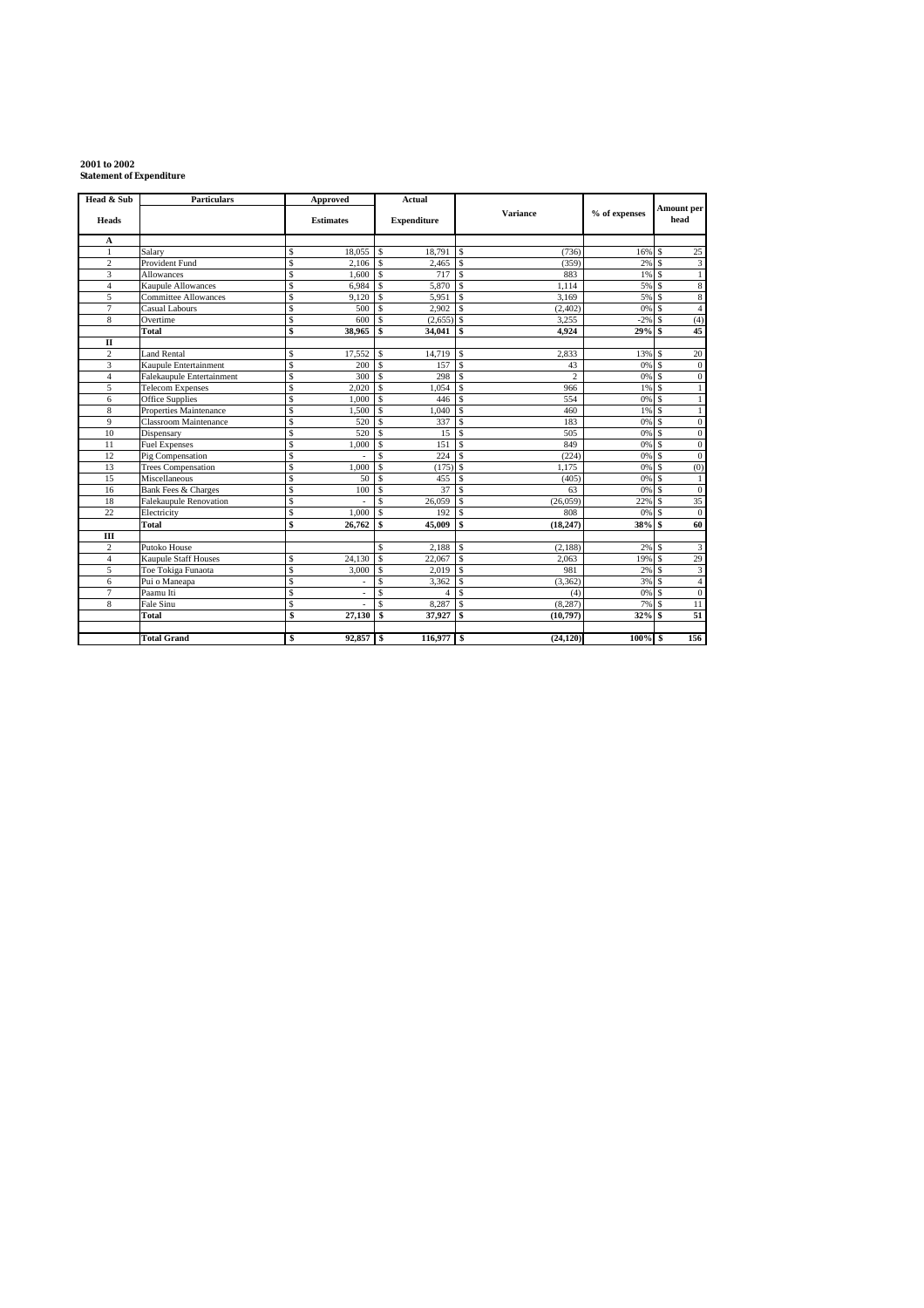To the members of Tuvalu's Parliament and the Ulu Aliki of Nukufetau,

#### **Report on the Financial Statements**

We have audited the accompanying financial statements of the Nukufetau Kaupule, which comprise Statement of Revenue, Statement of Expenditure and Analysis of Surpluses and Deficit for the year ended 31 March 2003 and the Bank Statement of Ledger Balances as at 31 March 2003.

#### *Management's Responsibility for the Financial Statements*

Management is responsible for the preparation of these financial statements in accordance with section 71 of the Falekaupule Act and accompanying financial instructions, and for such internal control as management determines is necessary to enable the preparation of financial statements that are free from material misstatement, whether due to fraud or error.

#### *Auditor's Responsibility*

Our responsibility is to express an opinion on these financial statements based on our audit. This responsibility arises from section 74 of the Falekaupule Act.

We conducted our audit in accordance with the International Organisation of Supreme Audit Institution's (INTOSAI) Auditing Standards, which incorporate the International Auditing Standards. These standards require that we comply with ethical requirements and, plan and perform the audit to obtain reasonable assurance about whether the financial statements are free from material misstatement. An audit involves performing procedures to obtain audit evidence about the amounts and disclosures in the financial statements.

The procedures selected depend on the auditor's judgment, including the assessment of the risks of material misstatement of the financial statements, whether due to fraud or error. In making those risk assessments, the auditor considers internal control relevant to the entity's preparation and fair presentation of the financial statements in order to design audit procedures that are appropriate in the circumstances, but not for the purpose of expressing an opinion on the effectiveness of the entity's internal control. An audit also includes evaluating the appropriateness of accounting policies used and the reasonableness of accounting estimates made by management, as well as evaluating the overall presentation of the financial statements. We did not examine every transaction, nor do we guarantee complete accuracy of the financial statements.

We believe that the audit evidence we have obtained is sufficient and appropriate to provide a basis for our qualified audit opinion.

#### *Basis for Qualified Opinion*

The Nukufetau Kaupule closing cash balances in the financial statements were not able to be reconciled to the bank statement balances. The cash on hand balance reported in the financial statements compared to the bank account balance was understated by \$6,477. This variance occurred due to all bank accounts and all their transactions not being included in the financial statements. We were unable to obtain sufficient appropriate audit evidence surrounding the completeness of the Statement of Revenue and the Statement of Expenditure, as well as the Analysis of Surpluses, Deficit and Balances. This is a material effect on the financial statements.

#### *Qualified Opinion*

In our opinion, except for the possible effects of the matter described in the Basis for Qualified Opinion paragraph, the financial statements of Nukufetau Kaupule for the year ended 31 March 2003 are prepared, in all material respects, in accordance with the Falekaupule Act.

#### *Independence*

When carrying out the audit we followed the independence requirements of the Office of the Auditor General, which incorporate the independence requirements of the International Standards of Auditing and the International Organisation of Supreme Audit Institutions.

Eli Lopati Acting Auditor General of Tuvalu 27 January 2014 Vaiaku, Funafuti, Tuvalu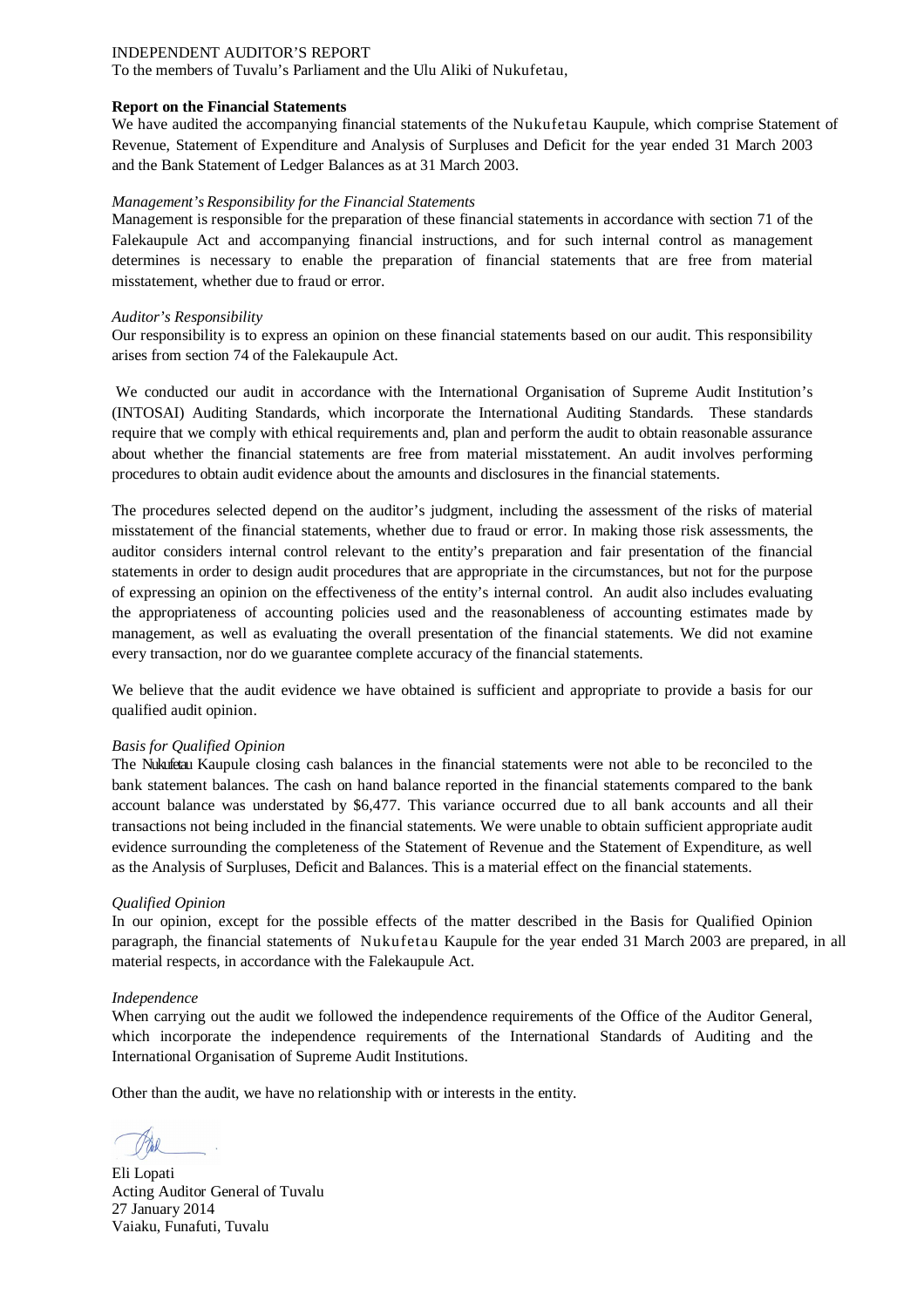#### **Kaupule Nukufetau April 2002 to 2003**

| <b>Year Ending 31st March 2003</b> |  |  |         |
|------------------------------------|--|--|---------|
| Balance as at 1st April 2002       |  |  |         |
| Add Revenue Collected              |  |  | 98.371  |
| Less Expenditure Incurred          |  |  | 187.467 |
| Balance as at 31st March 2003      |  |  | 62.056  |
|                                    |  |  |         |

#### **Statement of Ledger Balances**

|                                       |                    |              |        | <b>Balance as per bank</b> |          |
|---------------------------------------|--------------------|--------------|--------|----------------------------|----------|
|                                       | <b>Particulars</b> | <b>Debit</b> | Credit | statement                  | Variance |
| Surplus Account 31 March 2003         |                    |              | 62,056 |                            |          |
| <b>IBD</b> Council                    |                    | 4.851        |        | ٠                          | (4, 851) |
| <b>IBD</b> School                     |                    | 3.064        |        | 2.272                      | (792)    |
| Cash at bank                          |                    | 7.310        |        | 1.875                      | (5, 435) |
| Cash at Fusi                          |                    | 2.401        |        | 2.401                      |          |
| Tutasi Primary School (640881-30)     |                    | ۰.           |        | 8,566                      | 8,566    |
| Nukufetau Island Council (691611-40)  |                    |              |        | 4,614                      | 4,614    |
| Nukufetau Foundation Fund (691582-30) |                    |              |        | 2.265                      | 2,265    |
| Nukufetau Island Court (280046-30)    |                    | ٠            |        | 5.220                      | 5,220    |
| <b>Technical Fund</b>                 |                    | 43.818       |        | 13.791                     | (30,027) |
| Nukufetau FTF Proceed                 |                    |              |        | 26,917                     | 26,917   |
| Cash on hand                          |                    | 613          |        | 613                        |          |
| Total                                 |                    | 62.056       | 62,056 | $\mathbf{s}$<br>68,534     | 6,477    |

# **Analysis of Surpluses, Deficit and Balances**

| Population                    |  |  | 586      |
|-------------------------------|--|--|----------|
| <b>Actual Revenue</b>         |  |  | 98,371   |
| <b>Actual Expenses</b>        |  |  | 187,467  |
| Surpluses/Deficit             |  |  | (89,096) |
| Opening Balance 01:04:2002    |  |  | 151.152  |
| Closing Balance 31:03:2003    |  |  | 62,056   |
| Closing Balance per Head (\$) |  |  | 106      |

#### **2002 to 2003**

**Statement of revenues**

| Head & Sub    | <b>Particulars</b>               |                         | Approved         | <b>Actual</b><br>Variance to estimates |         | % of revenue             |           | Amount<br>per head |      |                  |
|---------------|----------------------------------|-------------------------|------------------|----------------------------------------|---------|--------------------------|-----------|--------------------|------|------------------|
| <b>Heads</b>  |                                  |                         | <b>Estimates</b> |                                        | Revenue |                          |           |                    |      |                  |
| A             |                                  |                         |                  |                                        |         |                          |           |                    |      |                  |
| $A-01$        | <b>Head Tax</b>                  | \$                      | 2.000            | $\mathcal{S}$                          | 1.612   | $\overline{1}$ s         | (388)     | $2\%$ \$           |      | 3                |
| $A-02$        | License                          | \$                      | 2.000            | $\mathcal{S}$                          | 2.277   | $\mathcal{S}$            | 277       | $2\%$ \$           |      | $\overline{4}$   |
| $A-03$        | <b>House Rents</b>               | $\overline{\mathbf{s}}$ | 3.000            | $\mathbb{S}$                           | 2,173   | $\overline{\phantom{a}}$ | (828)     | $2\%$ \$           |      | $\overline{4}$   |
| $A-04$        | <b>Guest House Rents</b>         | \$                      | 1.000            | $\mathbb{S}$                           | 1.705   | S                        | 705       | $2\%$ \$           |      | $\overline{3}$   |
| $A-06$        | <b>Tractor Hire</b>              | $\mathbf{\hat{S}}$      | 2,000            | $\mathcal{S}$                          | 2,890   | <b>S</b>                 | 890       | 3%                 | -S   | 5                |
| $A-07$        | Hire of Council Properties       | \$                      | 500              | $\mathcal{S}$                          | 259     | $\mathcal{S}$            | (241)     | 0% \$              |      | $\boldsymbol{0}$ |
| $A-08$        | <b>Investments Interests</b>     | $\mathbf{\hat{S}}$      | 1.500            | $\mathbb{S}$                           | 1.162   | l s                      | (338)     | $1\%$ \$           |      | $\overline{c}$   |
| $A-09$        | Miscellaneous                    | <sup>\$</sup>           | 1.000            | $\mathbb{S}$                           | 2,385   | \$                       | 1,385     | 2%                 | l \$ | $\overline{4}$   |
| $A-10$        | Pig Sales                        | \$                      | 1.000            | $\mathcal{S}$                          | 243     | £.                       | (758)     | 0%                 | -S   | $\boldsymbol{0}$ |
| $A-12$        | <b>Telecom Rental</b>            | \$                      | 360              | $\mathcal{S}$                          | 180     | <b>S</b>                 | (180)     | $0%$ \$            |      | $\mathbf{0}$     |
| $A-14$        | Search/Cert/Court Fee            | $\mathbf{\hat{S}}$      | 200              | $\mathcal{S}$                          | 151     | $\mathcal{S}$            | (49)      | $0%$ \$            |      | $\mathbf{0}$     |
| $A-15$        | Court Fine                       | <sup>\$</sup>           | 500              | \$.                                    | 389     | <b>S</b>                 | (111)     | $0%$ \$            |      | $\mathbf{1}$     |
|               | <b>Total</b>                     | $\mathbf{s}$            | 15,060           | \$                                     | 15,425  | $\overline{\phantom{a}}$ | 365       | $16%$ \$           |      | 26               |
| B             |                                  |                         |                  |                                        |         |                          |           |                    |      |                  |
| $B-01$        | Tuvalu Day                       | $\mathbf{\hat{S}}$      | 2,000            | $\mathcal{S}$                          | 2,000   | l s                      |           | $2\%$ \$           |      | 3                |
| $B-07$        | <b>Tied Grant</b>                | $\mathbf{\hat{S}}$      | 16,893           | \$                                     | 17,934  | S                        | 1.041     | 18%                | -S   | 31               |
| $B-10$        | <b>FTF</b> Interim Grant         | $\mathbf{\hat{S}}$      |                  | $\mathbf{\hat{S}}$                     | 24.690  | S                        | 24.690    | 25%                | -S   | 42               |
| $B-11$        | Pre-School (Gov't Contribution)  | $\mathbf{\hat{S}}$      | 10,000           | $\mathbb{S}$                           | 10.000  | \$                       |           | $10\%$ \$          |      | 17               |
| $B-12$        | <b>Block Grant</b>               | $\overline{\mathbf{s}}$ | 36,910           | $\mathsf{\$}$                          | 12,220  | \$                       | (24,690)  | 12%                | -S   | 21               |
|               | <b>Total</b>                     | \$                      | 65,803           | \$                                     | 66.844  | S                        | 1,041     | 68% \$             |      | 114              |
| $\mathcal{C}$ |                                  |                         |                  |                                        |         |                          |           |                    |      |                  |
| $C-03$        | Pre-School (Canada Contribution) | <sup>\$</sup>           | 13,000           | $\mathbb{S}$                           | 13,000  | -S                       |           | 13% \$             |      | 22               |
| $H-03$        | <b>Kaupule Staff Houses</b>      | $\mathbf{\hat{S}}$      | 24.130           | $\mathbb{S}$                           | 4       | Ŝ                        | (24.126)  | 0%                 | -S   | $\mathbf{0}$     |
| $H-11$        | Fale Sinu                        | $\mathbf{\hat{S}}$      | 10,000           | \$.                                    | 701     | £.                       | (9,299)   | $1\%$ \$           |      | $\mathbf{1}$     |
| $I-02$        | <b>Provident Fund</b>            | \$                      | 2,106            | $\mathbb{S}$                           | 2,397   | \$.                      | 291       | 2%                 | -S   | $\overline{4}$   |
|               | <b>Total</b>                     | \$                      | 49,236           | \$                                     | 16,103  | \$.                      | (33, 133) | 16%S               |      | 27               |
|               |                                  |                         |                  |                                        |         |                          |           |                    |      |                  |
|               | <b>Grand Total</b>               | \$                      |                  |                                        |         |                          | (31.728)  | $100\%$ \$         |      | 168              |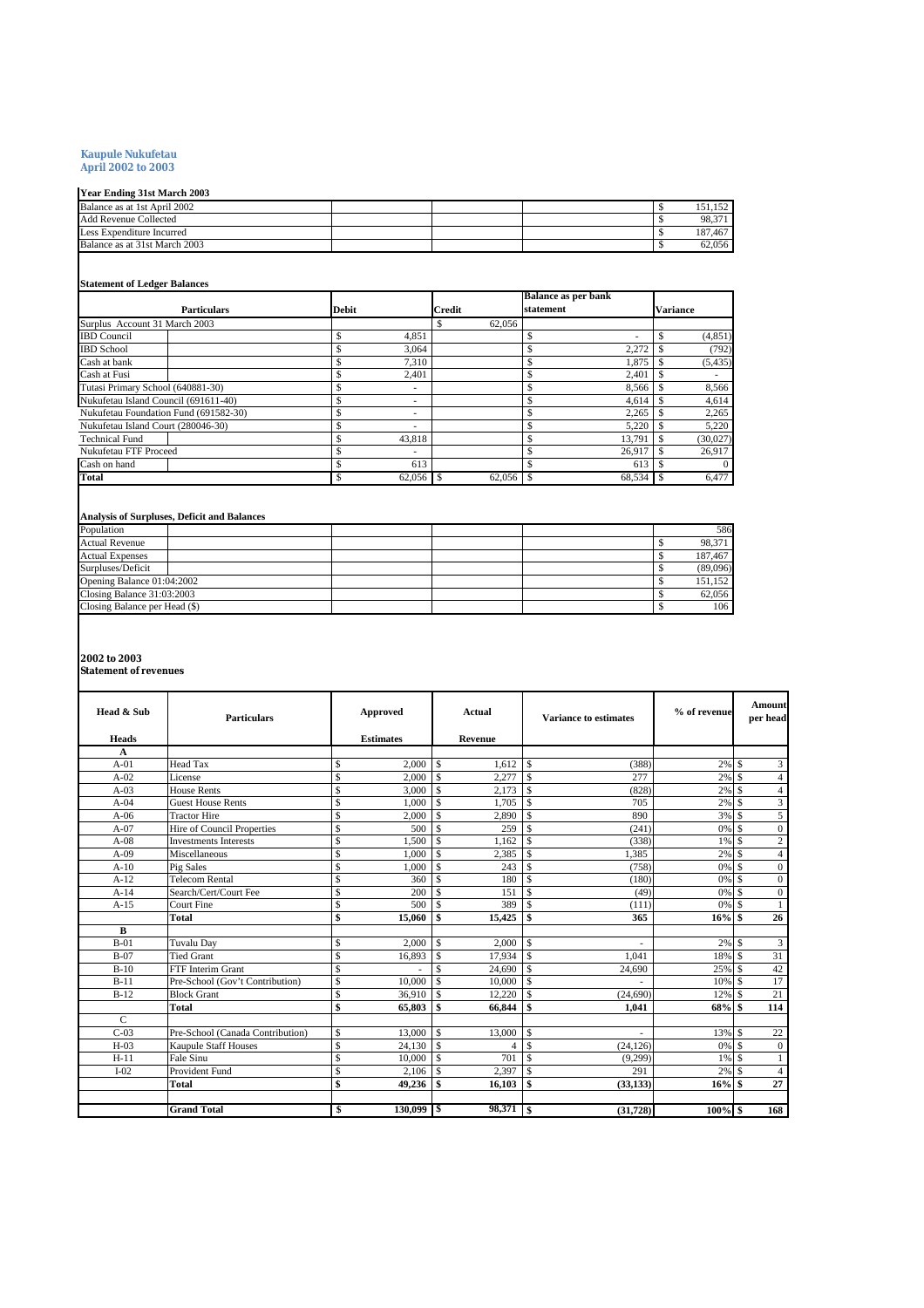#### **2002 to 2003 Statement of Expenditure**

| Head & Sub   | <b>Particulars</b>          | <b>Approved</b>                  | <b>Actual</b>           |                        |               | Amount                                 |  |
|--------------|-----------------------------|----------------------------------|-------------------------|------------------------|---------------|----------------------------------------|--|
| <b>Heads</b> |                             | <b>Estimates</b>                 | <b>Expenditure</b>      | Variance               | % of expenses | per head                               |  |
| A            |                             |                                  |                         |                        |               |                                        |  |
| $I-01$       | Salary                      | $\mathbf S$<br>18,055            | \$<br>19,424            | (1, 369)<br>S          | 10%           | 33<br>\$                               |  |
| $I-02$       | Provident Fund              | $\mathsf{\$}$<br>2,106           | $\mathcal{S}$<br>5,272  | <b>S</b><br>(3,166)    | 3%            | \$<br>9                                |  |
| $I-03$       | Allowances                  | \$<br>1,600                      | $\mathbf S$<br>1,198    | \$<br>402              | 1%            | $\overline{c}$<br>Ŝ                    |  |
| $I-04$       | Kaupule Allowances          | $\mathbf{\hat{S}}$<br>6,984      | $\mathcal{S}$<br>5,240  | $\mathcal{S}$<br>1,744 | 3%            | 9<br>\$                                |  |
| $I-05$       | <b>Committee Allowances</b> | $\mathbf{\hat{S}}$<br>9.120      | $\mathcal{S}$<br>4,660  | <b>S</b><br>4,460      | 2%            | 8<br>\$                                |  |
| $I-07$       | Casual Labours              | \$<br>500                        | $\mathcal{S}$<br>137    | \$.<br>363             | 0%            | \$.<br>$\boldsymbol{0}$                |  |
| $I-08$       | Overtime                    | \$<br>600                        | Ś<br>803                | (203)<br>\$.           | 0%            |                                        |  |
| $II-01$      | <b>Audit Fees</b>           | $\mathbf{\hat{S}}$<br>330        | 500                     | \$.<br>(170)           | 0%            | ¢<br>1                                 |  |
| $II-02$      | Land Rental                 | $\mathsf{\$}$<br>17,552          | \$<br>15,698            | <b>S</b><br>1,854      | 8%            | 27<br>\$                               |  |
| $II-03$      | Kaupule Entertainment       | $\overline{\mathbb{S}}$<br>200   | $\mathcal{S}$<br>1,168  | <b>S</b><br>(968)      | 1%            | $\overline{c}$<br><sup>\$</sup>        |  |
| $II-04$      | Falekaupule Entertainment   | $\mathbf{\hat{S}}$<br>300        | $\mathcal{S}$<br>8      | <b>S</b><br>292        | 0%            | $\boldsymbol{0}$<br>\$.                |  |
| $II-05$      | <b>Telecom Expenses</b>     | $\mathbf{\hat{S}}$<br>2.020      | \$<br>2,652             | \$<br>(632)            | 1%            | \$.<br>5                               |  |
| $II-06$      | Office Supplies             | $\mathbf S$<br>1,000             | \$<br>1,183             | \$<br>(183)            | 1%            | $\sqrt{2}$<br>\$                       |  |
| $II-07$      | Office Equipment Maintenace | $\mathbf{\hat{S}}$<br>100        | $\mathcal{S}$<br>77     | \$<br>23               | 0%            | $\mathbf{0}$                           |  |
| $II-08$      | Properties Maintenance      | $\mathbf{\hat{S}}$<br>1,500      | $\mathcal{S}$<br>1,453  | <sup>\$</sup><br>47    | 1%            | \$.<br>$\overline{c}$                  |  |
| $II-09$      | Classroom Maintenance       | $\mathbf{\hat{S}}$<br>520        | $\mathcal{S}$<br>495    | 25<br><b>S</b>         | 0%            | S<br>$\mathbf{1}$                      |  |
| $II-10$      | Dispensary                  | $\mathbf{\hat{S}}$<br>520        | 251<br>\$               | 269<br>S               | 0%            | $\mathbf{0}$<br><sup>\$</sup>          |  |
| $II-11$      | <b>Fuel Expenses</b>        | Ŝ<br>1,000                       | $\mathcal{S}$<br>1.119  | \$.<br>(119)           | 1%            | $\overline{2}$<br>\$                   |  |
| $II-12$      | Pig Compensation            | $\mathbf{\hat{S}}$<br>1.000      | $\mathbf S$<br>225      | \$<br>775              | 0%            | \$.<br>$\mathbf{0}$                    |  |
| $II-13$      | <b>Trees Compensation</b>   | $\mathbf S$<br>1,000             | $\mathcal{S}$<br>278    | 722<br>\$              | 0%            | \$.<br>$\boldsymbol{0}$                |  |
| $II-15$      | Miscellaneous               | $\mathbf{\hat{S}}$<br>50         | 542                     | \$<br>(492)            | 0%            | \$<br>$\mathbf{1}$                     |  |
| $II-16$      | Bank Fees & Charges         | 50<br>\$                         | \$<br>21                | \$.<br>29              | 0%            | $\hat{\mathbf{S}}$<br>$\boldsymbol{0}$ |  |
| $II-19$      | Furnitures                  | $\mathbf{\hat{S}}$<br>2.000      | $\mathcal{S}$<br>32     | \$<br>1,968            | 0%            | $\overline{0}$<br>S                    |  |
| $II-22$      | Electricity                 | \$<br>1,000                      | 2,889<br>\$             | \$<br>(1,889)          | 2%            | 5<br>\$                                |  |
| $III-03$     | <b>Kaupule Staff Houses</b> | \$<br>24,130                     | Ś<br>27,959             | \$.<br>(3,829)         | 15%           | 48<br>S                                |  |
| $III-05$     | <b>Replanting Funaota</b>   | $\overline{\mathbf{s}}$<br>3.000 | $\mathcal{S}$<br>2.723  | \$<br>278              | 1%            | 5<br>\$                                |  |
| $III-07$     | Pre-School Building         | $\mathsf{\$}$<br>33,000          | \$<br>23,659            | 9,341<br><b>S</b>      | 13%           | 40<br>\$                               |  |
| $III-08$     | <b>Storage Building</b>     | $\mathbf{\hat{S}}$<br>33,850     | \$<br>23,321            | \$.<br>10,529          | 12%           | 40<br>\$                               |  |
| $III-09$     | Office Equipment            | $\mathbf{\hat{S}}$<br>5,000      | \$<br>2,713             | $\mathbb{S}$<br>2,287  | 1%            | 5<br>Ŝ                                 |  |
| $III-10$     | FTF Contribution            | \$<br>35,000                     | $\mathcal{S}$<br>35,000 | $\mathcal{S}$<br>ä,    | 19%           | 60<br>\$                               |  |
| $III-11$     | Fale Sinu                   | $\mathbf{\hat{S}}$<br>10,000     | $\mathbb{S}$<br>2,173   | Ŝ<br>7,827             | 1%            | <b>S</b><br>$\overline{4}$             |  |
| $A-07$       | Hire of Council Properties  | \$<br>500                        | $\mathcal{S}$<br>150    | \$.<br>350             | 0%            | $\overline{0}$<br>\$                   |  |
| $A-09$       | Miscellaneous               | $\mathbf{\hat{S}}$<br>1,000      | $\mathcal{S}$<br>875    | \$<br>125              | 0%            | \$<br>1                                |  |
| $A-10$       | Pig Sales                   | \$<br>1,000                      | \$<br>140               | 860<br>\$.             | 0%            | \$<br>$\mathbf{0}$                     |  |
| $B-01$       | Tuvalu Day                  | $\mathbf{\hat{S}}$               | $\mathcal{S}$<br>2,000  | <b>S</b><br>(2,000)    | 1%            | 3<br>\$                                |  |
| $III-02$     | Putoko House                | $\mathbf{\hat{S}}$               | Ś<br>333                | \$.<br>(333)           | 0%            | 1                                      |  |
| $III-06$     | Pui o Maneapa               | \$<br>٠                          | \$<br>1.096             | <b>S</b><br>(1,096)    | 1%            | $\hat{\mathbf{S}}$<br>$\overline{c}$   |  |
|              | <b>Shortage found</b>       | Ŝ                                | \$<br>$\overline{c}$    | \$<br>(2)              | 0%            | $\overline{0}$<br>S                    |  |
|              | <b>Grand Total</b>          | 215,587<br>\$                    | \$<br>187,467           | \$<br>28.120           | 100%          | 320<br>\$                              |  |

| <b>Advances and Shortages given</b> | <b>Amount</b> | Year |
|-------------------------------------|---------------|------|
| Shortage found during this period   |               |      |
|                                     |               |      |
|                                     |               |      |
|                                     |               |      |
|                                     |               |      |
|                                     |               |      |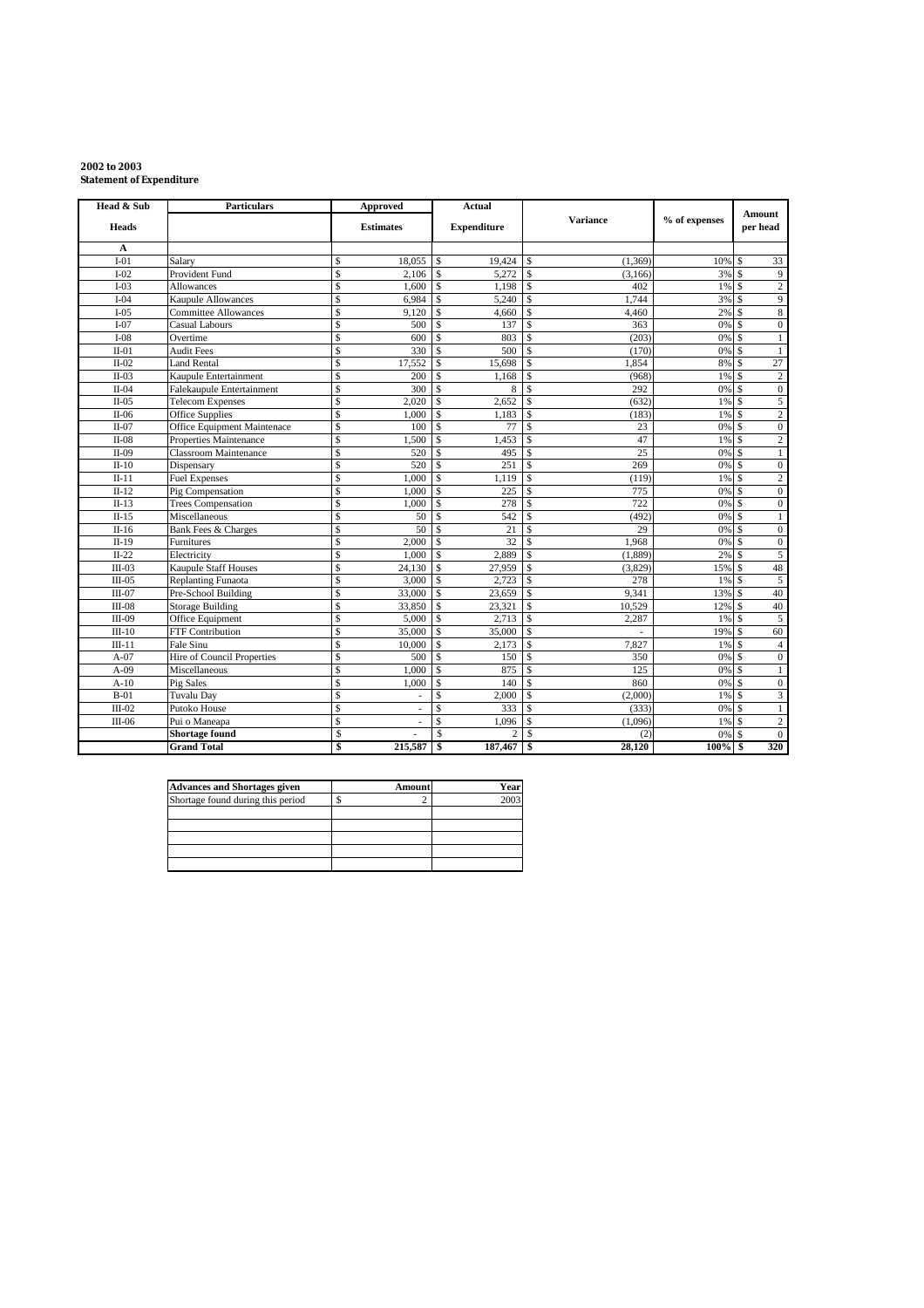To the members of Tuvalu's Parliament and the Ulu Aliki of Nukufetau,

#### **Report on the Financial Statements of Nukufetau Kaupule**

We have audited the accompanying financial statements of the Nukufetau Kaupule, which comprise Statement of Revenue, Statement of Expenditure and Analysis of Surpluses and Deficit for the year ended 31 March 2004 and the Bank Statement of Ledger Balances as at 31 March 2004.

#### *Management's Responsibility for the Financial Statements*

Management is responsible for the preparation of these financial statements in accordance with section 71 of the Falekaupule Act and accompanying financial instructions, and for such internal control as management determines is necessary to enable the preparation of financial statements that are free from material misstatement, whether due to fraud or error.

## *Auditor's Responsibility*

Our responsibility is to express an opinion on these financial statements based on our audit. This responsibility arises from section 74 of the Falekaupule Act. We conducted our audit in accordance with the International Organisation of Supreme Audit Institution's (INTOSAI) Auditing Standards, which incorporate the International Auditing Standards.

Because of the matter described in the Basis for Disclaimer of Opinion paragraph, however, we were not able to obtain sufficient appropriate audit evidence to provide a basis for an audit opinion.

## *Basis for Disclaimer of Opinion*

The Nukufetau Kaupule closing cash balance reported in the accounts was not able to be reconciled to the bank account balance. The cash on hand balance reported in the financial statements compared to the bank account balance was understated by \$80,297. This variance occurred due to all bank accounts and all their transactions not being included in the financial statements. This affects the completeness of the Statement of Revenue and the Statement of Expenditure, as well as the Analysis of Surpluses, Deficit and Balances. This is a material effect on the financial statements which is considered to be pervasive.

#### *Disclaimer of Audit Opinion*

Because of the significance of the matter described in the Basis for Disclaimer of Opinion paragraph, we have not been able to obtain sufficient appropriate audit evidence to provide a basis for an audit opinion. Accordingly, we do not express an opinion on the financial statements.

#### *Independence*

When carrying out the audit we followed the independence requirements of the Office of the Auditor General Tuvalu, which incorporate the independence requirements of the International Standards of Auditing and the International Organisation of Supreme Audit Institutions.

Eli Lopati Acting Auditor General of Tuvalu 27 January 2014 Vaiaku, Funafuti, Tuvalu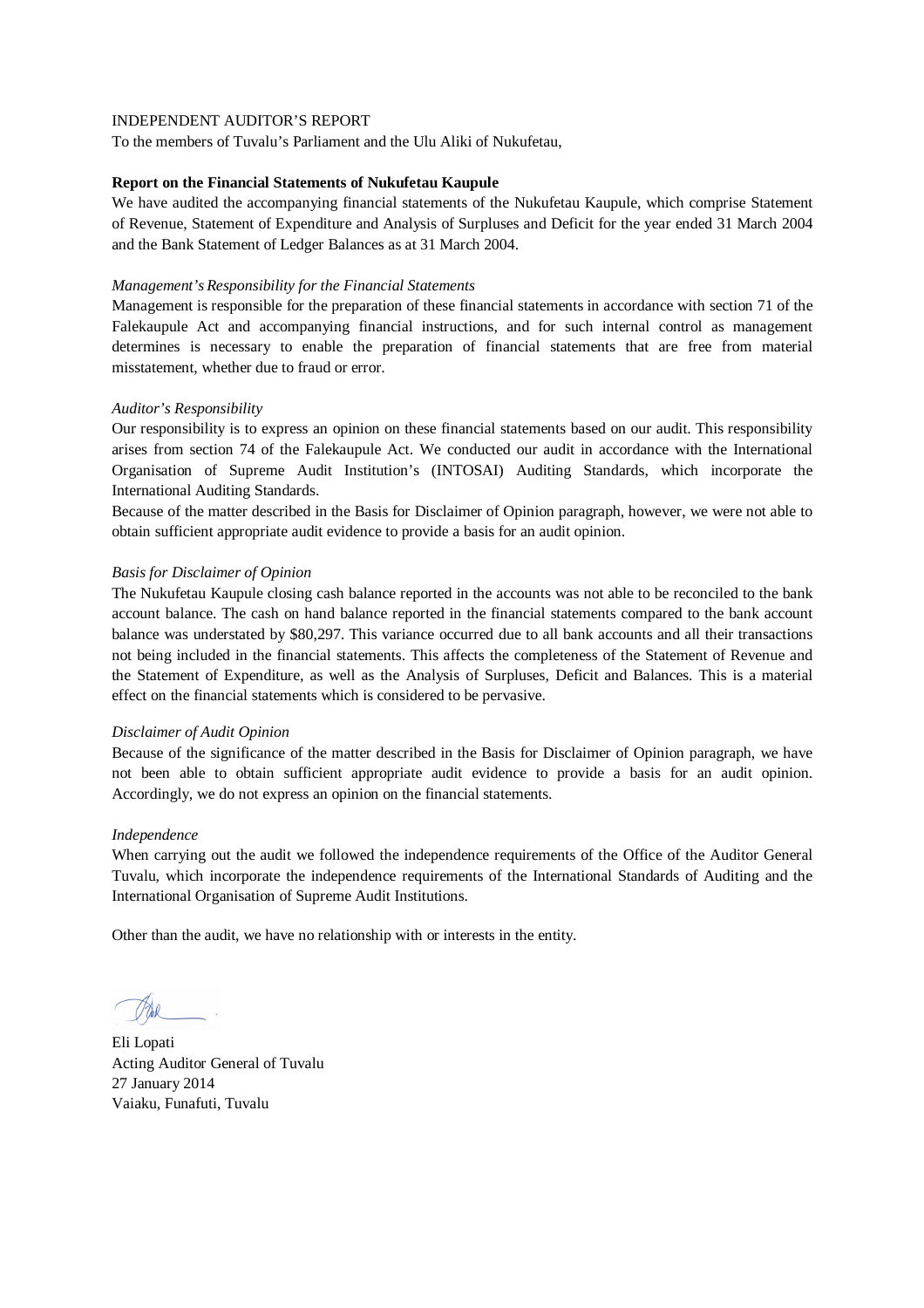#### **Kaupule Nukufetau April 2003 to 2004**

# **Year Ending 31st March 2004**

| Tear Enging Sist March 2004   |  |  |         |
|-------------------------------|--|--|---------|
| Balance as at 1st April 2003  |  |  | 62.056  |
| <b>Add Revenue Collected</b>  |  |  | 105.314 |
| Less Expenditure Incurred     |  |  | 121.600 |
| Balance as at 31st March 2004 |  |  | 45.771  |

# **Statement of Ledger Balances**

| <b>Particulars</b>                    | <b>Debit</b> | Credit       | <b>Balance as per bank statement</b> | <b>Variance</b> |  |  |
|---------------------------------------|--------------|--------------|--------------------------------------|-----------------|--|--|
| Surplus Account 31 March 2004         |              | 45,770.5     |                                      |                 |  |  |
| <b>IBD</b> Council                    | 4.862.2      |              |                                      | 585.9           |  |  |
| <b>IBD</b> School                     | 3.063.9      |              | 2.328.9                              | (735.0)         |  |  |
| Cash at bank                          | 2.459.6      |              | 72,546.9                             | 70,087.3        |  |  |
| Cash at Fusi                          | 3,186.3      |              | 3.186.3                              |                 |  |  |
| Tutasi Primary School (640881-30)     |              |              | 9,935.1                              | 9,935.1         |  |  |
| Nukufetau Island Council (691611-40)  | ۰            |              | 4.762.9                              | 4,762.9         |  |  |
| Nukufetau Foundation Fund (691582-30) |              |              | 2.552.2                              | 2,552.2         |  |  |
| Nukufetau Island Court (280046-30)    | ۰            |              | 4.654.3                              | 4.654.3         |  |  |
| <b>Technical Fund</b>                 | 7.196.2      |              | 8.935.7                              | 1,739.5         |  |  |
| Nukufetau FTF Proceed                 | 25,000.0     |              | $11.715.0$ \$                        | (13, 285.0)     |  |  |
| Cash on hand                          | 2.5          |              | 2.5                                  |                 |  |  |
| <b>Total</b>                          | 45,770.7     | $45.770.5$ S | 126,067.8                            | 80,297.1        |  |  |

#### **Analysis of Surpluses, Deficit and Balances**

| Population                    |  |  | 586       |
|-------------------------------|--|--|-----------|
| <b>Actual Revenue</b>         |  |  | 105,314   |
| <b>Actual Expenses</b>        |  |  | 121,600   |
| Surpluses/Deficit             |  |  | (16, 286) |
| Opening Balance 01:04:2003    |  |  | 62.056    |
| Closing Balance 31:03:2004    |  |  | 45,771    |
| Closing Balance per Head (\$) |  |  | 78        |

# **2003 to 2004 Statement of revenues**

| Head & Sub         | <b>Particulars</b>               |                         | Approved         |                          | Actual       | <b>Variance to estimates</b> |           | % of revenue |          | <b>Amount</b><br>per head |  |
|--------------------|----------------------------------|-------------------------|------------------|--------------------------|--------------|------------------------------|-----------|--------------|----------|---------------------------|--|
| <b>Heads</b>       |                                  |                         | <b>Estimates</b> |                          | Revenue      |                              |           |              |          |                           |  |
| A<br>$A-01$        | Court Fine                       | \$                      | 510              | $\mathbf{s}$             | 291          | \$.                          | (219)     | $0%$ \$      |          | $\Omega$                  |  |
| $A-02$             | <b>Guest House Rental</b>        | \$                      | 1.000            | <sup>\$</sup>            | 2.565        | \$.                          | 1.565     | 2%           | \$.      | $\overline{4}$            |  |
| $A-03$             | <b>Head Tax</b>                  | $\mathbf S$             | 1.610            | \$                       | 1,898        | \$.                          | 288       | 2%           | \$.      | 3                         |  |
| $A-04$             | Hire of Kaupule Properties       | $\mathbf{\hat{S}}$      | 600              | $\mathbf S$              | 539          | $\mathbf{s}$                 | (61)      | 1% \$        |          |                           |  |
| $A-05$             | <b>House Rental</b>              | \$                      | 3,000            | $\mathbf S$              | 2,370        | $\mathbf{s}$                 | (630)     | 2%S          |          | $\overline{4}$            |  |
| $A-06$             | <b>Inspection Search Fee</b>     | \$                      | 200              | $\mathcal{S}$            | 116          | $\mathcal{S}$                | (85)      | 0% \$        |          | $\mathbf{0}$              |  |
| $A-07$             | <b>Investment Interest</b>       | \$                      | 1.200            | $\mathcal{S}$            | 11           | $\mathbf{\hat{s}}$           | (1.189)   | 0% \$        |          | $\mathbf{0}$              |  |
| $A-08$             | Miscellaneous                    | \$                      | 150              | $\mathcal{S}$            | 9.932        | $\mathbf{\hat{s}}$           | 9.782     | 9% S         |          | 17                        |  |
| $A-09$             | Licence & Permits                | $\mathbf S$             | 2.300            | $\mathcal{S}$            | 1.782        | $\mathbf{\hat{s}}$           | (519)     | 2%S          |          | $\overline{3}$            |  |
| $A-10$             | Sales of Pigs                    | $\mathbf S$             | 500              | <sup>\$</sup>            | 166          | \$                           | (334)     | 0% \$        |          | $\mathbf{0}$              |  |
| $A-11$             | Staff PF & KPN Contributions 20% | $\mathbf{\hat{S}}$      | 2.168            | $\mathbf S$              | 1.946        | $\mathbf{s}$                 | (222)     | 2%S          |          | 3                         |  |
| $A-12$             | Stamp Bonus Fusi                 | \$                      | 1.000            | $\mathbf{s}$             | 945          | \$.                          | (55)      |              | S        | $\overline{c}$            |  |
| $A-13$             | Tractor & Crane Truck Hires      | \$                      | 3,400            | -\$                      | 1.935        | \$                           | (1, 466)  |              | S        | 3                         |  |
| $A-14$             | Telecom Office Rental            | \$                      | 1.200            | <sup>\$</sup>            | 30           | \$.                          | (1,170)   |              | \$       | $\mathbf{0}$              |  |
| $A-15$             | Oil Sale                         | \$                      | 1.600            | <sup>\$</sup>            | 2.294        | \$.                          | 694       |              | \$       | $\overline{4}$            |  |
| $A-16$             | Transaction on Behalf of Kaupule | \$                      | 50,000           | -S                       | 18           | \$                           | (49.982)  | 0%           | <b>S</b> | $\theta$                  |  |
|                    | <b>Total</b>                     | \$                      | 70.438           | \$                       | 26,837       | \$.                          | (43,601)  | $25%$ \$     |          | 46                        |  |
| B                  |                                  |                         |                  |                          |              |                              |           |              |          |                           |  |
| $B-01$             | <b>Block Grant</b>               | $\mathbf{\hat{S}}$      | 36,910           | $\mathcal{S}$            | 61,910       | \$.                          | 25,000    | 59% \$       |          | 106                       |  |
| $B-02$             | <b>Land Lease Subsidy</b>        | $\overline{\mathbb{S}}$ | 16,250           | $\mathsf{I}$             | 14,094       | $\mathcal{S}$                | (2, 156)  | 13% \$       |          | 24                        |  |
| $B-04$             | Tuvalu Day                       | \$                      | 2.000            | l s                      | 2.000        | \$                           |           | $2\%$ \$     |          | 3                         |  |
|                    | <b>Total</b>                     | \$                      | 55,160           | \$                       | 78,004       | \$                           | 22,844    | $74%$ \$     |          | 133                       |  |
| <b>Expenditure</b> |                                  |                         |                  |                          |              |                              |           |              |          |                           |  |
| $C-05$             | <b>Committee Allowances</b>      | \$                      | 6,000            | $\overline{\phantom{a}}$ | 105          | \$.                          | (5,895)   | 0% \$        |          | $\mathbf{0}$              |  |
| $C-09$             | <b>Kaupule Allowances</b>        | $\mathbf{\hat{S}}$      | 6,984            | $\mathbf{s}$             | 195          | $\mathbf{\hat{S}}$           | (6,789)   | 0% \$        |          | $\Omega$                  |  |
| $C-16$             | Overtimes & Causual KPN          | \$                      | 1.000            | $\mathsf{I}$             | 11           | \$.                          | (989)     | 0% \$        |          | $\mathbf{0}$              |  |
|                    | Total                            | \$                      | 13,984           | \$                       | 311          | \$                           | (13.673)  | $0\%$ \$     |          | $\mathbf{1}$              |  |
|                    |                                  |                         |                  |                          |              |                              |           |              |          |                           |  |
|                    | <b>Surplus found</b>             | \$                      | $\blacksquare$   | \$                       | 162          | \$                           | 162       | $0\%$ \$     |          | $\bf{0}$                  |  |
|                    |                                  |                         |                  |                          |              |                              |           |              |          |                           |  |
|                    | <b>Grand Total</b>               | \$                      | 139.582 \$       |                          | $105,314$ \$ |                              | (34, 268) | 100% \$      |          | 180                       |  |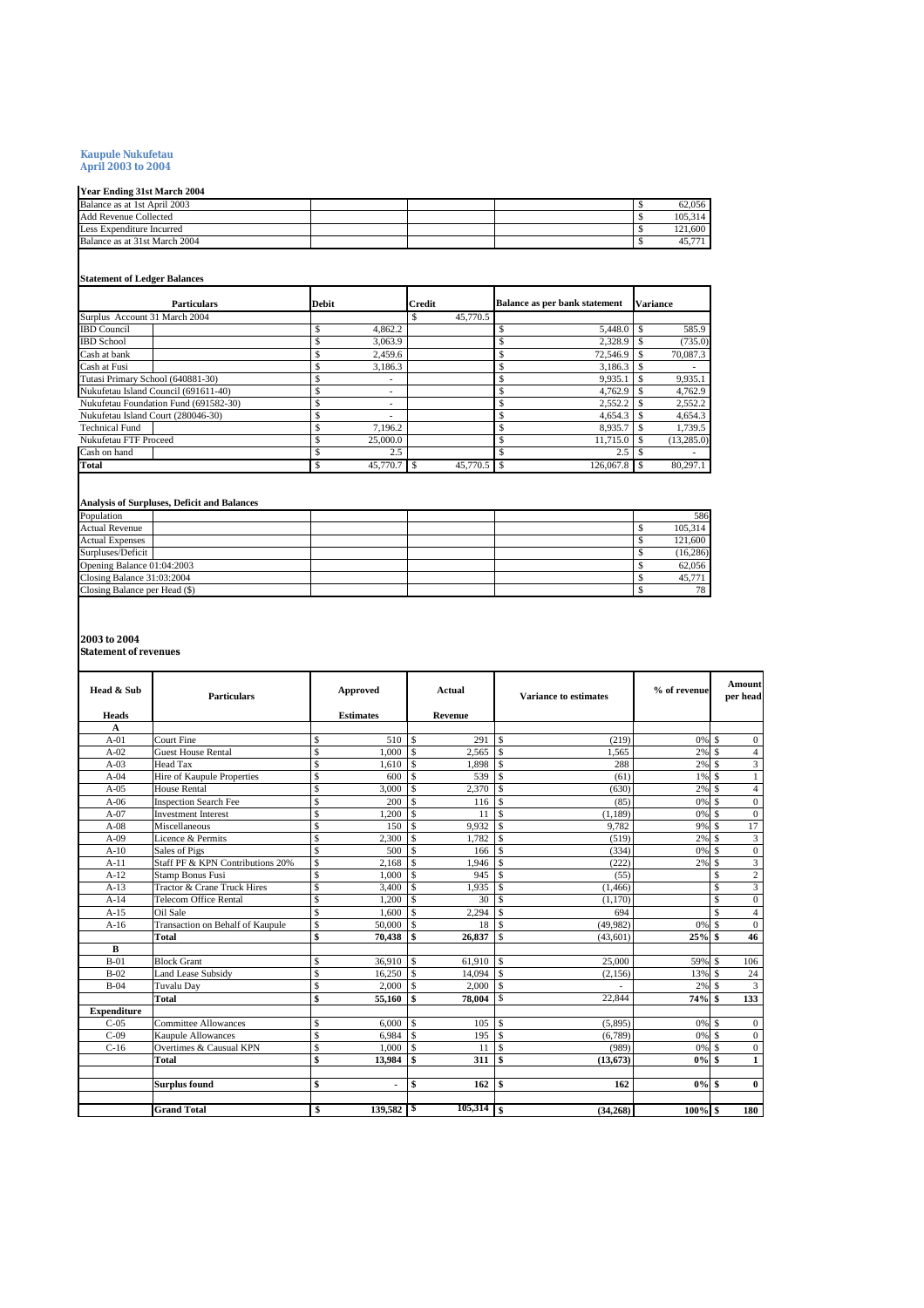# **2003 to 2004 Statement of Expenditure**

| Head & Sub         | <b>Particulars</b>                |    | <b>Approved</b>          |                         | <b>Actual</b>      |                    |           |               |                    |                           |
|--------------------|-----------------------------------|----|--------------------------|-------------------------|--------------------|--------------------|-----------|---------------|--------------------|---------------------------|
| <b>Heads</b>       |                                   |    | <b>Estimates</b>         |                         | <b>Expenditure</b> |                    | Variance  | % of expenses |                    | <b>Amount</b><br>per head |
| $\mathbf C$        |                                   |    |                          |                         |                    |                    |           |               |                    |                           |
| $C-01$             | Audit Fee                         | \$ | 770                      | $\mathbf S$             | 500                | \$.                | 270       | 0% \$         |                    | 1                         |
| $C-03$             | <b>Bank Services</b>              | Ś  | 100                      | $\mathbf{s}$            | 35                 | $\mathcal{S}$      | 65        | 0%            | $\mathcal{S}$      | $\mathbf{0}$              |
| $C-04$             | Casual Labours Foreman            | Ś  | 3.216                    | <sup>\$</sup>           | 2.214              | \$.                | 1.002     | 2%            | $\mathcal{S}$      | $\overline{4}$            |
| $C-0.5$            | <b>Committee Allowances</b>       | \$ | 6.000                    | \$.                     | 6,415              | \$.                | (415)     | 5%            | $\mathcal{S}$      | $\overline{11}$           |
| $C-07$             | Fuel and Oil Expenses             | \$ | 1.400                    | \$                      | 124                | \$.                | 1,276     | 0%            | .S                 | $\mathbf{0}$              |
| $C-08$             | Furnitures and Fittings           | Ś  | 1.000                    | $\mathbf{\hat{S}}$      | 133                | $\mathbf{s}$       | 867       | 0% \$         |                    | $\overline{0}$            |
| $\overline{C}$ -09 | Kaupule Allowances                | \$ | 6,984                    | $\mathbb{S}$            | 6,989              | $\mathcal{S}$      | (5)       | 6% \$         |                    | 12                        |
| $C-10$             | KP and FKP Entertainment          | \$ | 1,200                    | -S                      | 189                | $\mathcal{S}$      | 1.011     | 0% \$         |                    | $\mathbf{0}$              |
| $C-11$             | <b>KPN</b> Properties Maintenance | \$ | 1,000                    | <sup>\$</sup>           | 4,578              | \$                 | (3,578)   | $4\%$ S       |                    | 8                         |
| $C-12$             | <b>KPN Land Lease Rental</b>      | \$ | 780                      | $\overline{\mathbf{s}}$ | 726                | \$                 | 54        | 1%            | $\mathbf{\hat{s}}$ | $\mathbf{1}$              |
| $C-13$             | Miscellaneous                     | \$ | 50                       | $\mathbf S$             | 10,736             | $\mathcal{S}$      | (10, 686) | 9%            | $\mathcal{S}$      | 18                        |
| $C-14$             | Office Equipments Maintenance     | \$ | 120                      | $\mathcal{S}$           | 430                | $\mathcal{S}$      | (310)     | 0%            | $\mathcal{S}$      | $\mathbf{1}$              |
| $C-15$             | <b>Office Supplies</b>            | \$ | 1,270                    | <sup>\$</sup>           | 1,806              | \$.                | (536)     | 1%            | <sup>S</sup>       | $\overline{\mathbf{3}}$   |
| $C-17$             | PF Clearing Account - 20%         | Ŝ  | 4,336                    | $\mathcal{S}$           | 3.778              | $\mathcal{S}$      | 558       | 3% S          |                    | 6                         |
| $C-18$             | Power Bill KP & FKP               | \$ | 3.200                    | $\mathbf{s}$            | 1.556              | $\mathcal{S}$      | 1,644     | 1% \$         |                    | 3                         |
| $C-19$             | Salaries and Wages                | \$ | 21,681                   | <sup>\$</sup>           | 19,290             | \$.                | 2,391     | 16% \$        |                    | 33                        |
| $C-20$             | Telephone and Fax                 | \$ | 2,020                    | $\mathbf S$             | 1,377              | $\mathcal{S}$      | 643       | 1% \$         |                    | $\mathbf{2}$              |
| $C-23$             | <b>Trees Compensation</b>         | \$ | 1,000                    | $\mathcal{S}$           | 70                 | $\mathbf{\hat{s}}$ | 930       | 0%            | l s                | $\overline{0}$            |
| $C-24$             | Oil Mill Expenses                 | \$ | 6,763                    | $\mathcal{S}$           | 6,637              | \$.                | 126       | 5% S          |                    | 11                        |
|                    | Total                             | \$ | 62,890                   | \$                      | 67,584             | \$                 | (4,694)   | 56% \$        |                    | 115                       |
| D                  |                                   |    |                          |                         |                    |                    |           |               |                    |                           |
| $D-02$             | <b>Classroom Maintenance</b>      | \$ | 520                      | $\mathbf S$             | 304                | \$.                | 216       | 0%            | $\mathbf{s}$       | $\mathbf{1}$              |
| $D-03$             | <b>Dispensary Maintenance</b>     | \$ | 520                      | $\mathcal{S}$           | 120                | $\mathcal{S}$      | 400       | 0% \$         |                    | $\mathbf{0}$              |
| $D-04$             | Hospital New Ward 1               | \$ | 20,000                   | \$                      | 18.220             | \$                 | 1.780     | 15% S         |                    | 31                        |
| $D-05$             | KPN Staff House No: 1             | \$ | 20,000                   | <sup>\$</sup>           | 5,054              | \$                 | 14,946    | 4%            | l \$               | $\overline{9}$            |
| $D-06$             | Photocopier and Accessories       | \$ | 4.500                    | $\mathbf{s}$            | 4.296              | \$.                | 204       | 4%            |                    | $\overline{7}$            |
| $D-08$             | Pre-School Building               | \$ | 1,000                    | $\mathbf S$             | 10,901             | $\mathbf{s}$       | (9,901)   | 9%            | $\mathcal{S}$      | 19                        |
| $D-09$             | Replanting Funaota                | \$ | 1,000                    | $\mathbf{s}$            | 335                | S.                 | 665       | 0%            | $\mathcal{S}$      | 1                         |
| $D-14$             | <b>Land Lease Rental Subsidy</b>  | \$ | 16,250                   | -S                      | 12,374             | \$.                | 3,876     | 10%           | l \$               | 21                        |
| $D-16$             | <b>Tuvalu Day</b>                 | \$ | 2,000                    | \$                      | 1,995              | $\mathbf{s}$       | 5         | 2%            | .S                 | $\overline{3}$            |
|                    | Total                             | \$ | 65,790                   | s                       | 53,599             | \$                 | 12,191    | 44%S          |                    | 91                        |
| Revenue            |                                   |    |                          |                         |                    |                    |           |               |                    |                           |
| $A-01$             | Court Fine                        | \$ | $\overline{\phantom{a}}$ | $\mathbf S$             | 17                 | S                  | (17)      | 0% \$         |                    | $\mathbf{0}$              |
| $A-04$             | Hire of Council Properties        | \$ | ٠                        | $\mathbf S$             | 280                | $\mathcal{S}$      | (280)     | 0% \$         |                    | $\overline{0}$            |
| $A-10$             | Sales of Pigs                     | \$ | ÷.                       | $\mathbf S$             | 120                | $\mathbf{s}$       | (120)     | 0%            | $\mathcal{S}$      | $\mathbf{0}$              |
|                    | Total                             | \$ | $\blacksquare$           | \$                      | 417                | \$                 | (417)     | 0%            | \$                 | $\mathbf{1}$              |
|                    |                                   |    |                          |                         |                    |                    |           |               |                    |                           |
|                    | <b>Grand Total</b>                | \$ | 128,680 \$               |                         | $121,600$ \$       |                    | 7.080     | $100\%$ \$    |                    | 208                       |

| <b>Advances and Shortages given</b>  | <b>Amount</b> | Year |
|--------------------------------------|---------------|------|
| Accumulated cash Shortage found      |               | 2003 |
| Surplus was found during this period | 162           | 2004 |
|                                      |               |      |
|                                      |               |      |
|                                      |               |      |
|                                      |               |      |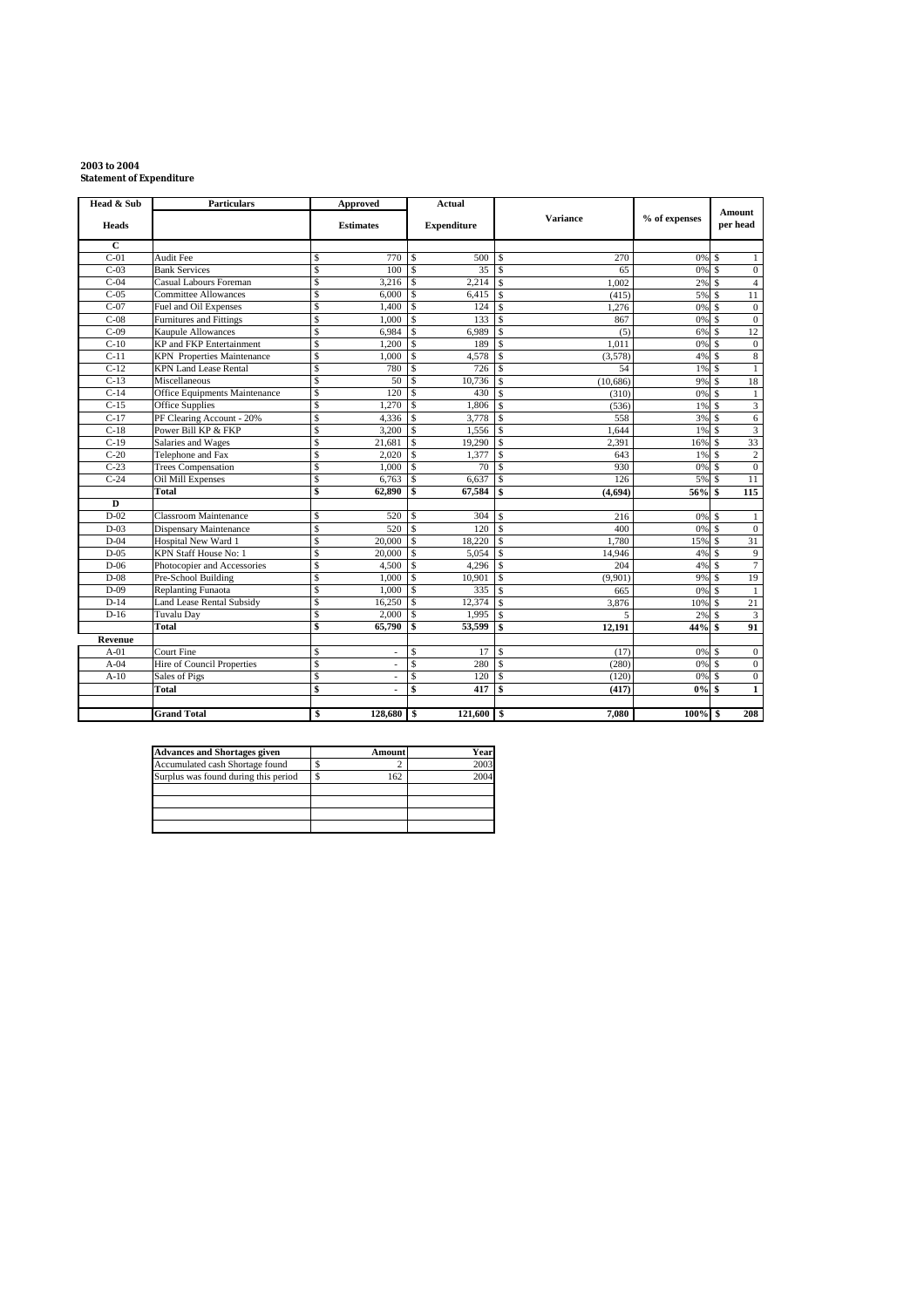To the members of Tuvalu's Parliament and the Ulu Aliki of Nukufetau,

#### **Report on the Financial Statements of Nukufetau Kaupule**

We have audited the accompanying financial statements of the Nukufetau Kaupule, which comprise Statement of Revenue, Statement of Expenditure and Analysis of Surpluses and Deficit for the year ended 31 March 2005 and the Bank Statement of Ledger Balances as at 31 March 2005.

#### *Management's Responsibility for the Financial Statements*

Management is responsible for the preparation of these financial statements in accordance with section 71 of the Falekaupule Act and accompanying financial instructions, and for such internal control as management determines is necessary to enable the preparation of financial statements that are free from material misstatement, whether due to fraud or error.

## *Auditor's Responsibility*

Our responsibility is to express an opinion on these financial statements based on our audit. This responsibility arises from section 74 of the Falekaupule Act. We conducted our audit in accordance with the International Organisation of Supreme Audit Institution's (INTOSAI) Auditing Standards, which incorporate the International Auditing Standards.

Because of the matter described in the Basis for Disclaimer of Opinion paragraph, however, we were not able to obtain sufficient appropriate audit evidence to provide a basis for an audit opinion.

## *Basis for Disclaimer of Opinion*

The Nukufetau Kaupule closing cash balance reported in the accounts was not able to be reconciled to the bank account balance. The cash on hand balance reported in the financial statements compared to the bank account balance was understated by \$229,707. This variance occurred due to all bank accounts and all their transactions not being included in the financial statements. This affects the completeness of the Statement of Revenue and the Statement of Expenditure, as well as the Analysis of Surpluses, Deficit and Balances. This is a material effect on the financial statements which is considered to be pervasive.

#### *Disclaimer of Audit Opinion*

Because of the significance of the matter described in the Basis for Disclaimer of Opinion paragraph, we have not been able to obtain sufficient appropriate audit evidence to provide a basis for an audit opinion. Accordingly, we do not express an opinion on the financial statements.

#### *Independence*

When carrying out the audit we followed the independence requirements of the Office of the Auditor General Tuvalu, which incorporate the independence requirements of the International Standards of Auditing and the International Organisation of Supreme Audit Institutions.

Eli Lopati Acting Auditor General of Tuvalu 27 January 2014 Vaiaku, Funafuti, Tuvalu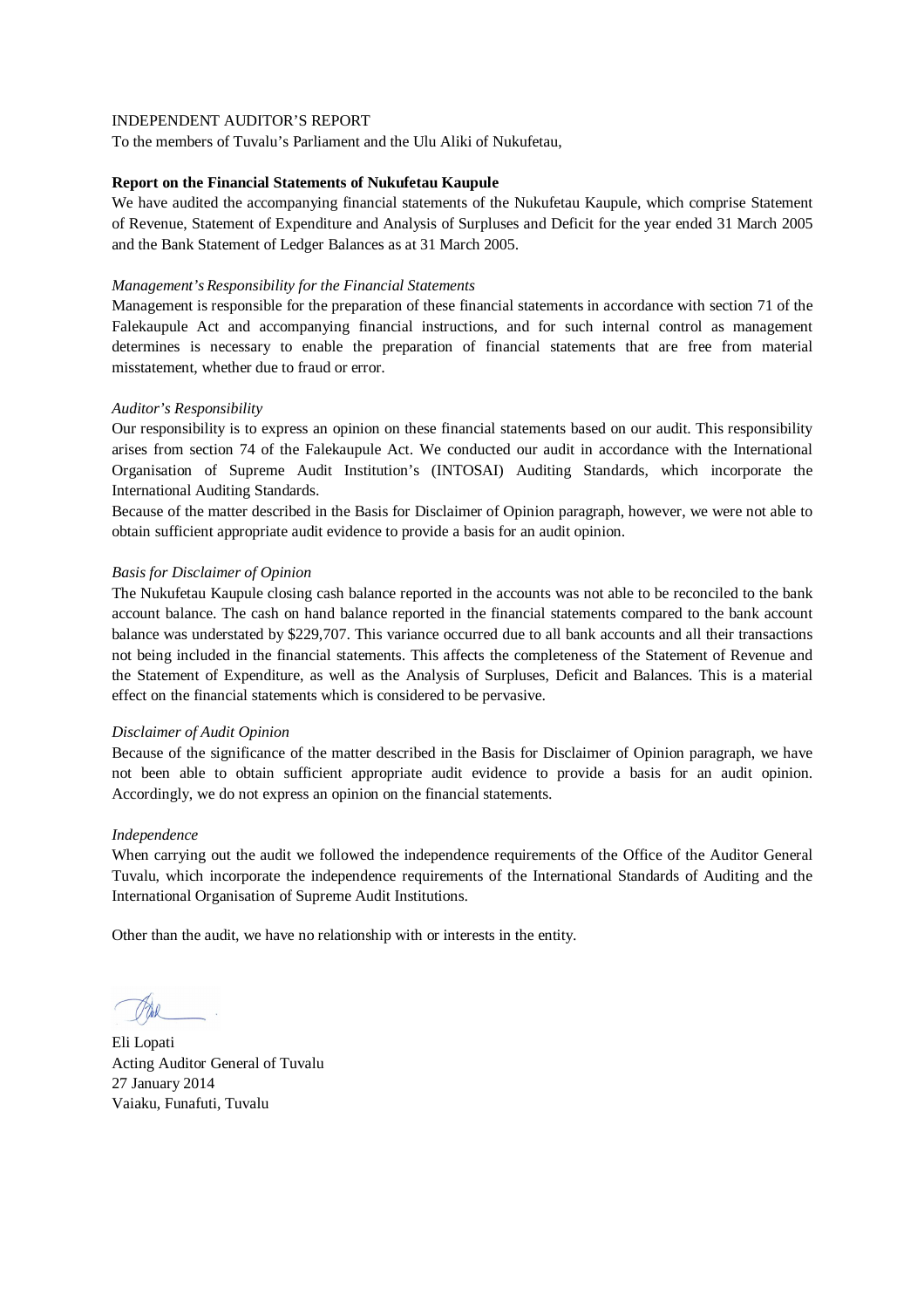#### **Kaupule Nukufetau**

**April 2004 to 2005**

## **Year Ending 31st March 2005**

| Balance as at 1st April 2004  |  |  |         |
|-------------------------------|--|--|---------|
| <b>Add Revenue Collected</b>  |  |  | 77.964  |
| Less Expenditure Incurred     |  |  | 102.593 |
| Balance as at 31st March 2005 |  |  |         |
|                               |  |  |         |

#### **Statement of Ledger Balances**

| <b>Particulars</b>                    | <b>Debit</b> | <b>Credit</b> | <b>Balance as per bank statement</b> | <b>Variance</b> |
|---------------------------------------|--------------|---------------|--------------------------------------|-----------------|
| Surplus Account 31 March 2005         |              | 21.141        |                                      |                 |
| <b>IBD</b> Council                    | 4,862        |               | 139.394                              | 134,532         |
| <b>IBD</b> School                     | 3,064        |               | 2.387                                | (677)           |
| Cash at bank                          | 762          |               | 68,660                               | 67,899          |
| Cash at Fusi                          | 3.721        |               | 3.721                                |                 |
| Tutasi Primary School (640881-30)     | ۰            |               | 8.806                                | 8,806           |
| Nukufetau Island Council (691611-40)  | ۰            |               | 4.957                                | 4,957           |
| Nukufetau Foundation Fund (691582-30) | ۰            |               | 1.892                                | 1,892           |
| Nukufetau Island Court (280046-30)    | ۰            |               | 1.790                                | 1,790           |
| <b>Technical Fund</b>                 | 4.492        |               | 13,099                               | 8,606           |
| Nukufetau FTF Proceed                 | 4,233        |               | 6.135                                | 1,902           |
| Cash on hand                          |              |               |                                      | $\Omega$        |
| Total                                 | 21.141       | 21.141        | 250,848                              | 229,707         |

#### **Analysis of Surpluses, Deficit and Balances**

| Population                    |  |  | 586      |
|-------------------------------|--|--|----------|
| <b>Actual Revenue</b>         |  |  | 77.964   |
| <b>Actual Expenses</b>        |  |  | 102.593  |
| Surpluses/Deficit             |  |  | (24.629) |
| Opening Balance 01:04:2004    |  |  | 45,771   |
| Closing Balance 31:03:2005    |  |  | 21.141   |
| Closing Balance per Head (\$) |  |  | 36       |

**2004 to 2005 Statement of revenues**

| Head & Sub         | <b>Particulars</b>              |               | <b>Approved</b>  |                    | Actual  |                    | Variance to estimates | % of revenue |                    | Amount<br>per head      |
|--------------------|---------------------------------|---------------|------------------|--------------------|---------|--------------------|-----------------------|--------------|--------------------|-------------------------|
| <b>Heads</b>       |                                 |               | <b>Estimates</b> |                    | Revenue |                    |                       |              |                    |                         |
| A                  |                                 |               |                  |                    |         |                    |                       |              |                    |                         |
| $A-01$             | Court Fine                      | \$            | 500              | $\mathbf{s}$       | 118     | $\mathbf{\hat{s}}$ | (382)                 | $0\%$ \$     |                    | $\overline{0}$          |
| $A-02$             | <b>Guest House Rental</b>       | $\mathsf{\$}$ | 300              | \$.                | 9.917   | 1s                 | 9.617                 | 13%          | $\mathbf{\hat{s}}$ | 17                      |
| $A-03$             | <b>Head Tax</b>                 | \$            | 1,610            | \$                 | 1,508   | $\mathcal{S}$      | (102)                 | 2%           | <sup>\$</sup>      | $\mathfrak{Z}$          |
| $A-04$             | Hire of Kaupule Properties      | \$            | 600              | \$                 | 431     | $\mathcal{S}$      | (169)                 | 1%           | - \$               | $\mathbf{1}$            |
| $A-0.5$            | <b>House Rental</b>             | \$            | 3.000            | $\mathbf{s}$       | 1.273   | $\mathcal{S}$      | (1,728)               | $2\%$ \$     |                    | $\mathbf{2}$            |
| $A-06$             | <b>Inspection/Search Fees</b>   | \$            | 150              | $\mathbf{\hat{s}}$ | 296     | $\mathcal{S}$      | 146                   | $0\%$ \$     |                    | $\mathbf{1}$            |
| $A-07$             | <b>Investment</b> Interest      | $\mathsf{\$}$ | 600              | $\mathsf{\$}$      | 2.262   | $\mathbf{\hat{s}}$ | 1.662                 | 3% \$        |                    | $\overline{4}$          |
| $A-08$             | Miscellaneous                   | \$            | 200              | \$.                | 8.899   | $\mathbf{\hat{s}}$ | 8,699                 | 11% \$       |                    | 15                      |
| $A-09$             | Licence and Permits             | \$            | 2,000            | \$                 | 1,450   | <sup>\$</sup>      | (550)                 | 2%           | -\$                | $\sqrt{2}$              |
| $A-10$             | Sales of Pigs                   | $\mathbb{S}$  |                  | \$                 | 402     | S                  | 402                   | 1%           | -\$                | $\mathbf{1}$            |
| $A-11$             | Staff PF % KPN Contribution 20% | $\mathsf{\$}$ | 500              | \$                 | 1.432   | $\mathcal{S}$      | 932                   | 2%           | -\$                | $\overline{c}$          |
| $A-12$             | <b>Stamp Bonus Fusi</b>         | \$            |                  | \$                 | 535     | $\mathcal{S}$      | 535                   | $0\%$ \$     |                    | $\mathbf{1}$            |
| $A-13$             | <b>Tractor and Crane Truck</b>  | $\mathsf{\$}$ | 1.000            | \$.                | 664     | $\mathcal{S}$      | (336)                 | $0\%$ \$     |                    | $\mathbf{1}$            |
| $A-14$             | <b>Telecom Office Rental</b>    | \$            | 23,000           | \$                 | 690     | $\mathcal{S}$      | (22, 310)             | $0\%$ \$     |                    | $\mathbf{1}$            |
| $A-15$             | <b>Oil Sales</b>                | \$            | 1.200            | $\mathbf{s}$       | 1.625   | $\mathbf{\hat{s}}$ | 425                   | 0%           | l \$               | $\overline{\mathbf{3}}$ |
|                    | <b>Total</b>                    | \$            | 34,660           | \$                 | 31,501  | $\mathcal{S}$      | (3, 159)              | $40%$ \$     |                    | 54                      |
| B                  |                                 |               |                  |                    |         |                    |                       |              |                    |                         |
| $B-01$             | <b>Block Grant</b>              | $\mathbb{S}$  | 24,500           | $\mathbf{s}$       | 28.261  | 1s                 | 3.761                 | 36% \$       |                    | 48                      |
| $B-02$             | <b>Land Lease Subsidy</b>       | \$            | 10,000           | $\mathbb{S}$       | 15,696  | $\overline{ }$ is  | 5,696                 | 20% \$       |                    | 27                      |
| $B-04$             | Tuvalu Day                      | \$            | 120              | $\mathbf{s}$       | 2.000   | l s                | 1.880                 | 3% \$        |                    | $\overline{\mathbf{3}}$ |
|                    | <b>Total</b>                    | \$            | 34,620           | \$                 | 45,957  | <sup>\$</sup>      | 11.337                | 59%          | \$                 | 78                      |
| <b>Expenditure</b> |                                 |               |                  |                    |         |                    |                       |              |                    |                         |
| $C-0.5$            | <b>Committee Allowances</b>     | \$            | ۰                | \$                 | 40      | $\mathcal{S}$      | 40                    |              |                    | $\mathbf{0}$            |
| $C-09$             | Kaupule Allowances              | \$            | $\blacksquare$   | \$                 | 321     | S                  | 321                   | 0%           | -\$                | 1                       |
|                    | <b>Total</b>                    | \$            |                  | \$                 | 361     | \$                 | 361                   | $0\%$ \$     |                    | $\mathbf{1}$            |
|                    |                                 |               |                  |                    |         |                    |                       |              |                    |                         |
|                    | <b>Surplus found</b>            | \$            |                  | \$                 | 120     | \$                 | 120                   | $0\%$ \$     |                    | $\mathbf{0}$            |
|                    |                                 |               |                  |                    |         |                    |                       |              |                    |                         |
|                    | <b>Grand Total</b>              | \$            | 69,280           | SS.                | 77,939  | \$                 | 8.659                 | $100\%$ \$   |                    | 133                     |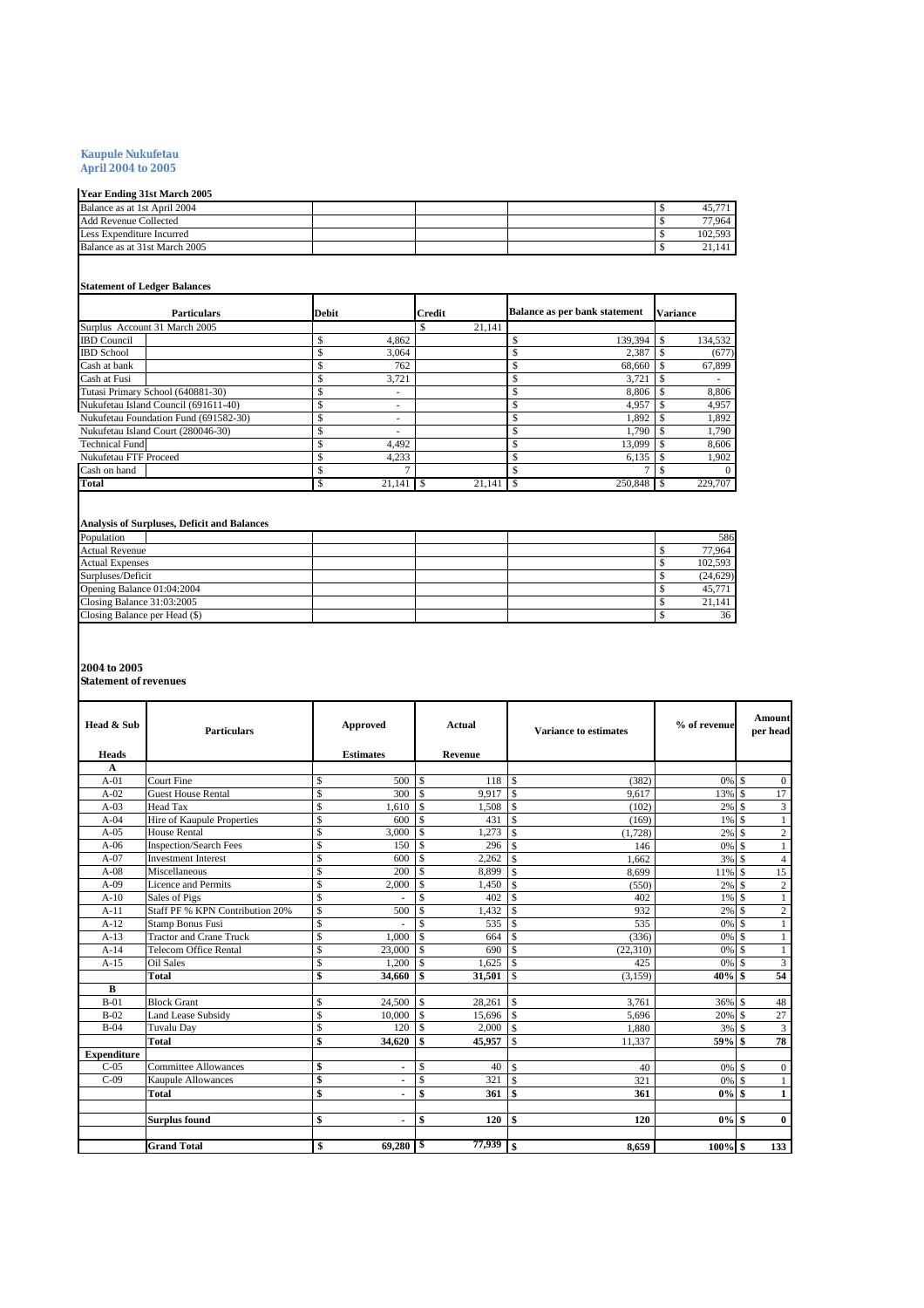#### **2004 to 2005 Statement of Expenditure**

| Head & Sub   | <b>Particulars</b>                |                    | Approved                 | <b>Actual</b>      |                    |                             |               | <b>Amount</b>      |                  |
|--------------|-----------------------------------|--------------------|--------------------------|--------------------|--------------------|-----------------------------|---------------|--------------------|------------------|
| <b>Heads</b> |                                   |                    | <b>Estimates</b>         |                    | <b>Expenditure</b> | <b>Variance</b>             | % of expenses |                    | per head         |
| $\mathbf C$  |                                   |                    |                          |                    |                    |                             |               |                    |                  |
| $C-03$       | <b>Bank Services</b>              | $\mathbf{\hat{S}}$ | 100                      | <sup>\$</sup>      | 44                 | Ŝ<br>56                     | 0%            | $\mathbb{S}$       | $\boldsymbol{0}$ |
| $C-04$       | Casual Labours Foreman            | \$                 | 300                      | Ŝ                  | 32                 | \$.<br>268                  | 0%            | $\mathbf{\hat{s}}$ | $\mathbf{0}$     |
| $C-05$       | <b>Committee Allowances</b>       | \$                 | 6,480                    | <sup>\$</sup>      | 5,918              | 562<br><b>S</b>             | 6%            | $\mathbf{s}$       | 10               |
| $C-06$       | <b>Disaster Committee</b>         | \$                 | 1,800                    | $\mathsf{\$}$      | 264                | $\mathbf S$<br>1,536        | 0%            | $\mathbf{s}$       | $\boldsymbol{0}$ |
| $C-07$       | Fuel and Oil Expenses             | \$                 | 1,110                    | S                  | 557                | \$.<br>553                  | 1%            | $\mathcal{S}$      | $\mathbf{1}$     |
| $C-08$       | Furnitures & Fittings             | \$                 | 1.000                    | \$                 | 2,306              | (1,306)<br>S                | 2%            | <sup>\$</sup>      | $\overline{4}$   |
| $C-09$       | Kaupule Allowances                | \$                 | 600                      | \$                 | 6,319              | \$<br>(5, 719)              | 6%            | <sup>\$</sup>      | 11               |
| $C-10$       | KP & FKP Entertainment            | \$                 | 5,778                    | \$                 | 1.132              | 4,646<br>S                  | 1%            | $\mathbf{s}$       | $\sqrt{2}$       |
| $C-11$       | <b>KPN</b> Properties Maintenance | Ŝ                  | 1.200                    | $\mathbf{\hat{s}}$ | 2,409              | $\mathbf S$<br>(1,209)      | 2%            | $\mathcal{S}$      | $\overline{4}$   |
| $C-12$       | <b>KPN Land Lease Rental</b>      | \$                 | 1,000                    | \$                 | 524                | \$.<br>476                  | 1%            | <sup>\$</sup>      | $\mathbf{1}$     |
| $C-13$       | Miscellaneous                     | \$                 | 500                      | \$                 | 575                | (75)<br>S                   | 1%            | <sup>\$</sup>      | $\mathbf{1}$     |
| $C-14$       | Office Equipments Maintenance     | \$                 | 780                      | \$                 | 3,156              | \$.<br>(2,376)              | 3%            | $\mathbf{\hat{s}}$ | $\sqrt{5}$       |
| $C-15$       | <b>Office Supplies</b>            | Ŝ                  | 50                       | <sup>\$</sup>      | 37                 | $\mathbf{\hat{S}}$<br>13    | 0%            | $\mathbf{s}$       | $\overline{0}$   |
| $C-16$       | Overtimes & Casual KPN            | \$                 | 200                      | $\mathbf{\hat{S}}$ | 1,341              | $\mathbf S$<br>(1, 141)     | 1%            | $\mathbf{s}$       | $\overline{2}$   |
| $C-17$       | PF Clearing Account 20%           | \$                 | 2,000                    | \$                 | 1,765              | S<br>235                    | 2%            | $\mathcal{S}$      | $\mathfrak z$    |
| $C-18$       | Power Bill KP & FKP               | \$                 | 600                      | \$                 | 4,133              | \$.<br>(3,533)              | 4%            | <sup>\$</sup>      | $\tau$           |
| $C-19$       | Salaries & Wages                  | \$                 | 1,883                    | \$                 | 11,355             | $\mathbf S$<br>(9, 472)     | 11%           | $\mathcal{S}$      | 19               |
| $C-20$       | Telephone & Fax                   | \$                 | 2,500                    | <sup>\$</sup>      | 12,174             | S<br>(9,674)                | 12%           | <sup>\$</sup>      | 21               |
| $C-21$       | <b>Travelling Allowance</b>       | \$                 | 17,529                   | \$                 | 23                 | S<br>17,506                 | 0%            | <sup>\$</sup>      | $\boldsymbol{0}$ |
| $C-23$       | <b>Trees Compensation</b>         | \$                 | 2,020                    | $\mathbf S$        | 500                | $\mathbf{\hat{S}}$<br>1,520 | 0%            | $\mathcal{S}$      | $\mathbf{1}$     |
| $C-24$       | Oil Mill Expenses                 | \$                 | 600                      | \$                 | 5,838              | $\mathbf S$<br>(5,238)      | 6%            | -S                 | 10               |
|              | Total                             | \$                 | 48,030                   | \$                 | 60,403             | \$<br>(12, 373)             | 59%           | \$                 | 103              |
| D            |                                   |                    |                          |                    |                    |                             |               |                    |                  |
| $D-02$       | <b>Classroom Maintenance</b>      | \$                 | 520                      | \$                 | 731                | \$<br>(211)                 | 1%            | $\mathbf{s}$       | $\mathbf{1}$     |
| $D-03$       | <b>Dispensary Maintenance</b>     | Ŝ                  | 520                      | $\mathbf S$        | 2,323              | S<br>(1,803)                | 2%            | $\mathcal{S}$      | $\overline{4}$   |
| $D-04$       | Hospital New Ward 1               | \$                 | 10,000                   | \$                 | 13,971             | \$<br>(3,971)               | 14% \$        |                    | 24               |
| $D-06$       | Photocopier and Accessories       | Ŝ                  | $\overline{\phantom{a}}$ | \$                 | 3,771              | (3,771)<br>$\mathbf S$      | 4%            | - \$               | 6                |
| $D-07$       | Tiles Maneapa Kilogafou           | \$                 | ×.                       | $\mathbf S$        | 3,771              | (3,771)<br>S                | 4%            | $\mathbf{s}$       | $\epsilon$       |
| $D-08$       | Pre-School Building               | \$                 |                          | \$                 | 100                | Ŝ<br>(100)                  | 0%            | -\$                | $\boldsymbol{0}$ |
| $D-09$       | <b>Replanting Funaota</b>         | \$                 | $\overline{\phantom{a}}$ | <sup>\$</sup>      | 32                 | \$<br>(32)                  | 0%            | <sup>\$</sup>      | $\boldsymbol{0}$ |
| $D-12$       | Tusaga ote Art Festival           | \$                 | 500                      | \$                 | 500                | \$.                         | 0%            | <sup>\$</sup>      | $\mathbf{1}$     |
| $D-16$       | <b>Tuvalu Day</b>                 | Ŝ                  | $\sim$                   | \$                 | 15,696             | \$.<br>(15,696)             | 15%           | $\mathcal{S}$      | 27               |
|              | Solar                             | \$                 | ä,                       | \$                 | 50                 | <b>S</b><br>(50)            | 0%            | <sup>\$</sup>      | $\boldsymbol{0}$ |
|              | <b>MDA</b>                        | \$                 |                          | \$                 | 325                | S<br>(325)                  | 0%            | <sup>\$</sup>      | $\mathbf{1}$     |
|              | Total                             | \$                 | 11,540                   | \$                 | 41,270             | \$<br>(29, 730)             | 40%           | \$                 | 70               |
| Revenue      |                                   |                    |                          |                    |                    |                             |               |                    |                  |
| $A-02$       | <b>Guest House Rental</b>         | \$                 | $\blacksquare$           | \$                 | 150                | S<br>(150)                  | 0%            | <sup>\$</sup>      | $\boldsymbol{0}$ |
| $A-04$       | Hire of Kaupule Properties        | \$                 | $\blacksquare$           | \$                 | 70                 | $\mathbf{\hat{s}}$<br>(70)  | 0%            | $\mathbf{s}$       | $\boldsymbol{0}$ |
| $A-08$       | Miscellaneous                     | \$                 | $\blacksquare$           | Ŝ                  | 675                | \$<br>(675)                 | 1%            | -S                 | $\mathbf{1}$     |
|              | Total                             | \$                 | $\ddot{\phantom{a}}$     | \$                 | 895                | \$<br>(895)                 | $1\%$         | \$                 | $\mathbf 2$      |
|              |                                   |                    |                          |                    |                    |                             |               |                    |                  |
|              |                                   |                    |                          |                    |                    |                             |               |                    |                  |
|              | <b>Grand Total</b>                | \$                 | 59,570                   | $\mathbf{s}$       | $102,568$ \$       | (42.998)                    | $100\%$ \$    |                    | 175              |

| <b>Advances and Shortages given</b>  | Amount | Year |
|--------------------------------------|--------|------|
| Accumulated cash Shortage found      |        | 2003 |
| Accumulated cash surplus             | 162    | 2004 |
| Surplus was found during this period | 120    | 2005 |
|                                      |        |      |
|                                      |        |      |
|                                      |        |      |
|                                      |        |      |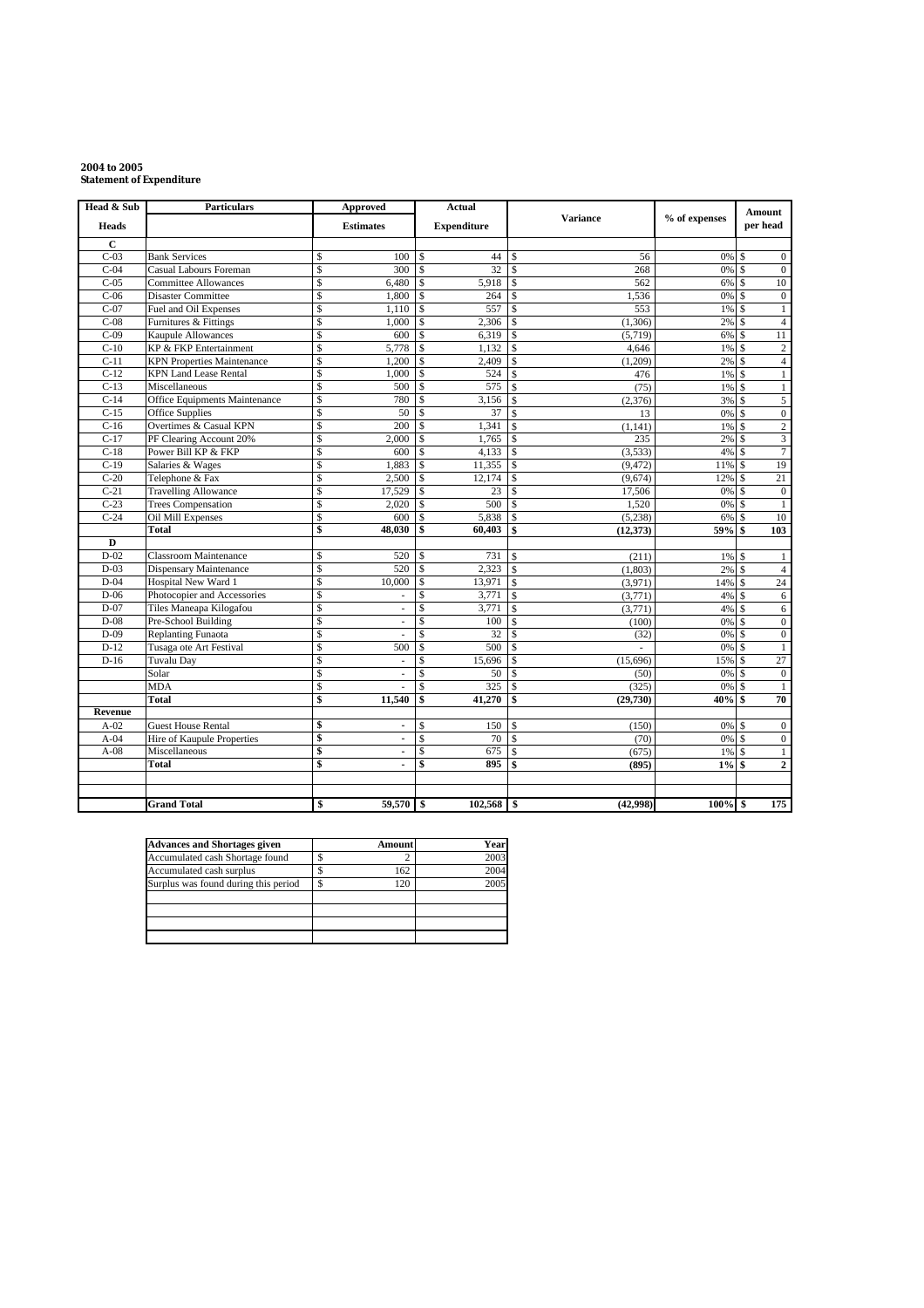To the members of Tuvalu's Parliament and the Ulu Aliki of Nukufetau,

#### **Report on the Financial Statements of Nukufetau Kaupule**

We have audited the accompanying financial statements of the Nukufetau Kaupule, which comprise Statement of Revenue, Statement of Expenditure and Analysis of Surpluses and Deficit for the year ended 31 March 2006 and the Bank Statement of Ledger Balances as at 31 March 2006.

#### *Management's Responsibility for the Financial Statements*

Management is responsible for the preparation of these financial statements in accordance with section 71 of the Falekaupule Act and accompanying financial instructions, and for such internal control as management determines is necessary to enable the preparation of financial statements that are free from material misstatement, whether due to fraud or error.

## *Auditor's Responsibility*

Our responsibility is to express an opinion on these financial statements based on our audit. This responsibility arises from section 74 of the Falekaupule Act. We conducted our audit in accordance with the International Organisation of Supreme Audit Institution's (INTOSAI) Auditing Standards, which incorporate the International Auditing Standards.

Because of the matter described in the Basis for Disclaimer of Opinion paragraph, however, we were not able to obtain sufficient appropriate audit evidence to provide a basis for an audit opinion.

## *Basis for Disclaimer of Opinion*

The Nukufetau Kaupule closing cash balance reported in the accounts was not able to be reconciled to the bank account balance. The cash on hand balance reported in the financial statements compared to the bank account balance was understated by \$309,086. This variance occurred due to all bank accounts and all their transactions not being included in the financial statements. This affects the completeness of the Statement of Revenue and the Statement of Expenditure, as well as the Analysis of Surpluses, Deficit and Balances. This is a material effect on the financial statements which is considered to be pervasive.

#### *Disclaimer of Audit Opinion*

Because of the significance of the matter described in the Basis for Disclaimer of Opinion paragraph, we have not been able to obtain sufficient appropriate audit evidence to provide a basis for an audit opinion. Accordingly, we do not express an opinion on the financial statements.

#### *Independence*

When carrying out the audit we followed the independence requirements of the Office of the Auditor General Tuvalu, which incorporate the independence requirements of the International Standards of Auditing and the International Organisation of Supreme Audit Institutions.

Eli Lopati Acting Auditor General of Tuvalu 27 January 2014 Vaiaku, Funafuti, Tuvalu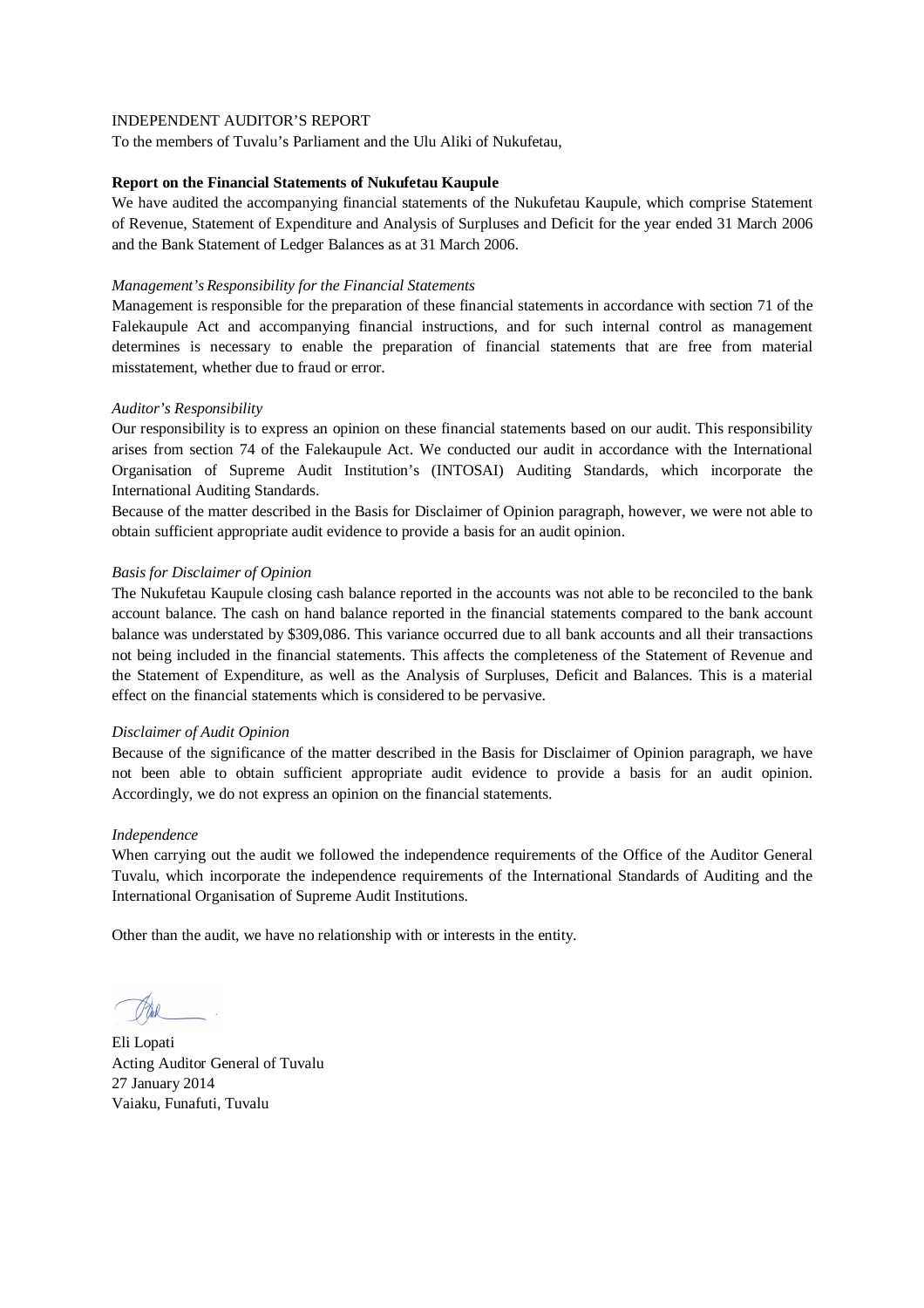# **Kaupule Nukufetau April 2005 to 2006**

| <b>Year Ending 31st March 2006</b> |  |  |        |
|------------------------------------|--|--|--------|
| Balance as at 1st April 2005       |  |  | 21.14  |
| <b>Add Revenue Collected</b>       |  |  | 85,284 |
| Less Expenditure Incurred          |  |  | 78,170 |
| Balance as at 31st March 2006      |  |  | 28,255 |

#### **Statement of Ledger Balances**

| <b>Particulars</b>                    | Debit |                          | Credit |    | <b>Balance as per bank statement</b> |   | <b>Variance</b> |
|---------------------------------------|-------|--------------------------|--------|----|--------------------------------------|---|-----------------|
| Surplus Account 31 March 2006         |       |                          | 28.255 |    |                                      |   |                 |
| <b>IBD</b> Council                    | \$    | 5.160                    |        |    | 114,478                              |   | 109,318         |
| <b>IBD</b> School                     |       | 3.256                    |        |    | 2.447                                |   | (810)           |
| Cash at bank                          |       | 3.597                    |        |    | 20.888                               |   | 17,292          |
| Cash at Fusi                          |       | 3,945                    |        |    | 3,945                                |   |                 |
| Tutasi Primary School (640881-30)     | S     | $\overline{\phantom{a}}$ |        |    | 8.254                                |   | 8,254           |
| Nukufetau Island Council (691611-40)  |       | $\overline{\phantom{a}}$ |        |    | 5.159                                |   | 5,159           |
| Nukufetau Foundation Fund (691582-30) | Ś     | $\overline{\phantom{a}}$ |        |    | 10.931                               |   | 10,931          |
| Nukufetau Island Court (280046-30)    |       | ۰                        |        |    | 1.880                                |   | 1,880           |
| <b>Technical Fund</b>                 |       | 9.025                    |        |    | 25.659                               |   | 16,634          |
| Nukufetau FTF Proceed                 | \$    | 3,233                    |        |    | 143,660                              |   | 140.427         |
| Cash on hand                          |       | 40                       |        |    | 40                                   |   | (0)             |
| Total                                 |       | 28,255                   | 28,255 | -S | 337.341                              | S | 309,086         |

#### **Analysis of Surpluses, Deficit and Balances**

| Population                    |  |  | 586    |
|-------------------------------|--|--|--------|
| <b>Actual Revenue</b>         |  |  | 85,284 |
| <b>Actual Expenses</b>        |  |  | 78,170 |
| Surpluses/Deficit             |  |  | 7,114  |
| Opening Balance 01:04:2005    |  |  | 21.14  |
| Closing Balance 31:03:2006    |  |  | 28,255 |
| Closing Balance per Head (\$) |  |  | 48     |

**2005 to 2006 Statement of revenues**

| Head & Sub         | <b>Particulars</b>              |             | Approved                 | Actual<br><b>Variance to estimates</b><br>Revenue |        | % of revenue |           | Amount<br>per head |      |                         |
|--------------------|---------------------------------|-------------|--------------------------|---------------------------------------------------|--------|--------------|-----------|--------------------|------|-------------------------|
| Heads<br>A         |                                 |             | <b>Estimates</b>         |                                                   |        |              |           |                    |      |                         |
| A <sub>1</sub>     | <b>Court Fine</b>               | S           | 500                      | S                                                 | 235    | l S          | (265)     | 0% \$              |      | $\mathbf{0}$            |
| A2                 | <b>Guest House Rent</b>         | Ŝ           | 300                      | \$.                                               | 4.884  | l s          | 4,584     | 6% \$              |      | 8                       |
| A2b                | <b>Guest House Meals</b>        | Ŝ           | 1.610                    | S                                                 | 895    | -S           | (715)     | $1\%$ \$           |      | $\boldsymbol{2}$        |
| A <sub>3</sub>     | <b>Head Tax</b>                 | Ŝ           | 600                      | Ŝ                                                 | 1.745  | -S           | 1.145     | $2\%$ S            |      | $\overline{3}$          |
| A <sub>4</sub>     | Hire of Council Properties      | Ŝ           | 3.000                    | Ŝ                                                 | 249    | -S           | (2,752)   | $0\%$ \$           |      | $\mathbf{0}$            |
| A <sub>5</sub>     | <b>House Rent</b>               | Ŝ           | 150                      | Ŝ                                                 | 2.762  | S            | 2.612     | 3% S               |      | $\overline{5}$          |
| A6                 | Inspection & Search Fee         | \$          | 600                      | Ŝ                                                 | 169    | -S           | (431)     |                    |      | $\mathbf{0}$            |
| A7                 | <b>Investment Interest</b>      | Ŝ           | 200                      | S                                                 | 490    | -S           | 290       | $1\%$ \$           |      | 1                       |
| A8                 | Miscellaneous                   | Ŝ           | 2.000                    | Ŝ                                                 | 563    | -S           | (1, 438)  | $1\%$ \$           |      | $\mathbf{1}$            |
| A <sup>9</sup>     | License & Permit                | S           |                          | \$.                                               | 2,148  | l S          | 2,148     | 3% \$              |      | $\overline{4}$          |
| A10                | Sales of Pigs                   | S           | 500                      | Ŝ                                                 | 424    | l s          | (76)      | 0% \$              |      | $\mathbf{1}$            |
| A11                | Staff PF & KPN Contribution 10% | Ŝ           |                          | $\hat{\mathbf{s}}$                                | 11.289 | l s          | 11.289    | 13% \$             |      | 19                      |
| A12                | Stamp & Bonus Fusi              | Ŝ           | 1.000                    | \$.                                               | 144    | -S           | (856)     | 0% \$              |      | $\overline{0}$          |
| A13                | Tractor & Crane Truck Hire      | S           | 23,000                   | \$.                                               | 832    | S            | (22.169)  | 1%                 | l S  | $\mathbf{1}$            |
| A14                | <b>Telecom Office Rental</b>    | $\mathbb S$ | 1.200                    | $\hat{\mathbf{s}}$                                |        | \$.          | (1,200)   |                    |      | $\sim$                  |
| A15                | Mills & Oil                     | Ŝ           |                          | Ś                                                 | 1.554  | S            | 1.554     | $2\%$ S            |      | $\overline{\mathbf{3}}$ |
|                    | <b>Total</b>                    | \$          | 34.660                   | $\mathbf{s}$                                      | 28.382 | $\mathbf{s}$ | (6,278)   | 33% \$             |      | 48                      |
| $\mathbf{B}$       |                                 |             |                          |                                                   |        |              |           |                    |      |                         |
| TGI                | Tied Grant & Land Lease Subsidy | Ŝ           | 24,500                   | S.                                                | 14,106 | -S           | (10, 394) | 17% \$             |      | 24                      |
| TG <sub>2</sub>    | Tuvalu Independence Day         | Ŝ           | 10,000                   | \$.                                               |        | <b>S</b>     | (10,000)  | 0% \$              |      | $\sim$                  |
| B1                 | <b>Block Grant</b>              | Ŝ           | 120                      | S                                                 | 36,910 | l s          | 36,790    | 43%                | il S | 63                      |
|                    | <b>Total</b>                    | \$          | 34.620                   | \$                                                | 51.016 | $\mathbf{s}$ | 16,396    | 60% \$             |      | 87                      |
| <b>Expenditure</b> |                                 |             |                          |                                                   |        |              |           |                    |      |                         |
| C7                 | <b>Kaupule Allowances</b>       | \$          |                          | Ŝ                                                 | 479    | -S           | 479       | $1\%$ \$           |      | -1                      |
| C22                | Tree Compensation               | \$          |                          | Ŝ                                                 | 550    | -S           | 550       | $1\%$ \$           |      | -1                      |
| I4                 | Kaupule Sitting Allowance       | \$          | $\overline{\phantom{0}}$ | Ŝ                                                 | 321    | -S           | 321       | 0% \$              |      | $\mathbf{1}$            |
|                    | Conservation area (TANGO)       | \$          | $\overline{\phantom{0}}$ | Ŝ                                                 | 2.335  | -S           | 2,335     | $0\%$ \$           |      | $\overline{4}$          |
|                    | Disaster                        | S           | ٠                        | Ŝ                                                 | 2.200  | <sub>S</sub> | 2.200     | 0% \$              |      | $\overline{4}$          |
|                    | Total                           | \$          |                          | \$                                                | 5,885  | -S           | 5,885     | 7%S                |      | 10                      |
|                    | <b>Surplus found</b>            | \$          | ٠                        | \$                                                | 1      | $\mathbf{s}$ | 1         | $0\%$ \$           |      | $\bf{0}$                |
|                    | <b>Grand Total</b>              | \$          | 69,280                   | - \$                                              |        |              | 16.004    | $100%$ \$          |      | 146                     |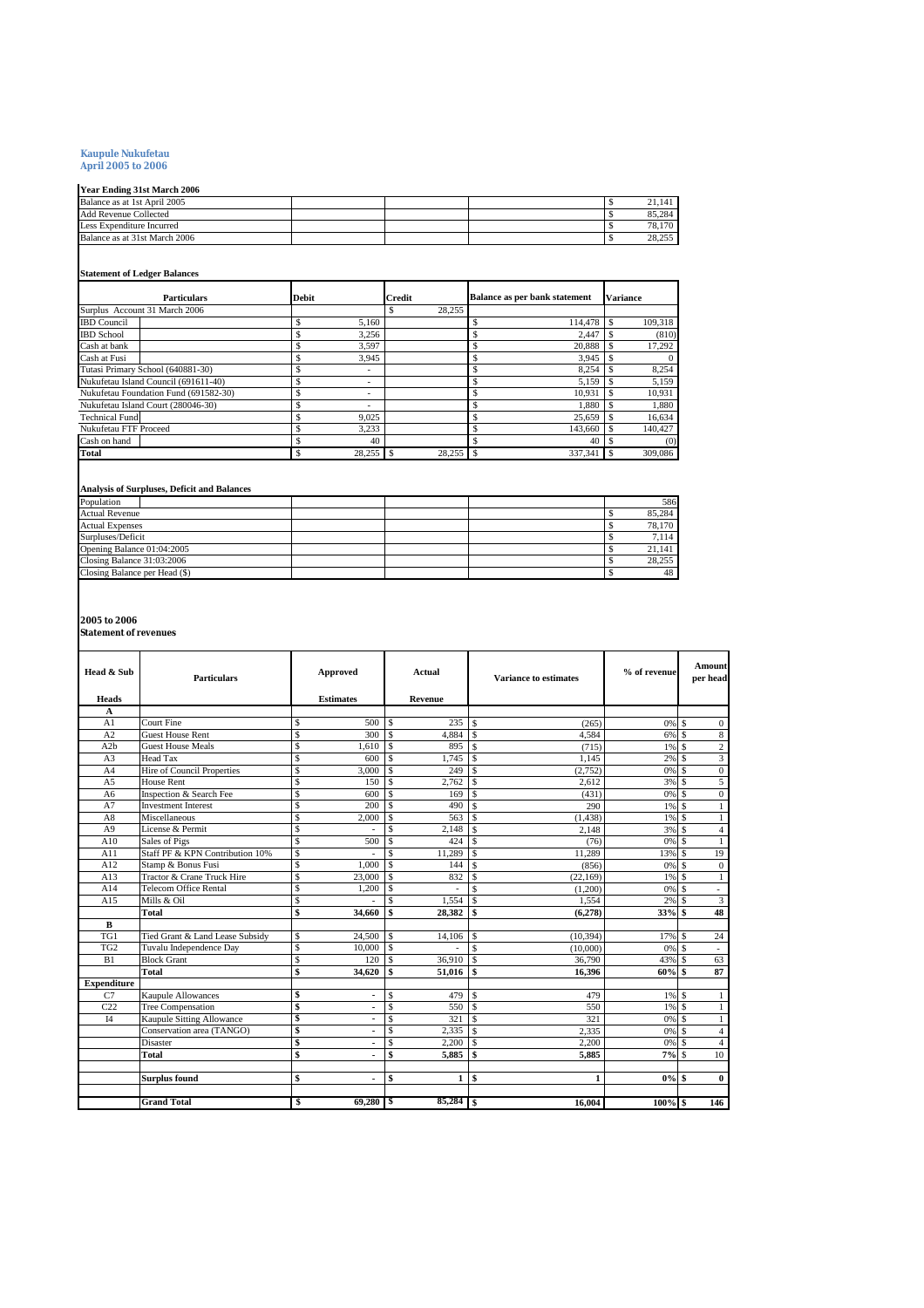# **2005 to 2006 Statement of Expenditure**

| Head & Sub      | <b>Particulars</b>                    |    | Approved         |             | Actual             | <b>Variance</b>                      | % of expenses |          | <b>Amount</b><br>per head |
|-----------------|---------------------------------------|----|------------------|-------------|--------------------|--------------------------------------|---------------|----------|---------------------------|
| Heads           |                                       |    | <b>Estimates</b> |             | <b>Expenditure</b> |                                      |               |          |                           |
| $\overline{c}$  |                                       |    |                  |             |                    |                                      |               |          |                           |
| C <sub>1</sub>  | Audit Fee                             | Ś  | 100              | \$          | 300                | S<br>(200)                           | 0%            | S        | $\mathbf{1}$              |
| C <sub>2</sub>  | <b>Bank Services</b>                  | Ŝ  | 300              | \$          | 30                 | <b>S</b><br>270                      | 0%            | <b>S</b> | $\mathbf{0}$              |
| C <sub>3</sub>  | <b>Committee Allowances</b>           | Ŝ  | 6,480            | \$          | 6,188              | 292<br>-S                            | 8%            | S.       | 11                        |
| C <sub>4</sub>  | <b>Emergencies Disaster Committee</b> | Ŝ  | 1,800            | \$          |                    | \$.<br>1.800                         | 0%            | <b>S</b> | $\overline{\phantom{a}}$  |
| C <sub>5</sub>  | Fuel & Oil Expenses                   | Ŝ  | 1,110            | \$          | 427                | <sup>\$</sup><br>683                 | 1%            | \$.      | $\mathbf{1}$              |
| C <sub>6</sub>  | Furnitures & Fittings                 | Ŝ  | 1,000            | Ŝ           | $\sim$             | \$.<br>1.000                         | 0%            | \$.      | $\omega$                  |
| C7              | <b>Kaupule Allowances</b>             | Ś. | 600              | \$.         | 7,314              | \$.<br>(6, 714)                      | 9%            | \$.      | 12                        |
| C8              | KPN & Falekaupule Entertainment       | \$ | 5,778            | \$          | 490                | <sup>\$</sup><br>5.288               | 1%            | -S       | $\mathbf{1}$              |
| C9              | <b>KPN</b> Properties Maintenance     | Ŝ  | 1,200            | \$          | 401                | $\mathcal{S}$<br>799                 | 1%            | <b>S</b> | $\,1\,$                   |
| C10             | Kaupule House Maitenance              | Ŝ  | 1.000            | S           | 1.506              | S<br>(506)                           | 2%            | <b>S</b> | $\overline{3}$            |
| C11             | <b>KP Land Lease Rental</b>           | Ŝ  | 500              | \$          | 14.685             | S<br>(14.185)                        | 19%           | \$.      | 25                        |
| C12             | Miscellaneous                         | Ŝ  | 780              | \$          |                    | \$.<br>780                           | 0%            | -S       | ÷,                        |
| C13             | Office Equipment Maintenance          | Ŝ  | 50               | \$          | 1.126              | $\mathcal{S}$<br>(1,076)             | 1%            | <b>S</b> | $\overline{2}$            |
| C14             | <b>Office Supplies</b>                | Ŝ  | 200              | \$          | 1,475              | <sup>\$</sup><br>(1,275)             | 2%            | S.       | $\overline{\mathbf{3}}$   |
| C15             | PF Clearing                           | Ś  | 2,000            | \$          | 6,391              | \$.<br>(4, 391)                      | 8%            | \$.      | $\overline{11}$           |
| C16             | <b>Abnormal/Acting Allowance</b>      | \$ | 600              | \$          | 1,607              | <sup>\$</sup><br>(1,007)             | 2%            | \$.      | $\mathfrak{Z}$            |
| C17             | Overtime                              | Ŝ  | 1.883            | \$          | 408                | <sub>S</sub><br>1,475                | 1%            | -S       | $\mathbf{1}$              |
| C18             | Salaries                              | Ŝ  | 2.500            | \$          | 20.276             | $\mathcal{S}$<br>(17,776)            | 26%           | \$.      | 35                        |
| C19             | Power Bill Kaupule                    | Ŝ  | 17,529           | \$.         | 3,075              | <sup>\$</sup><br>14,454              | 4%            | \$.      | 5                         |
| C20             | Travel & Subsistence Allowance        | Ś  | 2,020            | Ŝ           | 1,582              | <sup>\$</sup><br>438                 | 2%            | \$.      | $\overline{\mathbf{3}}$   |
| C <sub>21</sub> | Telephone & Faxes                     | Ŝ  | 600              | S           | 267                | \$.<br>333                           | 0%            | \$.      | $\mathbf{0}$              |
| C22             | <b>Tree Compensation</b>              | Ŝ  |                  | Ŝ           | 895                | -S<br>(895)                          | 1%            | -S       | $\overline{c}$            |
| C <sub>23</sub> | Mills & Oil                           | \$ |                  | \$          | 671                | <b>S</b><br>(671)                    | 1%            | \$.      | $\mathbf{1}$              |
| C24             | <b>Classroom Maintenance</b>          | Ś  | 520              | \$.         | 99                 | $\mathcal{S}$<br>421                 | 0%            | <b>S</b> | $\boldsymbol{0}$          |
| C <sub>25</sub> | Dispensary Maintenance                | Ŝ  | 520              | \$          | 280                | <b>S</b><br>240                      | 0%            | Ŝ        | $\mathbf{0}$              |
|                 | Total                                 | Ś  | 49,070           | \$          | 69,491             | $\mathbf{s}$<br>(20, 421)            | 89%           | \$.      | 119                       |
|                 | Tutasi Primary School Donation (FTF)  | Ŝ  |                  | S           | 1,000              | S<br>(1,000)                         | 1%            | <b>S</b> | $\overline{c}$            |
| I4              | <b>Kaupule Sitting Allowance</b>      | Ŝ  |                  | Ŝ           |                    | \$.                                  | 0%            | \$.      | ÷.                        |
|                 | Conservation area (TANGO)             | Ś  |                  | $\mathbb S$ | ÷,                 | $\mathbf{\hat{S}}$<br>$\overline{a}$ | 0%            | -S       | $\mathcal{L}$             |
|                 | <b>Disaster</b>                       | Ŝ  | ÷,               | \$          | 1.999              | <sup>\$</sup><br>(1,999)             | 3%            | Ŝ        | $\overline{\mathbf{3}}$   |
|                 | <b>Total</b>                          | \$ |                  | \$          | 2.999              | $\mathbf{s}$<br>(2,999)              | 4%            | \$       | 5                         |
| Revenue         |                                       |    |                  |             |                    |                                      |               |          |                           |
| A <sub>2</sub>  | Guest House Rent                      | \$ | $\blacksquare$   | Ŝ           | 3,909              | <b>S</b><br>(3,909)                  | 5%            | \$.      | $\tau$                    |
| A2b             | <b>Guest House Meals</b>              | \$ | ٠                | S           | 1,770              | S<br>(1.770)                         | 2%            | \$.      | $\overline{\mathbf{3}}$   |
|                 | Total                                 | \$ |                  | \$          | 5,679              | $\mathbf{s}$<br>(5,679)              | 7%            | \$       | 10                        |
|                 |                                       |    |                  |             |                    |                                      |               |          |                           |
|                 | <b>Grand Total</b>                    | \$ | 49,070           | \$          | 78,170             | (29,100)<br>\$                       | $100\%$ \$    |          | 133                       |

| <b>Accumuilated Cash Shortage/Surplus</b> | Amount | Year |
|-------------------------------------------|--------|------|
| Accumulated cash shortage                 |        | 2003 |
| Accumulated cash surplus                  | 162    | 2004 |
| Accumulated cash surplus                  | 120    | 2005 |
| Surplus found during this year            |        | 2006 |
|                                           |        |      |
|                                           |        |      |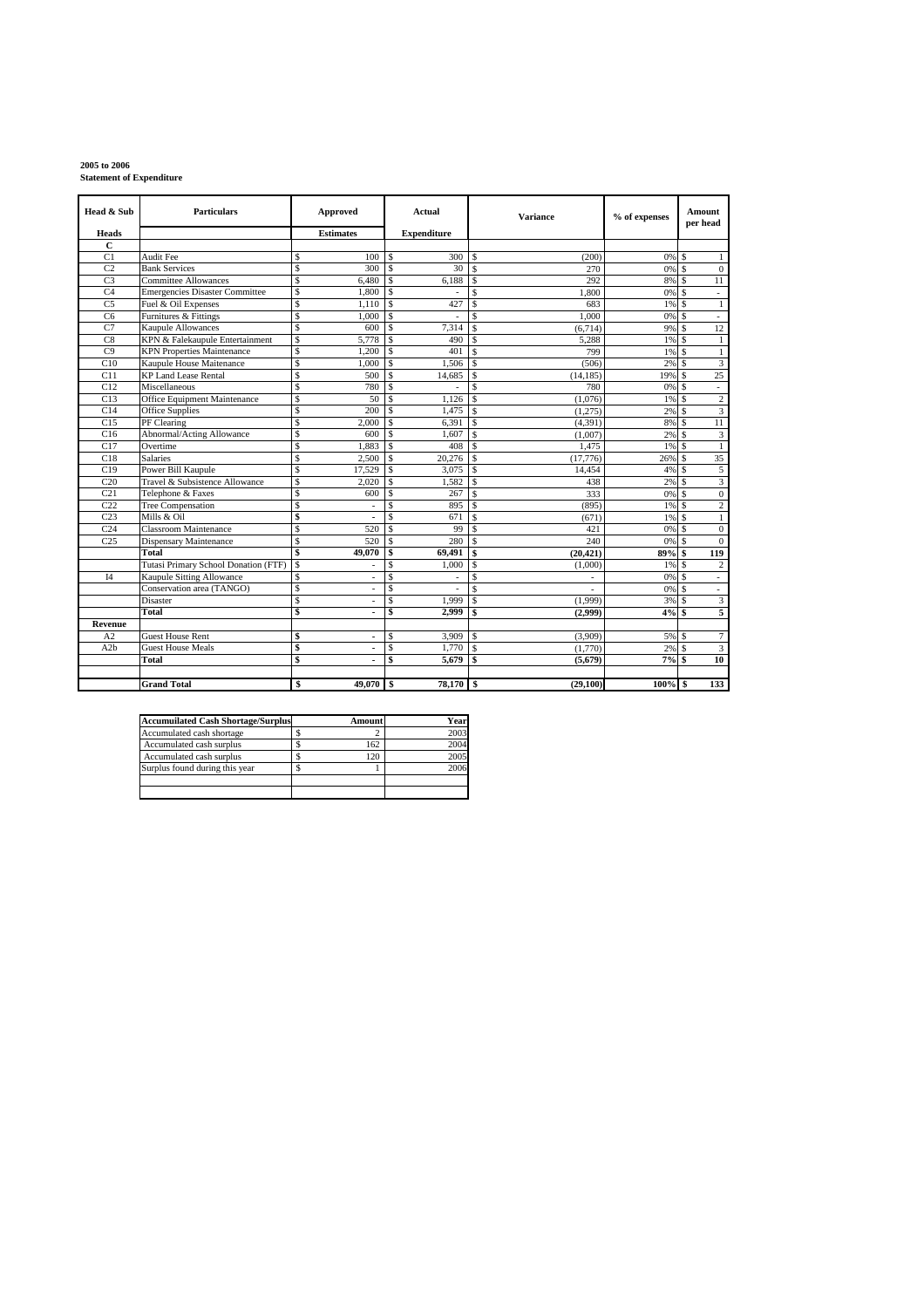To the members of Tuvalu's Parliament and the Ulu Aliki of Nukufetau,

#### **Report on the Financial Statements of Nukufetau Kaupule**

We have audited the accompanying financial statements of the Nukufetau Kaupule, which comprise Statement of Revenue, Statement of Expenditure and Analysis of Surpluses and Deficit for the year ended 31 March 2007 and the Bank Statement of Ledger Balances as at 31 March 2007.

#### *Management's Responsibility for the Financial Statements*

Management is responsible for the preparation of these financial statements in accordance with section 71 of the Falekaupule Act and accompanying financial instructions, and for such internal control as management determines is necessary to enable the preparation of financial statements that are free from material misstatement, whether due to fraud or error.

## *Auditor's Responsibility*

Our responsibility is to express an opinion on these financial statements based on our audit. This responsibility arises from section 74 of the Falekaupule Act. We conducted our audit in accordance with the International Organisation of Supreme Audit Institution's (INTOSAI) Auditing Standards, which incorporate the International Auditing Standards.

Because of the matter described in the Basis for Disclaimer of Opinion paragraph, however, we were not able to obtain sufficient appropriate audit evidence to provide a basis for an audit opinion.

## *Basis for Disclaimer of Opinion*

The Nukufetau Kaupule closing cash balance reported in the accounts was not able to be reconciled to the bank account balance. The cash on hand balance reported in the financial statements compared to the bank account balance was understated by \$192,740. This variance occurred due to all bank accounts and all their transactions not being included in the financial statements. This affects the completeness of the Statement of Revenue and the Statement of Expenditure, as well as the Analysis of Surpluses, Deficit and Balances. This is a material effect on the financial statements which is considered to be pervasive.

#### *Disclaimer of Audit Opinion*

Because of the significance of the matter described in the Basis for Disclaimer of Opinion paragraph, we have not been able to obtain sufficient appropriate audit evidence to provide a basis for an audit opinion. Accordingly, we do not express an opinion on the financial statements.

#### *Independence*

When carrying out the audit we followed the independence requirements of the Office of the Auditor General Tuvalu, which incorporate the independence requirements of the International Standards of Auditing and the International Organisation of Supreme Audit Institutions.

Eli Lopati Acting Auditor General of Tuvalu 27 January 2014 Vaiaku, Funafuti, Tuvalu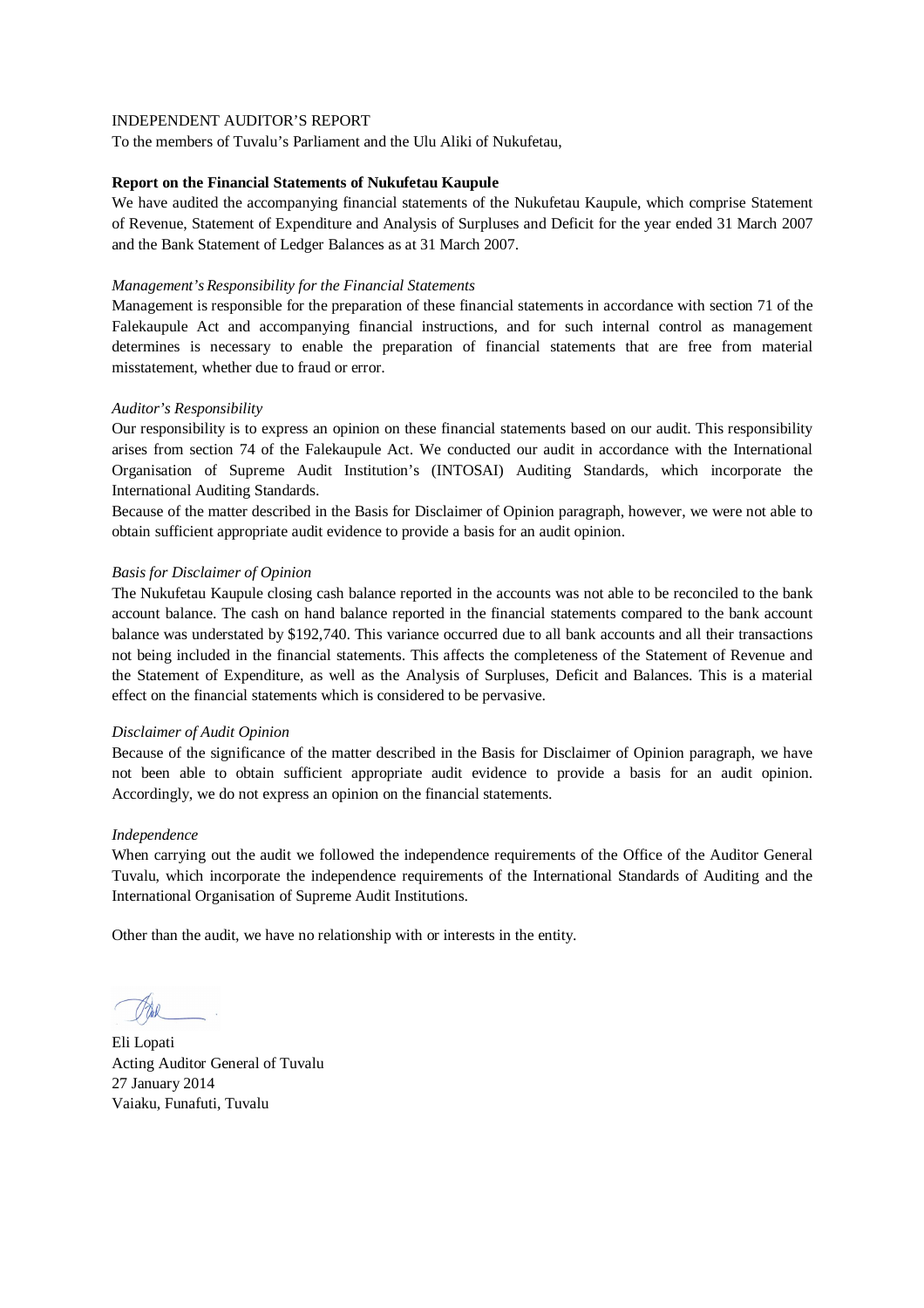# **Kaupule Nukufetau April 2006 to 2007**

## **Year Ending 31st March 2007**

| Year Ending 31st March 2007   |  |  |         |
|-------------------------------|--|--|---------|
| Balance as at 1st April 2006  |  |  | 28.255  |
| <b>Add Revenue Collected</b>  |  |  | 287.460 |
| Less Expenditure Incurred     |  |  | 216,373 |
| Balance as at 31st March 2007 |  |  | 99.342  |
|                               |  |  |         |

## **Statement of Ledger Balances**

| <b>Particulars</b>                    | <b>Debit</b> |                          | <b>Credit</b> | Balance as per bank statement | <b>Variance</b> |
|---------------------------------------|--------------|--------------------------|---------------|-------------------------------|-----------------|
| Surplus Account 31 March 2007         |              |                          | 99.342        |                               |                 |
| <b>IBD</b> Council                    |              | 5.350                    |               | 174,028 \$                    | 168,677         |
| <b>IBD</b> School                     |              | 3.256                    |               | 2.508                         | (749)           |
| Cash at bank                          |              | 4.967                    |               | 10.641<br>S                   | 5,674           |
| Cash at Fusi                          |              | 7.993                    |               | 7.993<br>ð.                   | (0)             |
| Tutasi Primary School (640881-30)     |              | $\overline{\phantom{a}}$ |               | 7.840                         | 7.840           |
| Nukufetau Island Council (691611-40)  |              | ۰                        |               | 5.369                         | 5.369           |
| Nukufetau Foundation Fund (691582-30) |              | -                        |               | 1.158                         | 1.158           |
| Nukufetau Island Court (280046-30)    |              | -                        |               | 1.927                         | 1.927           |
| <b>Technical Fund</b>                 |              | 26.404                   |               | 23.233                        | (3,171)         |
| Nukufetau FTF Proceed                 |              | 50.744                   |               | 56,760<br>s                   | 6.015           |
| Cash on hand                          |              | 627                      |               | 627                           | $\Omega$        |
| Total                                 |              | 99.342                   | 99.342        | 292,083 \$                    | 192.741         |

#### **Analysis of Surpluses, Deficit and Balances**

| Population                    |  |  | 586     |
|-------------------------------|--|--|---------|
| <b>Actual Revenue</b>         |  |  | 287,460 |
| <b>Actual Expenses</b>        |  |  | 216,373 |
| Surpluses/Deficit             |  |  | 71.087  |
| Opening Balance 01:04:2006    |  |  | 28,255  |
| Closing Balance 31:03:2007    |  |  | 99.342  |
| Closing Balance per Head (\$) |  |  | 170     |

**2006 to 2007 Statement of revenues**

| Head & Sub             | <b>Particulars</b>               |              | Approved         | Actual        |      | <b>Variance to estimates</b> | % of revenue | <b>Amount</b> per<br>head |
|------------------------|----------------------------------|--------------|------------------|---------------|------|------------------------------|--------------|---------------------------|
| Heads                  |                                  |              | <b>Estimates</b> | Revenue       |      |                              |              |                           |
| A                      |                                  |              |                  |               |      |                              |              |                           |
| $A - 1$                | Court Fine                       | S            | 400              | 215<br>\$.    | S    | (185)                        | 0%           | 0.37<br>s                 |
| $A - 2$                | <b>Guest House Rental</b>        | S            | 1,200            | S<br>260      | Ś    | (940)                        | 0%           | Ś<br>0.44                 |
| $A - 2b$               | Meals                            | Ś            |                  | 8,225         | Ś    | 8.225                        | 3%           | 14.04<br>s                |
| $A - 3$                | Head Tax                         | Ś            | 2.950            | 2.919<br>\$   | S    | (31)                         | 1%           | 4.98<br>s                 |
| $A - 4$                | Hire of Council Properties       | \$           | 450              | 672           | \$   | 222                          | 0%           | S<br>1.15                 |
| $A - 5$                | <b>House Rents</b>               | s            | 2.820            | 1.795<br>\$   | Ś    | (1.026)                      | 1%           | 3.06                      |
| $A - 6$                | <b>Inspection Serach Fees</b>    | \$           | 250              | 147<br>\$     | \$   | (104)                        | 0%           | 0.25<br>S                 |
| $A - 7$                | <b>Investment Interest</b>       | \$           | 500              | 1.588<br>\$   | \$   | 1.088                        | 1%           | S<br>2.71                 |
| $A - 8$                | Miscellaneous                    | \$           | 300              | \$<br>578     | \$   | 278                          | 0%           | 0.99<br>S                 |
| $A - 9$                | Licence & Permits                | \$           | 1,900            | \$<br>1,757   | \$   | (143)                        | 1%           | S<br>3.00                 |
| $A - 10$               | Sales of Pigs                    | \$           | 200              | \$<br>278     | \$   | 78                           | 0%           | S<br>0.47                 |
| $A - 11$               | PF Contributions                 | \$           | 2,000            | \$<br>1,768   | \$   | (232)                        | 1%           | 3.02<br>S                 |
| $A - 12$               | Stamps Bonus - Fusi              | S            | 300              | 3,805<br>\$.  | Ś    | 3,505                        | 1%           | 6.49<br>s                 |
| $A - 13$               | Tractor & Crane Truck Hire       | S            | 1.400            | 1,952<br>\$   |      | 552                          | 1%           | 3.33                      |
| $A - 14$               | Telecom Office Rent              | \$           | 360              | Ś.<br>×,      | Ś    | (360)                        | 0%           | s<br>÷.                   |
| $A - 15$               | NBT Office Rent                  | Ś            | 600              | ×,            | Ś    | (600)                        | 0%           | s<br>÷.                   |
|                        | Total                            | \$           | 15,630           | 25.959<br>\$  | \$   | 10,329                       | 9%           | 44.30<br>\$               |
| $TG - 1$               | <b>Land Lease Subsidy</b>        | Ś            | 13,066           | 14,106        | Ś    | 1.040                        | 5%           | 24.07                     |
| $TG - 2$               | Classroom Maintenance            | Ś            | 520              |               | Ś    | (520)                        | 0%           | S                         |
| $TG - 3$               | Dispensary Maintenance           | Ś            | 520              | ×,            | Ś    | (520)                        | 0%           | S<br>×                    |
| $TG - 4$               | Tuvalu Day                       | \$           | 2.000            | 2.000<br>\$   | \$   | ×.                           | 1%           | 3.41<br>S                 |
| $D-3$                  | Maternity                        | Ś            |                  | \$<br>12.113  | \$   | 12.113                       | 4%           | 20.67<br>s                |
| $D-4$                  | Maternity                        | \$           | ×.               | \$<br>11,600  | \$   | 11,600                       | 4%           | 19.80<br>s                |
|                        | Total                            | \$           | 16.106           | 39.819<br>\$  | \$   | 23.713                       | 14%          | 67.95<br>Ś                |
| В                      | <b>Block Grant</b>               | \$           | ٠                | 36.910<br>\$  | \$   | 36.910                       | 13%          | 62.99<br>\$               |
| <b>Capital Revenue</b> | <b>FTF</b> Distribution          | $\mathsf{s}$ | 115,534          | \$<br>174,687 | \$   | 59,153                       | 61%          | S<br>298.10               |
|                        | Tutasi Primary (Gov't Grant)     | \$           | 2,350            | \$            | \$   | (2.350)                      | 0%           | S                         |
|                        | Lands Court Allowance 2nd quater | \$           | 936              | \$<br>×,      | \$   | (936)                        | 0%           | S                         |
|                        | Total                            | \$           | 118.820          | \$<br>211.597 | \$   | 92,777                       | 74%          | Ś<br>361.09               |
| <b>Coconut oil Rev</b> |                                  |              |                  |               |      |                              |              |                           |
| $M - 1$                | <b>Working Capital</b>           | \$           |                  | \$            | Ś    |                              | 0%           | S                         |
| $M - 2$                | <b>Oil Sales</b>                 | \$           | 2.400            | 2.135<br>\$   | \$   | (265)                        | 1%           | 3.64<br>S                 |
| M - 3                  | Press Cake                       | Ś            | 40               | \$<br>11      | \$   | (30)                         | 0%           | 0.02<br>S                 |
| $M - 4$                | Granting of nuts (Valu kae tau)  | \$           | 225              | 139           | Ś    | (86)                         | 0%           | 0.24<br>S                 |
| $M - 5$                | PF Contributions                 | Ś            | 544              | 540           |      | (4)                          | 0%           | 0.92                      |
|                        | Total                            | \$           | 3,209            | 2,825<br>\$   | \$   | (384)                        | 1%           | 4.82<br>s                 |
| Project                |                                  |              |                  |               |      |                              |              |                           |
| $XF - 6$               | Water Tanks (NZAID)              | Ś            | 5,400            | 5,400         | Ś    | ×.                           | 2%           | 9.22                      |
|                        | <b>Island Court Allowance</b>    | Ś            |                  | 432           | Ś    | 432                          | 0%           | 0.74                      |
|                        | <b>Lands Court Allowance</b>     | Ś            | ä,               | 936<br>\$     | \$   | 936                          | 0%           | 1.60<br>s                 |
|                        | <b>Medical Expenses</b>          | \$           | ×,               | 110<br>\$     | \$   | 110                          | 0%           | 0.19<br>S                 |
|                        | Total                            | \$           | 5,400            | 6,878<br>\$   | \$   | 1.478                        | 2%           | Ś<br>11.74                |
| <b>Expenditure</b>     |                                  |              |                  |               |      |                              |              |                           |
| $C - 6$                | Furniture & Fittings             | \$           | $\blacksquare$   | 268<br>\$     | \$   | 268                          | 0%           | S<br>0.46                 |
| $D-3$                  | Maternity ward project           | \$           | $\blacksquare$   | 73<br>\$      | \$   | 73                           | 0%           | 0.12<br>S                 |
| $D-4$                  | Maternity ward project           | \$           | ٠                | 41<br>S       | \$   | 41                           | 0%           | 0.07<br>S                 |
|                        | Total                            | \$           |                  | 382<br>\$     | \$   | 382                          | 0%           | 0.65                      |
|                        |                                  |              |                  |               |      |                              |              |                           |
|                        | <b>Grand Total</b>               | \$           | $159,165$ \$     | 287,460       | l \$ | 128.295                      | 100% \$      | 491                       |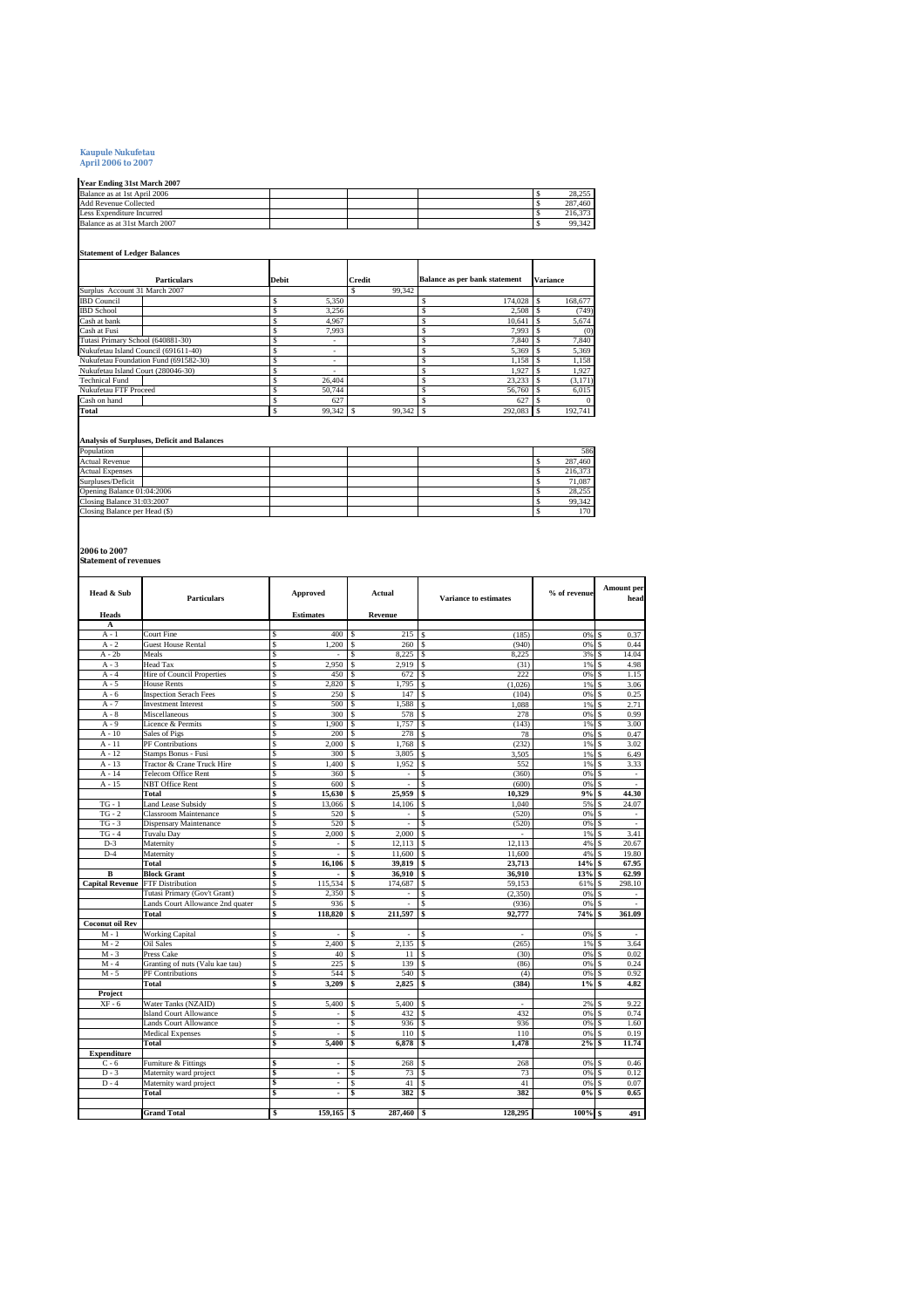## **2006 to 2007 Statement of Expenditure**

| Head & Sub             | <b>Particulars</b>                              | Approved                   | Actual                        |                                |               |                           |
|------------------------|-------------------------------------------------|----------------------------|-------------------------------|--------------------------------|---------------|---------------------------|
| <b>Heads</b>           |                                                 | <b>Estimates</b>           | <b>Expenditure</b>            | <b>Variance</b>                | % of expenses | <b>Amount per</b><br>head |
| C                      |                                                 |                            |                               |                                |               |                           |
| $C - 1$                | Audit Fee                                       | 1.000                      | ÷.                            | 1.000                          | 0%            |                           |
| $C - 2$                | <b>Bank Services Charges</b>                    | 60<br>\$                   | 70<br>\$                      | (10)<br>\$                     | 0%            | $\mathbf{0}$              |
| $C - 3$                | Committee Allowances                            | 7,875<br>\$                | \$<br>5,909                   | 1,967<br>\$                    | 3%            | 10                        |
| $C - 4$                | Hire of Council Properties                      | S                          | \$                            |                                | 0%            | ä,                        |
| $C - 5$                | Fuel & Oil                                      | 900<br>\$                  | 759<br>\$                     | 141<br>\$                      | 0%            | $\mathbf{1}$              |
| $C - 6$<br>$C - 7$     | Furniture & Fittings                            | \$<br>600<br>5,136<br>S    | 388<br>\$<br>6.697<br>\$      | 213<br>\$<br>(1, 561)<br>Ś     | 0%<br>3%      | $\,1$<br>s<br>11          |
| $C - 8$                | Kaupule Allowances<br>Kaupule Entertainment     | \$<br>500                  | 384<br>\$                     | \$<br>116                      | 0%            | $\,1$                     |
| $C - 9$                | Properties Maintenance                          | 3,000<br>\$                | \$<br>5,540                   | (2,540)<br>Ś                   | 3%            | 9<br>s                    |
| $C - 10$               | Kaupule House Maintenance                       | \$<br>2,500                | 48<br>\$                      | 2,452<br>Ś                     | 0%            | $\boldsymbol{0}$          |
| $C - 11$               | <b>Land Lease Rental</b>                        | \$<br>660                  | 558<br>\$                     | 102<br>\$                      | 0%            | $\mathbf{1}$              |
| $C - 12$               | Office Equipments Maintenance                   | \$<br>600                  | 558<br>\$                     | 42<br>S                        | 0%            | $\,1$                     |
| $C - 13$               | Office Supplies                                 | 1,300<br>\$                | 1,376<br>\$                   | \$<br>(76)                     | 1%            | $\overline{2}$            |
| $C - 14$               | PF Employer's Contribution                      | S<br>1,950                 | 3,103<br>\$                   | (1, 153)<br>$\mathbf{\hat{S}}$ | 1%            | 5                         |
| $C - 15$               | Abnormal Allowances                             | S<br>800                   | 736<br>\$                     | 64<br>S                        | 0%            | $\,1$                     |
| $C - 16$               | Overtime                                        | \$<br>500                  | 357<br>\$                     | 143<br>\$                      | 0%            | $\,1\,$                   |
| $C - 17$               | Salaries & Wages                                | s<br>18,500                | 16,063<br>\$                  | 2.437<br>\$                    | 7%            | 27<br>Ś                   |
| $C - 18$               | Power Bills                                     | \$<br>3,800                | 4,396<br>\$                   | (596)<br>\$                    | 2%            | $\bf 8$                   |
| $C - 19$               | Travelling & Subsistenance Allow                | \$<br>200                  | \$                            | 200                            | 0%            |                           |
| $C - 20$               | Telephone & Fax                                 | Ŝ<br>2,020                 | 1,139<br>\$                   | 881<br>\$.                     | 1%            | $\overline{2}$            |
| $C - 21$               | <b>Tress Compensation</b>                       | \$<br>450                  | 500<br>S                      | (50)<br>\$                     | 0%            | $\,1$                     |
|                        | Total                                           | \$<br>52,351               | \$<br>48,581                  | \$<br>3,770                    | 22%           | 83                        |
| <b>TGs</b><br>$TG - 1$ |                                                 | S                          |                               |                                |               | 20                        |
| $TG - 2$               | <b>Land Rent Subsidy</b>                        | 13,066<br>\$<br>520        | 11,674<br>\$<br>5,756         | 1,392<br>Ś<br>(5, 236)         | 5%<br>3%      | 10                        |
| $TG - 3$               | Classroom Maintenance<br>Dispensary Maintenance | Ŝ<br>520                   | \$<br>410                     | S<br>Ś<br>110                  | 0%            | $\,1$<br>s                |
| $TG - 4$               | Tuvalu Day                                      | 2,000<br>\$                | 2,000<br>S                    | S<br>×.                        | 1%            | $\overline{\mathbf{3}}$   |
|                        | Total                                           | Ś<br>16,106                | \$<br>19,840                  | (3,734)<br>\$                  | 9%            | 34                        |
| <b>Coconut oil Exp</b> |                                                 |                            |                               |                                |               |                           |
| N - 1                  | Salaries                                        | 5,216                      | 5,015                         | 201                            | 2%            | 9                         |
| $N - 2$                | Overtime                                        | Ś                          | S                             | S                              | 0%            |                           |
| $N - 3$                | <b>Abnormal Allowances</b>                      | 300<br>Ś                   | 376<br>Ś                      | (76)<br>\$                     | 0%            | $\overline{1}$            |
| $N - 4$                | PF Contributions                                | 800<br>S                   | 855<br>\$                     | (55)<br>\$                     | 0%            | $\mathbf{1}$              |
| $T - 1$                | <b>Brown Nuts</b>                               | \$<br>1,000                | \$<br>692                     | 308<br>\$                      | 0%            | $\overline{1}$            |
| $T - 2$                | Oil & Diesel                                    | 100<br>\$                  | 57<br>\$                      | 43<br>Ś                        | 0%            | $\overline{0}$            |
|                        | <b>Empty Drums</b>                              |                            | 278                           | (278)<br>\$                    | 0%            | $\mathbf{0}$<br>S         |
|                        | Total                                           | 7,416<br>\$                | 7,273<br>\$                   | \$<br>143                      | 3%            | 12                        |
| <b>FDE</b>             |                                                 |                            |                               |                                |               |                           |
| $\overline{D-3}$       | Maternity ward project                          | \$                         | 23.383<br>Ś                   | (23.383)<br>S                  | 11%           | 40                        |
| $D - 4$<br>$FDE - 7$   | Maternity ward project                          | \$<br>Ś<br>118,950         | 7,029<br>Ś<br>95,051<br>S     | (7,029)<br>s<br>23,899         | 3%<br>44%     | 12<br>162                 |
|                        | <b>Community Toilets</b>                        |                            | Ś                             | s<br>Ś                         |               |                           |
| $FDE - 9$<br>FDE - 9b  | Falekaupule Toilet<br>Falekaupule Maintenance   | \$<br>3,050<br>\$<br>2,478 | 1,980<br>492<br>Ś             | 1,070<br>1,986<br>\$           | 1%<br>0%      | 3<br>$\,1$                |
| $FDE - 10$             | Water Pumps                                     | \$<br>5,000                | S<br>ä,                       | 5,000<br>S                     | 0%            | ÷.                        |
| $FDE - 11$             | Coconut Oil Pilot Project - on going            | \$<br>7,416                | Ś<br>i,                       | 7,416<br>Ś                     | 0%            | J.                        |
| $FDE - 12$             | Schools Upgrading (Pre-schools)                 | \$<br>1,764                | S                             | 1,764<br>S                     | 0%            | ä,                        |
| FDE - 13               | Disaster (Purchase of 30 ltrs)                  | Ś<br>3,113                 | 3,887<br>Ś                    | (774)<br>S                     | 2%            | 7                         |
| <b>FDE</b> - 14        | Computer/Binding Machine                        | \$<br>7,000                | Ś                             | 7,000<br>Ś                     | 0%            | J.                        |
| FDE - 15               | <b>Welding Machine</b>                          | \$<br>6,000                | S<br>$\overline{\phantom{a}}$ | 6,000<br>S                     | 0%            | $\overline{\phantom{a}}$  |
| $FDE - 16$             | <b>Tractor Spare Parts</b>                      | \$<br>5,000                | S<br>ä,                       | 5,000<br>S                     | 0%            | ä,                        |
|                        | Total                                           | \$<br>159,771              | \$<br>131,822                 | 27,949<br>Ś                    | 61%           | 225                       |
| <b>Revenue Heads</b>   |                                                 |                            |                               |                                |               |                           |
| $A-2b$                 | Meals                                           | ä,                         | 6,417                         | (6, 417)                       | 3%            | $\overline{11}$           |
| $A-10$                 | Sales of Pigs                                   | \$                         | S<br>20                       | (20)                           | 0%            | $\overline{0}$            |
|                        | Total                                           | \$<br>٠                    | \$<br>6,437                   | (6, 437)<br>\$                 | 3%            | 11                        |
|                        | Shortage found                                  | \$<br>÷,                   | 2,420<br>\$                   | (2, 420)<br>\$                 | 1%            | $\overline{4}$            |
|                        |                                                 |                            |                               |                                |               |                           |
|                        | <b>Grand Total</b>                              | 235,644<br>\$              | 216,373<br>\$                 | 19,271<br>l \$                 | 100%          | 369<br>s                  |

| <b>Accumuilated Cash Shortage/Surplus</b> | Amount | Year |
|-------------------------------------------|--------|------|
| Accumulated cash shortage                 |        | 2003 |
| Accumulated cash surplus                  | 162    | 2004 |
| Accumulated cash surplus                  | 120    | 2005 |
| Accumulated cash surplus                  |        | 2006 |
| Shortage found during this period         | 2.420  | 2007 |
|                                           |        |      |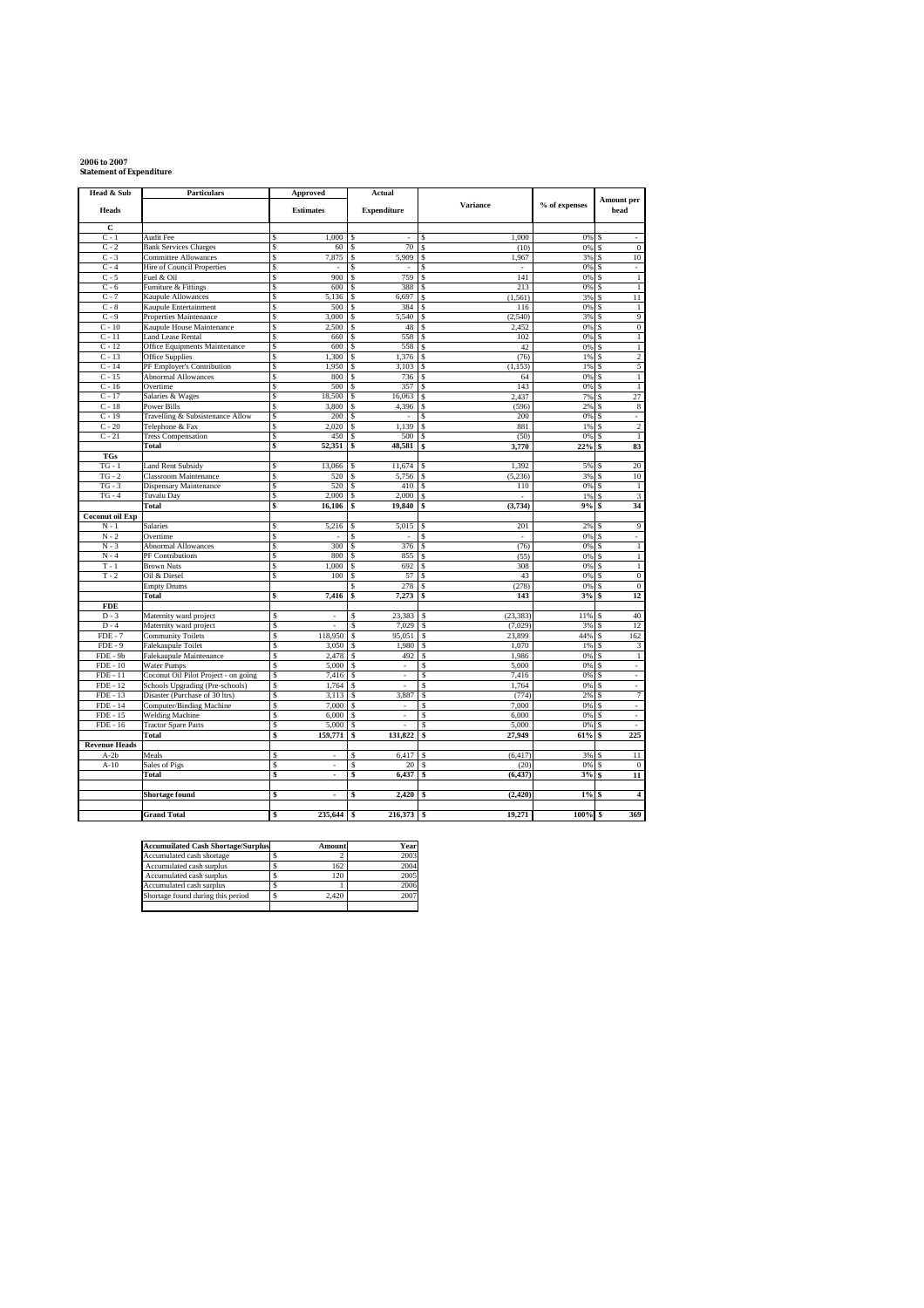To the members of Tuvalu's Parliament and the Ulu Aliki of Nukufetau,

#### **Report on the Financial Statements of Nukufetau Kaupule**

We have audited the accompanying financial statements of the Nukufetau Kaupule, which comprise Statement of Revenue, Statement of Expenditure and Analysis of Surpluses and Deficit for the year ended 31 March 2008 and the Bank Statement of Ledger Balances as at 31 March 2008.

#### *Management's Responsibility for the Financial Statements*

Management is responsible for the preparation of these financial statements in accordance with section 71 of the Falekaupule Act and accompanying financial instructions, and for such internal control as management determines is necessary to enable the preparation of financial statements that are free from material misstatement, whether due to fraud or error.

## *Auditor's Responsibility*

Our responsibility is to express an opinion on these financial statements based on our audit. This responsibility arises from section 74 of the Falekaupule Act. We conducted our audit in accordance with the International Organisation of Supreme Audit Institution's (INTOSAI) Auditing Standards, which incorporate the International Auditing Standards.

Because of the matter described in the Basis for Disclaimer of Opinion paragraph, however, we were not able to obtain sufficient appropriate audit evidence to provide a basis for an audit opinion.

## *Basis for Disclaimer of Opinion*

The Nukufetau Kaupule closing cash balance reported in the accounts was not able to be reconciled to the bank account balance. The cash on hand balance reported in the financial statements compared to the bank account balance was understated by \$383,852. This variance occurred due to all bank accounts and all their transactions not being included in the financial statements. This affects the completeness of the Statement of Revenue and the Statement of Expenditure, as well as the Analysis of Surpluses, Deficit and Balances. This is a material effect on the financial statements which is considered to be pervasive.

#### *Disclaimer of Audit Opinion*

Because of the significance of the matter described in the Basis for Disclaimer of Opinion paragraph, we have not been able to obtain sufficient appropriate audit evidence to provide a basis for an audit opinion. Accordingly, we do not express an opinion on the financial statements.

#### *Independence*

When carrying out the audit we followed the independence requirements of the Office of the Auditor General Tuvalu, which incorporate the independence requirements of the International Standards of Auditing and the International Organisation of Supreme Audit Institutions.

Eli Lopati Acting Auditor General of Tuvalu 27 January 2014 Vaiaku, Funafuti, Tuvalu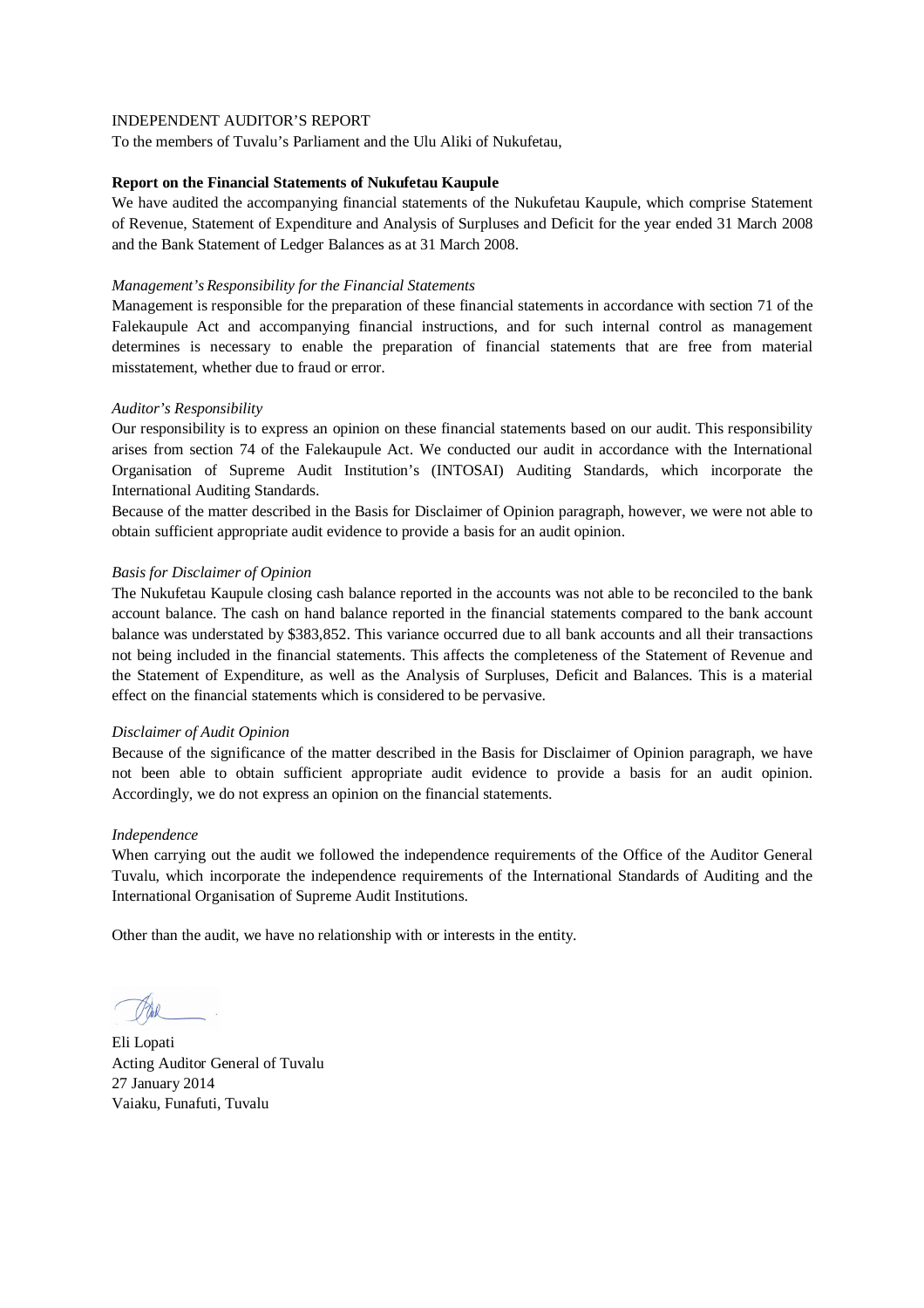# **Kaupule Nukufetau April 2007 to 2008**

# **Year Ending 31st March 2008**

| Balance as at 1st April 2007  |  |  |  |  | 99.342  |  |  |  |  |  |
|-------------------------------|--|--|--|--|---------|--|--|--|--|--|
| <b>Add Revenue Collected</b>  |  |  |  |  | 214.749 |  |  |  |  |  |
| Less Expenditure Incurred     |  |  |  |  | 208.334 |  |  |  |  |  |
| Balance as at 31st March 2008 |  |  |  |  | 105.758 |  |  |  |  |  |

# **Statement of Ledger Balances**

| <b>Particulars</b>                    | Debit                    | <b>Credit</b> | Balance as per bank statement | <b>Variance</b> |  |
|---------------------------------------|--------------------------|---------------|-------------------------------|-----------------|--|
| Surplus Account 31 March 2008         |                          | 105,758<br>ъ  |                               |                 |  |
| <b>IBD</b> Council                    | 5.350                    |               | 193.189                       | 187,839         |  |
| <b>IBD</b> School                     | 3.256                    |               | 2,570                         | (686)           |  |
| Cash at bank                          | 10.659                   |               | 9                             | (10, 568)       |  |
| Cash at Fusi                          | 11.573                   |               | 11.573                        | (0)             |  |
| Tutasi Primary School (640881-30)     | $\overline{\phantom{a}}$ |               | 8,009                         | 8,009           |  |
| Nukufetau Island Council (691611-40)  | ۰.                       |               | 5,588                         | 5,588           |  |
| Nukufetau Foundation Fund (691582-30) | ۰                        |               | 271                           | 271             |  |
| Nukufetau Island Court (280046-30)    | $\overline{\phantom{a}}$ |               | 2.379                         | 2.379           |  |
| <b>Technical Fund</b>                 | 8.306                    |               | 78.117                        | 69.810          |  |
| Nukufetau FTF Proceed                 | 66,595                   |               | 187,805                       | 121,210         |  |
| Cash on hand                          | 18                       |               | 18                            | (0)             |  |
| Total                                 | 105.758                  | 105,758 \$    | 489,610                       | 383.852         |  |
|                                       |                          |               |                               |                 |  |

# **Analysis of Surpluses, Deficit and Balances**

| Population                    |  |  |  |  |  | 586     |  |  |  |  |
|-------------------------------|--|--|--|--|--|---------|--|--|--|--|
| <b>Actual Revenue</b>         |  |  |  |  |  | 214,749 |  |  |  |  |
| <b>Actual Expenses</b>        |  |  |  |  |  | 208,333 |  |  |  |  |
| Surpluses/Deficit             |  |  |  |  |  | 6,416   |  |  |  |  |
| Opening Balance 01:04:2007    |  |  |  |  |  | 99.342  |  |  |  |  |
| Closing Balance 31:03:2008    |  |  |  |  |  | 105.758 |  |  |  |  |
| Closing Balance per Head (\$) |  |  |  |  |  | 180     |  |  |  |  |

**2007 to 2008 Statement of revenues**

| Head & Sub               | <b>Particulars</b>                    |    | Approved                 |                    | Actual  | Variance to estimates |        | % of revenue |               | Amount<br>per head      |
|--------------------------|---------------------------------------|----|--------------------------|--------------------|---------|-----------------------|--------|--------------|---------------|-------------------------|
| Heads                    |                                       |    | <b>Estimates</b>         |                    | Revenue |                       |        |              |               |                         |
| A                        |                                       |    |                          |                    |         |                       |        |              |               |                         |
| $A - 1$                  | <b>Court Fine</b>                     | Ŝ  | 400                      | \$                 | 621     | <sup>\$</sup>         | 221    | 0%           | -S            | 1                       |
| $A - 2$                  | <b>Guest House Rental</b>             | \$ | 1.200                    | \$                 | 2.360   | s                     | 1.160  | 1%           | S             | $\overline{4}$          |
| $A - 2b$                 | Meals                                 | \$ | $\overline{\phantom{a}}$ | \$                 | 1.490   | s                     | 1.490  | 1%           | S             | $\overline{\mathbf{3}}$ |
| $A - 3$                  | <b>Head Tax</b>                       | Ŝ  | 2.950                    | \$                 | 2.428   | $\mathbf{\hat{S}}$    | (522)  | 1%           | S             | $\overline{4}$          |
| $A - 4$                  | Hire of Council Properties            | \$ | 450                      | \$                 | 313     | <sup>\$</sup>         | (137)  | 0%           | <sup>\$</sup> | $\mathbf{1}$            |
| $A - 5$                  | <b>House Rents</b>                    | Ŝ  | 2.820                    | \$                 | 2.340   | <sup>\$</sup>         | (480)  | 1%           |               | $\overline{4}$          |
| $A - 6$                  | <b>Inspection Serach Fees</b>         | Ŝ  | 250                      | \$                 | 96      | <sup>\$</sup>         | (155)  | 0%           | S             | $\boldsymbol{0}$        |
| $A - 7$                  | <b>Investment Interest</b>            | Ŝ  | 500                      | \$                 | 9.275   | \$                    | 8,775  | 4%           | S             | 16                      |
| $A - 8$                  | Miscellaneous                         | Ŝ  | 300                      | $\mathsf{s}$       | 4.992   | <b>S</b>              | 4.692  | 2%           | .S            | 9                       |
| $A - 9$                  | Licence & Permits                     | Ŝ  | 1.900                    | \$                 | 2.732   | s                     | 832    | 1%           | S             | 5                       |
| $A - 10$                 | Sales of Pigs                         | Ŝ  | 200                      | \$                 | 250     | s                     | 50     | 0%           | S             | $\boldsymbol{0}$        |
| $A - 11$                 | PF Contributions                      | Ŝ  | 2.000                    | \$                 | 1.690   | \$.                   | (310)  | 1%           |               | $\sqrt{3}$              |
| $A - 12$                 | Stamps Bonus - Fusi                   | Ś  | 300                      | \$                 | 3,580   | s                     | 3.280  | 2%           |               | $\overline{6}$          |
| $A - 13$                 | Tractor & Crane Truck Hire            | Ŝ  | 1.400                    | \$                 | 3.445   | s                     | 2.045  | 2%           |               | $\overline{6}$          |
| $A - 14$                 | Telecom Office Rent                   | \$ | 360                      | \$                 | $\sim$  | S                     | (360)  | 0%           | S             | ÷.                      |
| $A - 15$                 | <b>NBT</b> Office Rent                | \$ | 600                      | \$                 | 450     | \$                    | (150)  | 0%           |               | $\,1$                   |
| $A-16$                   | Shares from Funafuna Sales (New)      | Ŝ  | ÷                        | \$                 | 3,266   | <sup>\$</sup>         | 3.266  | 2%           | S             | 6                       |
|                          | <b>Total</b>                          | \$ | 15,630                   | \$                 | 39.328  | \$                    | 23,698 | 18%          | \$            | 67                      |
| B                        | <b>Block Grant</b>                    | \$ | $\overline{\phantom{a}}$ | \$                 | 36.910  | <sup>s</sup>          | 36.910 | 17%          | \$            | 63                      |
| <b>TG</b>                | <b>TIED GRANT</b>                     | Ŝ  |                          | $\mathbf{\hat{S}}$ |         | \$.                   |        | 0%           |               | ×,                      |
| $TG - 1$                 | <b>Land Lease Subsidy</b>             | Ŝ  | 13,066                   | \$                 | 14,094  | <sup>\$</sup>         | 1.028  | 7%           |               | 24                      |
| $TG - 2$                 | <b>Classroom Maintenance</b>          | Ŝ  | 520                      | \$                 |         | \$                    | (520)  | 0%           | S             | ÷,                      |
| $TG - 3$                 | <b>Dispensary Maintenance</b>         | Ŝ  | 520                      | \$                 |         | s                     | (520)  | 0%           | .S            | ä,                      |
| $TG - 4$                 | <b>Tuvalu Day</b>                     | Ś  | 2,000                    | \$                 | 2,000   | \$.                   |        | 1%           |               | 3                       |
|                          | Total                                 | \$ | 16.106                   | \$                 | 16.094  | \$                    | (12)   | 7%           |               | 27                      |
| <b>Capital Rev</b>       |                                       |    |                          |                    |         |                       |        |              |               |                         |
|                          | <b>FTF</b> Distribution               | Ś  | 115,534                  | \$                 | 115,534 | <sup>\$</sup>         | $\sim$ | 54%          |               | 197                     |
|                          | Tutasi Primary (Gov't Grant)          | Ŝ  | $\overline{\phantom{a}}$ | \$                 | 2.350   | s                     | 2.350  | 1%           | S             | $\overline{4}$          |
|                          | Lands Court Allowance 2nd quater      | \$ | $\overline{\phantom{a}}$ | \$                 | 936     | s                     | 936    | 0%           | S             | $\overline{2}$          |
|                          | <b>Island Court Sitting Allowance</b> | Ŝ  | ٠                        | \$                 | 432     | \$.                   | 432    | 0%           | S             | $\mathbf{1}$            |
|                          | <b>Total</b>                          | \$ | 115,534                  | Ŝ                  | 119.252 | \$                    | 3.718  | 56%          | Ś             | 204                     |
| <b>Coconut Oil Rev</b>   |                                       |    |                          |                    |         |                       |        |              |               |                         |
| $M - 1$                  | <b>Working Capital</b>                | \$ | $\sim$                   | \$                 | $\sim$  | \$.                   | ÷      | 0%           | \$.           | ×                       |
| $M - 2$                  | <b>Oil Sales</b>                      | Ś  | 2.400                    | \$                 | 1.632   | <sup>\$</sup>         | (768)  | 1%           | S             | 3                       |
| $M - 3$                  | Press Cake                            | \$ | 40                       | \$                 | 55      | s                     | 15     | 0%           |               | $\boldsymbol{0}$        |
| $M - 4$                  | Granting of nuts (Valu kae tau)       | Ŝ. | 225                      | \$                 | 102     | <sup>\$</sup>         | (123)  | 0%           | s             | $\mathbf{0}$            |
| $M - 5$                  | PF Contributions                      | Ŝ  | 544                      | $\mathbf{\hat{S}}$ | 519     | \$.                   | (25)   | 0%           |               | $\mathbf{1}$            |
|                          | <b>Total</b>                          | \$ | 3.209                    | \$                 | 2,308   | Ŝ.                    | (901)  | 1%           | \$            | $\overline{4}$          |
| <b>Expenditure Heads</b> |                                       |    |                          |                    |         |                       |        |              |               |                         |
| $C-6$                    | Kaupule Allowances                    | Ŝ  | $\overline{\phantom{a}}$ | \$                 | 857     | <sup>\$</sup>         | 857    | 0%           |               | $\mathbf{1}$            |
|                          | <b>Total</b>                          | \$ |                          | \$                 | 857     | \$.                   | 857    | 0%           |               | $\mathbf{1}$            |
|                          |                                       |    |                          |                    |         |                       |        |              |               |                         |
|                          | <b>Grand Total</b>                    | \$ | 150,479                  | \$                 | 214,749 | l \$                  | 64,270 | 100%         | l \$          | 366                     |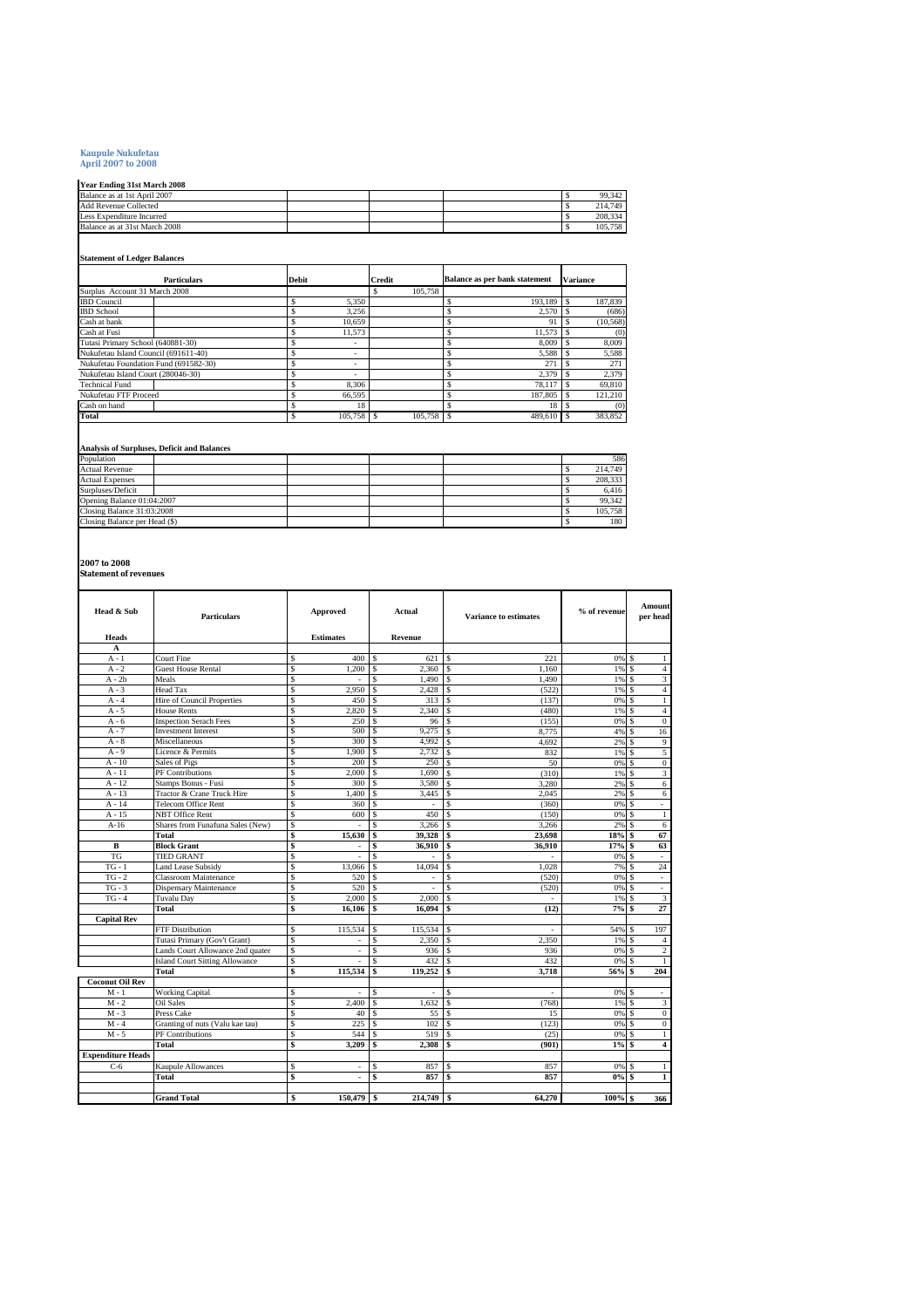# **2007 to 2008 Statement of Expenditure**

| Head & Sub                    | <b>Particulars</b>                                                      | Approved                   | Actual                         | <b>Variance</b>         | % of expenses | Amount<br>per head                      |
|-------------------------------|-------------------------------------------------------------------------|----------------------------|--------------------------------|-------------------------|---------------|-----------------------------------------|
| <b>Heads</b><br>C             |                                                                         | <b>Estimates</b>           | <b>Expenditure</b>             |                         |               |                                         |
| $C - 1$                       | <b>Audit Fee</b>                                                        | 1,000<br>\$                | 242<br>\$                      | 758<br>S                | 0%            | $\boldsymbol{0}$                        |
| $C - 2$                       | <b>Bank Services Charges</b>                                            | \$<br>60                   | <sup>\$</sup><br>21            | \$.<br>39               | 0%            | $\mathbf{0}$<br>-S                      |
| $C - 3$                       | Committee Allowances                                                    | \$<br>7,875                | \$<br>4,670                    | 3,205<br>s              | 2%            | 8<br>S                                  |
| $C - 4$                       | Fuel & Oil                                                              | \$<br>900                  | \$<br>1,243                    | (343)<br>\$             | 1%            | $\overline{2}$<br>s                     |
| $C - 5$                       | Furniture & Fittings                                                    | \$<br>600                  | \$<br>÷                        | 600                     | 0%            | s<br>÷,                                 |
| $C - 6$                       | Kaupule Allowances                                                      | \$<br>5,136                | 7,869<br>\$                    | (2, 733)<br>Ś           | 4%            | 13<br>Ś                                 |
| $C - 7$                       | Kaupule Entertainment                                                   | \$<br>500                  | \$<br>438                      | Ś<br>62                 | 0%            | $\,1$<br>s                              |
| $C - 8$                       | Properties Maintenance                                                  | s<br>3,000                 | 1,420<br>\$                    | 1.580<br>S              | 1%            | $\overline{2}$<br>s                     |
| $C-9$<br>$C - 10$             | House Maintenance                                                       | s<br>2,500<br>\$           | 1,304<br>\$                    | 1.196<br>Ś              | 1%            | $\overline{2}$<br>s                     |
| $C - 11$                      | <b>Land Lease Rental</b><br>Office Equipments Maintenance               | 660<br>\$<br>600           | \$<br>170<br>\$                | 660<br>S<br>S<br>430    | 0%<br>0%      | s<br>$\overline{0}$<br>s                |
| $C - 12$                      | <b>Office Supplies</b>                                                  | 1,300<br>S                 | \$<br>1.239                    | 61<br>S                 | 1%            | 2<br>s                                  |
| $C - 13$                      | PF Employer's Contribution                                              | \$<br>1,950                | \$<br>3,926                    | (1,976)<br>Ś            | 2%            | 7<br>\$                                 |
| $C - 14$                      | <b>Allowances</b>                                                       | Ŝ<br>800                   | \$<br>586                      | Ś<br>214                | 0%            | $\overline{1}$<br>s                     |
| $C - 15$                      | Overtime                                                                | \$<br>500                  | \$<br>356                      | 144<br>Ś                | 0%            | $\overline{1}$<br>S                     |
| $C - 16$                      | Salaries & Wages                                                        | s<br>18,500                | \$<br>17,401                   | 1.099<br>S              | 8%            | 30<br><sup>\$</sup>                     |
| $C - 17$                      | Power Bills                                                             | \$<br>3,800                | \$<br>3,887                    | Ś<br>(87)               | 2%            | $\overline{7}$<br>S                     |
| $C-18$                        | Travelling & Subsistenance Allow                                        | \$<br>200                  | \$                             | 200<br>S                | 0%            | s                                       |
| $C - 19$                      | Telephone & Fax                                                         | \$<br>2,020                | 1,578<br>\$                    | 442<br>S                | 1%            | $\overline{\mathbf{3}}$<br>S            |
| $C - 20$                      | <b>Tress Compensation</b>                                               | \$<br>450                  | \$<br>1.100                    | (650)<br>S              | 1%            | $\overline{2}$<br>-S                    |
|                               | Total                                                                   | \$<br>52,351               | 47,449<br>\$                   | 4,902                   | 23%           | 81                                      |
| <b>TGs</b>                    |                                                                         |                            |                                |                         |               |                                         |
| $TG - 1$                      | <b>Land Rent Subsidy</b>                                                | \$<br>13,066               | 12.541<br>\$                   | 525                     | 6%            | 21<br>s                                 |
| $TG - 2$                      | Classroom Maintenance                                                   | \$<br>520                  | \$<br>47                       | 474                     | 0%            | $\boldsymbol{0}$                        |
| $TG - 3$<br>$TG - 4$          | Dispensary Maintenance                                                  | \$<br>520<br>\$<br>2,000   | \$<br>468<br>2,000<br>S.       | 52<br>S<br>s            | 0%            | $\,1$<br>s<br>$\overline{\mathbf{3}}$   |
|                               | Tuvalu Day<br>Total                                                     | \$<br>16,106               | 15,055<br>\$                   | $\sim$<br>\$<br>1,051   | 1%<br>7%      | s<br>26<br>\$                           |
| <b>Coconut Oil Exp</b>        |                                                                         |                            |                                |                         |               |                                         |
| $N - 1$                       | <b>Salaries</b>                                                         | 5,216<br>\$                | 5,201<br>\$                    | 15<br>s                 | 2%            | 9<br>s                                  |
| $N - 2$                       | Overtime                                                                | \$                         | \$                             | ÷,<br>s                 | 0%            | <sup>\$</sup><br>ä,                     |
| $N - 3$                       | <b>Abnormal Allowances</b>                                              | \$<br>300                  | \$<br>436                      | (136)<br>Ś              | 0%            | $\,1$<br>Ś                              |
| $N - 4$                       | PF Contributions                                                        | \$<br>800                  | 1.210<br>\$                    | S<br>(410)              | 1%            | $\overline{c}$<br>s                     |
| $T-1$                         | <b>Brown Nuts</b>                                                       | S<br>1,000                 | 562<br>\$                      | 438<br>S                | 0%            | $\,1$<br><sup>\$</sup>                  |
| $T - 2$                       | Oil & Diesel                                                            | \$<br>100                  | \$<br>$\overline{4}$           | 96                      | 0%            | $\boldsymbol{0}$<br>S                   |
|                               | Total                                                                   | \$<br>7,416                | 7,413<br>\$                    | Ś<br>3                  | 4%            | 13<br>\$                                |
| <b>FDE</b>                    |                                                                         |                            |                                |                         |               |                                         |
| $FDE - 7$                     | <b>Community Toilets</b>                                                | \$<br>118,950              | 95,016<br>\$                   | 23,934                  | 46%           | 162                                     |
| $FDE - 9$                     | Falekaupule Toilet                                                      | \$<br>3,050                | 3,896<br>\$                    | (846)                   | 2%            | $\overline{7}$                          |
| FDE-9b                        | Falekaupule Maintenance                                                 | s<br>2,478                 | 2,398<br>\$                    | 80<br>S                 | 1%            | $\overline{4}$<br>s                     |
| $FDE - 10$                    | Water Pumps                                                             | \$<br>5,000                | \$<br>$\overline{\phantom{a}}$ | 5,000<br>\$             | 0%            | s<br>÷.                                 |
| <b>FDE</b> - 11<br>$FDE - 12$ | Coconut Oil Pilot Project - on going<br>Schools Upgrading (Pre-schools) | \$<br>7,416<br>\$<br>1,764 | \$<br>\$<br>1,760              | 7,416<br>S<br>Ś<br>5    | 0%<br>1%      | s<br>ä,<br>$\overline{\mathbf{3}}$<br>s |
| FDE - 13                      | Disaster (Purchase of 30 ltrs                                           | \$<br>3,113                | \$<br>555                      | 2,558<br>\$             | 0%            | $\mathbf{1}$<br>s                       |
| FDE - 14                      | Computer/Binding Machine                                                | \$<br>7,000                | 3,316<br>Ŝ                     | 3.684<br>s              | 2%            | 6<br>s                                  |
| $FDE - 15$                    | <b>Welding Machine</b>                                                  | \$<br>6,000                | \$                             | 6,000<br>S              | 0%            | s                                       |
| FDE - 16                      | <b>Tractor Spare Parts</b>                                              | \$<br>5,000                | \$<br>4,141                    | s<br>859                | 2%            | 7<br>s                                  |
| <b>FDE</b> - 17               | <b>Tutasi Renovation</b>                                                | Ś<br>7,000                 | 5,581<br>\$                    | 1,419<br>S              | 3%            | 10<br>S                                 |
|                               | Creation of Nukufetau Support Fund                                      |                            | 2,684<br>\$                    | (2,684)<br>S            | 1%            | $\sqrt{5}$<br><sup>\$</sup>             |
|                               | Total                                                                   | \$<br>166,771              | \$<br>119,346                  | 47,425<br>s             | 57%           | 204                                     |
| <b>Revenue Heads</b>          |                                                                         |                            |                                |                         |               |                                         |
| $A - 2$                       | <b>Guest House Rental</b>                                               | Ś<br>÷,                    | Ś<br>200                       | (200)                   | 0%            | $\boldsymbol{0}$<br>S                   |
| $A - 2b$                      | Meals                                                                   | \$                         | \$<br>1,335                    | (1, 335)<br>\$          | 1%            | $\,2$<br>S                              |
| $A - 8$<br>$A - 9$            | Miscellaneous<br>Licence & Permits                                      | s<br>÷.<br>\$              | Ŝ<br>572                       | \$<br>(572)             | 0%<br>0%      | $\mathbf{1}$<br>s<br>$\overline{0}$     |
| $A - 10$                      | Sales of Pigs                                                           | ä,<br>\$<br>J,             | \$<br>6<br>48<br>\$            | \$<br>(6)<br>(48)<br>\$ | 0%            | s<br>$\overline{0}$<br>S                |
|                               | Jetty                                                                   | \$                         | Ś<br>16,071                    | (16,071)<br>\$          | 8%            | 27                                      |
|                               | Total                                                                   | \$<br>÷,                   | \$<br>18,232                   | (18, 232)<br>\$         | 9%            | 31<br>\$                                |
|                               |                                                                         |                            |                                |                         |               |                                         |
|                               | Shortage found                                                          |                            | \$<br>839                      | \$<br>(839)             | 0%            | $\mathbf{1}$                            |
|                               |                                                                         |                            |                                |                         |               |                                         |
|                               | <b>Grand Total</b>                                                      | 242,644                    | 208,334<br>\$                  | 34,311<br>\$            | 100%          | 356<br>\$                               |

| <b>Accumuilated Cash Shortage/Surplus</b> | Amount | Year |
|-------------------------------------------|--------|------|
| Accumulated cash shortage                 |        | 2003 |
| Accumulated cash surplus                  | 162    | 2004 |
| Accumulated cash surplus                  | 120    | 2005 |
| Accumulated cash surplus                  |        | 2006 |
| Accumulated cash shortage                 | 2.420  | 2007 |
| Shortage found during this period         | 839    | 2008 |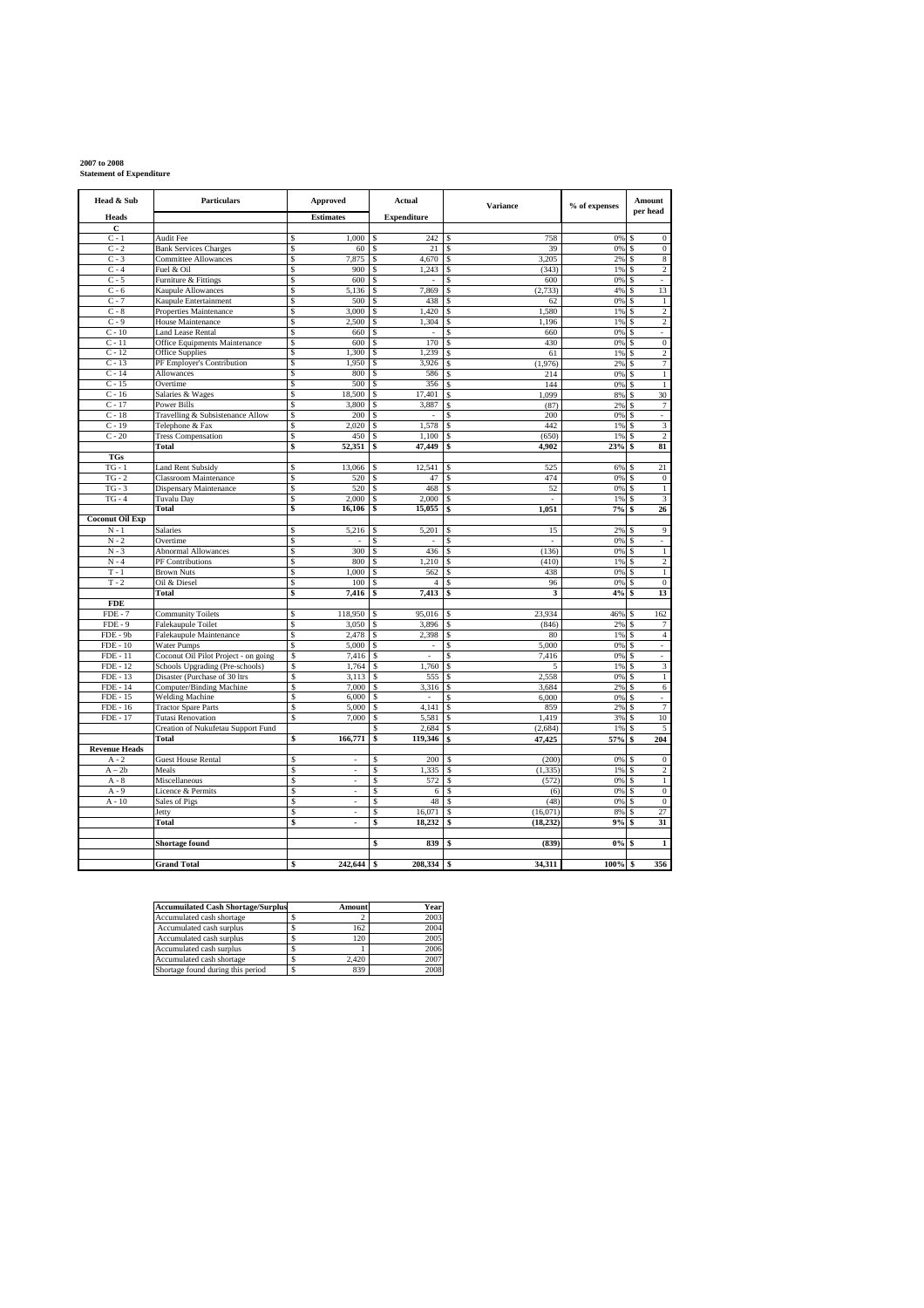To the members of Tuvalu's Parliament and the Ulu Aliki of Nukufetau,

#### **Report on the Financial Statements of Nukufetau Kaupule**

We have audited the accompanying financial statements of the Nukufetau Kaupule, which comprise Statement of Revenue, Statement of Expenditure and Analysis of Surpluses and Deficit for the year ended 31 March 2009 and the Bank Statement of Ledger Balances as at 31 March 2009.

#### *Management's Responsibility for the Financial Statements*

Management is responsible for the preparation of these financial statements in accordance with section 71 of the Falekaupule Act and accompanying financial instructions, and for such internal control as management determines is necessary to enable the preparation of financial statements that are free from material misstatement, whether due to fraud or error.

## *Auditor's Responsibility*

Our responsibility is to express an opinion on these financial statements based on our audit. This responsibility arises from section 74 of the Falekaupule Act. We conducted our audit in accordance with the International Organisation of Supreme Audit Institution's (INTOSAI) Auditing Standards, which incorporate the International Auditing Standards.

Because of the matter described in the Basis for Disclaimer of Opinion paragraph, however, we were not able to obtain sufficient appropriate audit evidence to provide a basis for an audit opinion.

## *Basis for Disclaimer of Opinion*

The Nukufetau Kaupule closing cash balance reported in the accounts was not able to be reconciled to the bank account balance. The cash on hand balance reported in the financial statements compared to the bank account balance was understated by \$78,634. This variance occurred due to all bank accounts and all their transactions not being included in the financial statements. This affects the completeness of the Statement of Revenue and the Statement of Expenditure, as well as the Analysis of Surpluses, Deficit and Balances. This is a material effect on the financial statements which is considered to be pervasive.

#### *Disclaimer of Audit Opinion*

Because of the significance of the matter described in the Basis for Disclaimer of Opinion paragraph, we have not been able to obtain sufficient appropriate audit evidence to provide a basis for an audit opinion. Accordingly, we do not express an opinion on the financial statements.

#### *Independence*

When carrying out the audit we followed the independence requirements of the Office of the Auditor General Tuvalu, which incorporate the independence requirements of the International Standards of Auditing and the International Organisation of Supreme Audit Institutions.

Eli Lopati Acting Auditor General of Tuvalu 27 January 2014 Vaiaku, Funafuti, Tuvalu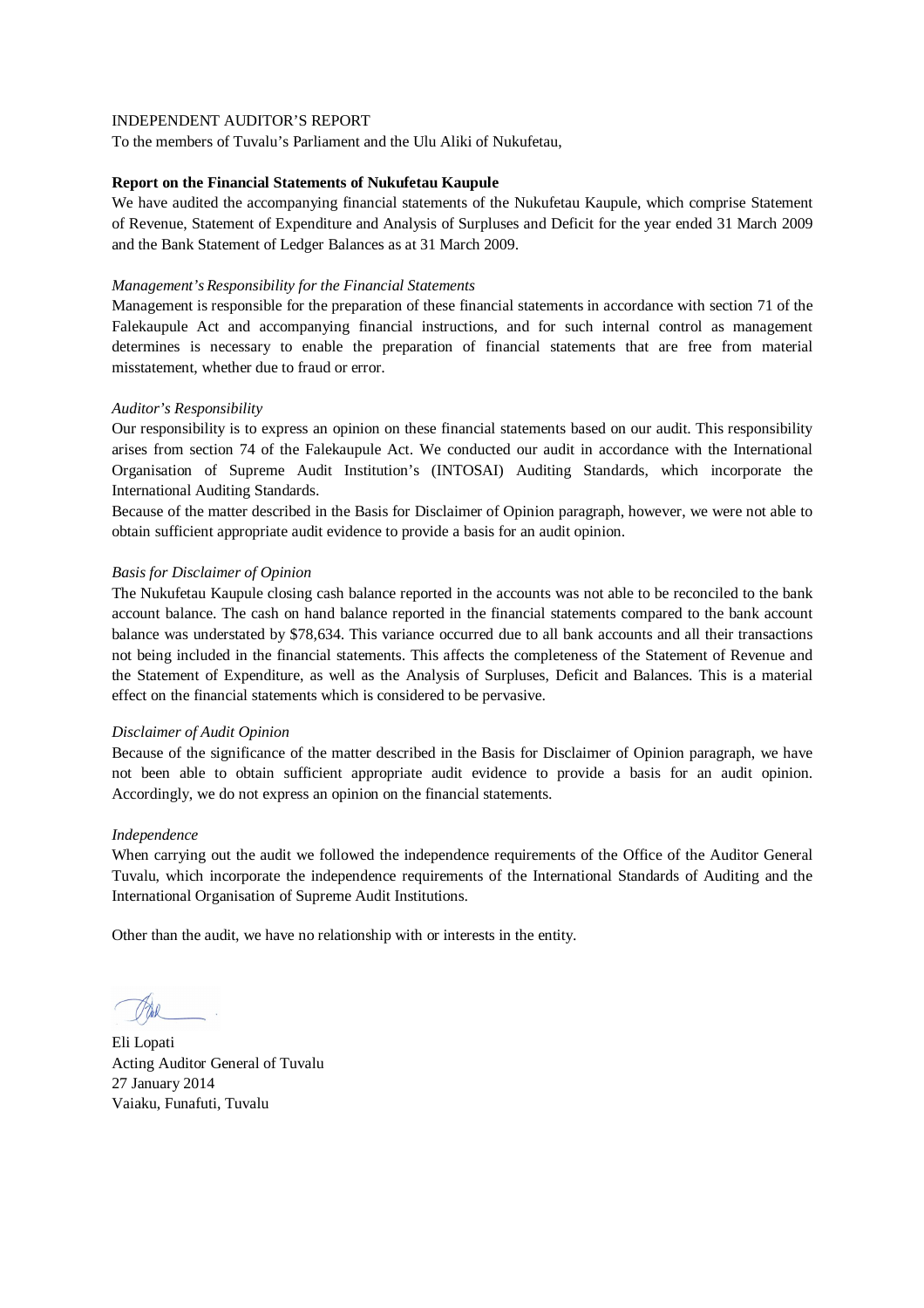# **Kaupule Nukufetau April 2008 to 2009**

#### **Year Ending 31st March 2009**

| тем вичше это маген дооз      |  |  |         |
|-------------------------------|--|--|---------|
| Balance as at 1st April 2008  |  |  | 105.758 |
| <b>Add Revenue Collected</b>  |  |  | 267.041 |
| Less Expenditure Incurred     |  |  | 158.955 |
| Balance as at 31st March 2009 |  |  | 213,844 |

#### **Statement of Ledger Balances**

|                                       | <b>Particulars</b> | <b>Debit</b> | <b>Credit</b> | <b>Balance as per bank statement</b> | <b>Variance</b> |
|---------------------------------------|--------------------|--------------|---------------|--------------------------------------|-----------------|
| Surplus Account 31 March 2009         |                    |              | 213,844       |                                      |                 |
| <b>IBD</b> Council                    |                    | 5.350        |               | ۰                                    | (5,350)         |
| <b>IBD</b> School                     |                    | 3.256        |               | 2.597                                | (660)           |
| Cash at bank                          |                    | 50.147       |               | \$<br>441                            | (49,706)        |
| Cash at Fusi                          |                    | 12.236       |               | 12,236                               | (0)             |
| Tutasi Primary School (640881-30)     |                    | ۰            |               | \$<br>8.925                          | 8,925           |
| Nukufetau Island Council (691611-40)  |                    | ۰            |               | \$<br>5,803                          | 5,803           |
| Nukufetau Foundation Fund (691582-30) |                    | ۰            |               | \$<br>277                            | 277             |
| Nukufetau Island Court (280046-30)    |                    | ۰            |               | \$<br>10.998                         | 10,998          |
| <b>Technical Fund</b>                 |                    | 34,206       |               | \$<br>67.351                         | 33,144          |
| Nukufetau FTF Proceed                 |                    | 108,607      |               | 183,809                              | 75,202          |
| Cash on hand                          |                    | 41           |               | 41                                   |                 |
| Total                                 |                    | 213,844      | 213,844       | 292,477<br>l S                       | 78,633          |

#### **Analysis of Surpluses, Deficit and Balances**

| Population                    |  |  | 586     |
|-------------------------------|--|--|---------|
| <b>Actual Revenue</b>         |  |  | 267,041 |
| <b>Actual Expenses</b>        |  |  | 158,955 |
| Surpluses/Deficit             |  |  | 108,086 |
| Opening Balance 01:04:2008    |  |  | 105.758 |
| Closing Balance 31:03:2009    |  |  | 213,844 |
| Closing Balance per Head (\$) |  |  | 365     |

**2008 to 2009 Statement of revenues**

| Head & Sub             | <b>Particulars</b>               | <b>Approved</b>                  | Actual                           | <b>Variance to estimates</b> | % of revenue | Amount<br>per head                 |
|------------------------|----------------------------------|----------------------------------|----------------------------------|------------------------------|--------------|------------------------------------|
| <b>Heads</b>           |                                  | <b>Estimates</b>                 | <b>Revenue</b>                   |                              |              |                                    |
| A                      | <b>Court Fine</b>                | \$<br>450                        | 185                              |                              |              |                                    |
| $A - 1$<br>$A - 2$     | <b>Guest House Rental</b>        | \$<br>1.700                      | \$<br>\$<br>500                  | \$<br>(266)<br>$\mathcal{S}$ | 0%<br>0% S   | -S<br>$\mathbf{0}$                 |
| $A - 3$                | Head Tax                         | \$<br>2,950                      | \$<br>1.924                      | (1,200)<br>\$                | 1%           | $\mathbf{1}$<br>3<br>$\mathcal{S}$ |
| $A - 4$                | Hire of Council Properties       | s<br>450                         | 832<br>\$.                       | (1.026)<br>\$                | 0% S         | $1\,$                              |
| $A - 5$                | House Rents                      | \$<br>2,820                      | \$<br>3,168                      | 382<br><b>S</b><br>348       | 1%           | 5<br>$\mathcal{S}$                 |
| $A - 6$                | Search fee                       | \$                               | $\overline{\mathbf{s}}$<br>65    | $\mathbf{s}$<br>65           | 0%           | $\boldsymbol{0}$<br><sup>S</sup>   |
| $A - 7$                | <b>Interest Received</b>         | \$<br>3,000                      | \$<br>4,888                      | \$<br>1,888                  | 2%           | 8<br>$\mathcal{S}$                 |
| $A - 8$                | Miscellaneous                    | \$<br>1,900                      | \$<br>2,187                      | \$<br>287                    | 1%           | $\overline{4}$<br>-S               |
| $A - 9$                | Licence & Permits                | \$<br>250                        | 115<br>\$                        | $\mathcal{S}$<br>(135)       | 0% S         | $\overline{0}$                     |
| $A - 10$               | Sales of Pigs                    | $\overline{\mathbf{s}}$<br>2,450 | \$<br>3,306                      | \$.<br>856                   | 1%           | <sup>\$</sup><br>6                 |
| $A - 11$               | PF Contributions                 | \$<br>2.000                      | \$<br>567                        | \$.<br>(1.433)               | 0%           | -S<br>$\mathbf{1}$                 |
| $A - 12$               | Stamps Bonus - Fusi              | \$<br>2.000                      | 2.114<br>\$.                     | $\mathcal{S}$<br>114         | 1% \$        | $\overline{4}$                     |
| $A - 14$               | <b>NBT</b> Office Rent           | \$<br>600                        | $\overline{\mathbf{s}}$<br>1,016 | $\mathbf{s}$<br>416          | 0%           | $\overline{2}$<br>-S               |
| $A - 15$               | Funafuna Sales (20%)             | \$<br>4,000                      | \$<br>1,589                      | \$<br>(2, 411)               | 1%           | 3<br>-S                            |
| $A-16$                 | Fruit and Vegetable              | \$<br>500                        | $\mathsf{s}$<br>1,132            | $\mathcal{S}$<br>632         | 0% S         | $\overline{c}$                     |
| A - 17                 | Miscellaneous                    | \$<br>700                        | $\mathbf{\hat{S}}$<br>3,183      | $\mathcal{S}$<br>2,483       | 1%           | 5<br>-S                            |
|                        | Total                            | \$<br>25,770                     | \$<br>26,768                     | \$<br>998                    | $10%$ \$     | 46                                 |
| B                      |                                  |                                  |                                  |                              |              |                                    |
| $B-1$                  | <b>Block Grant</b>               | \$<br>36.910                     | \$<br>73,820                     | <sup>\$</sup><br>36.910      | 28%          | 126<br>-S                          |
| $B-3$                  | <b>Tied Grant</b>                | \$<br>14,094                     | \$<br>28.189                     | <sup>\$</sup><br>14,094      | 11%          | 48<br><sup>S</sup>                 |
| $B-4$                  | <b>Independence Celebration</b>  | \$<br>2,000                      | \$<br>2,000                      | \$                           | 1%           | 3<br>$\mathcal{S}$                 |
| $C-1$                  | Reimbursement from Jetty Project |                                  | 12,749<br>\$.                    | $\mathbf{s}$<br>12,749       | 5%           | 22<br>-S                           |
| $D-1$                  | <b>FTF Distribution</b>          | \$<br>119,293                    | $\mathsf{s}$<br>119,293          | $\mathbf{s}$                 | 45%          | 204<br>S                           |
|                        | Total                            | \$<br>172,297                    | \$<br>236,051                    | \$<br>63,754                 | 88%          | 403<br>\$                          |
| <b>Coconut Oil Rev</b> |                                  |                                  |                                  |                              |              |                                    |
| $E-1$                  | <b>Oil Sales</b>                 | 1,500<br>\$                      | 1,769<br>\$                      | <sup>\$</sup><br>269         | 1%           | 3<br><sup>S</sup>                  |
| $E-2$                  | Press Cake                       | \$<br>60                         | \$<br>31                         | $\mathbf{s}$<br>(30)         | 0% \$        | $\mathbf{0}$                       |
| $E-3$                  | <b>Grated Nuts</b>               | \$<br>120                        | \$<br>73                         | \$<br>(47)                   | 0% \$        | $\mathbf{0}$                       |
| $E-4$                  | PFs Mill Staff                   | \$<br>544                        | \$<br>592                        | 48<br><b>S</b>               | 0%           | $\mathbf{1}$<br>$\mathcal{S}$      |
|                        | Refund of Cash                   | \$<br>617                        | \$<br>250                        | \$<br>(367)                  | 0%           | $\boldsymbol{0}$<br>-S             |
|                        | Total                            | \$<br>2.841                      | 2.714<br>\$                      | \$<br>(127)                  | $1\%$        | 5<br>- \$                          |
| <b>Expenditure</b>     |                                  |                                  |                                  |                              |              |                                    |
| $II-1$                 | Kauple Allowance                 | \$<br>5,136                      | \$<br>1.431                      | \$<br>(3.705)                | $1\%$ S      | $\overline{c}$                     |
| $VII-19$               | <b>Prison Building</b>           | \$<br>4.050                      | \$<br>46                         | <sup>\$</sup><br>(4.004)     | 0%           | $\mathbf{0}$<br>-S                 |
|                        | Total                            | \$<br>9.186                      | 1,477<br>\$                      | \$<br>(7,709)                | $1\%$ \$     | 3                                  |
|                        |                                  |                                  |                                  |                              |              |                                    |
|                        | <b>Surplus found</b>             | \$<br>$\overline{a}$             | \$<br>30                         | \$<br>30                     | $0\%$ \$     | $\bf{0}$                           |
|                        |                                  |                                  |                                  |                              |              |                                    |
|                        | <b>Grand Total</b>               | $210.094$ \$<br>\$               | 267,041                          | l \$<br>56.947               | $100%$ \$    | 456                                |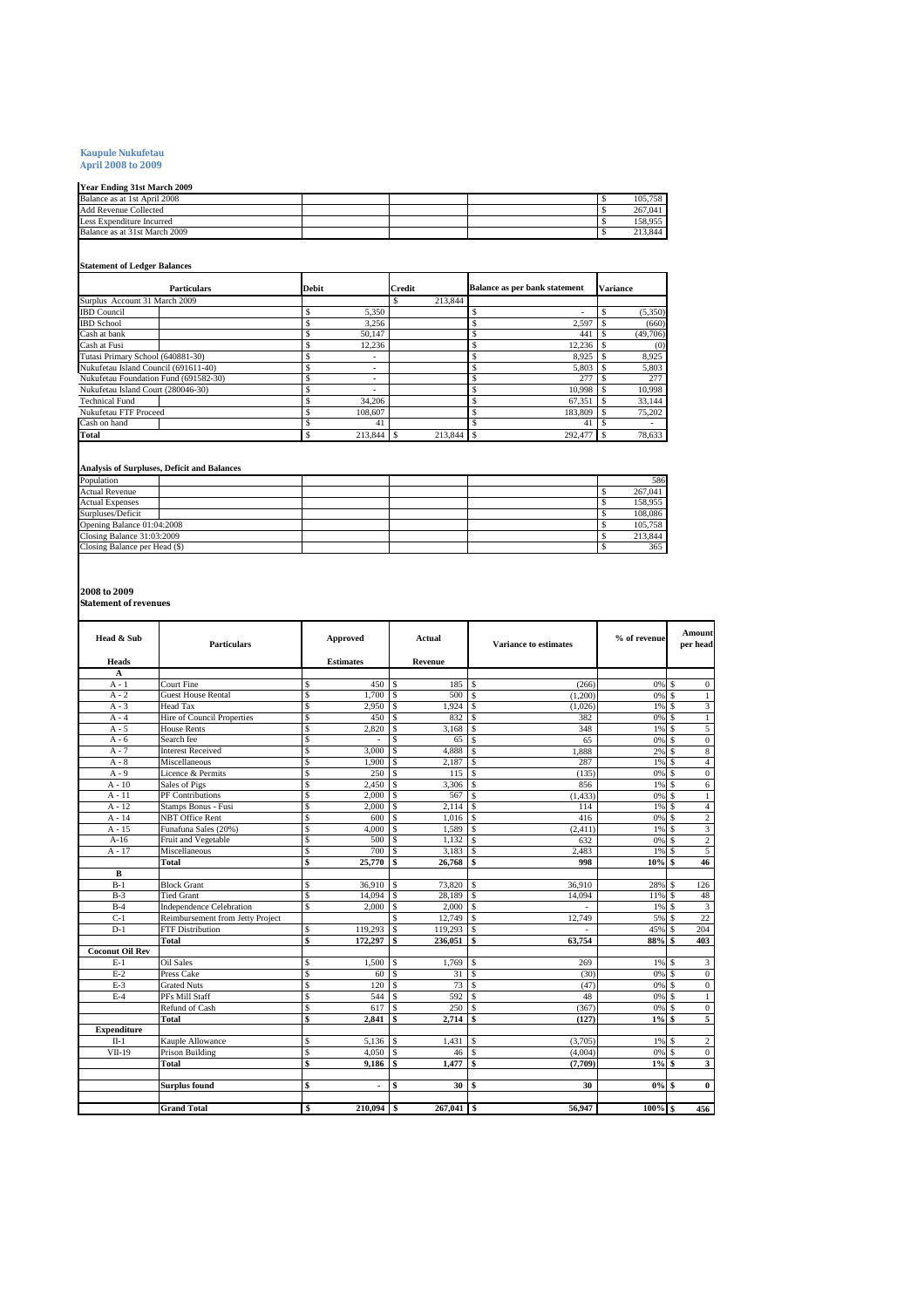# **2008 to 2009 Statement of Expenditure**

| Head & Sub              | <b>Particulars</b>                                            | Approved                          | Actual                      | <b>Variance</b>                | % of expenses | Amount<br>per head                    |  |
|-------------------------|---------------------------------------------------------------|-----------------------------------|-----------------------------|--------------------------------|---------------|---------------------------------------|--|
| <b>Heads</b>            |                                                               | <b>Estimates</b>                  | <b>Expenditure</b>          |                                |               |                                       |  |
| I<br>$I-1$              | Staff Salaries                                                | 23,272<br>\$                      | 24,381<br>\$                | (1, 109)                       | 15%           | 42                                    |  |
| $I-2$                   | Overtime                                                      | \$<br>500                         | \$<br>330                   | 170<br>\$                      | $0\%$         | $\,1\,$<br>S                          |  |
| $I-3$                   | Allowances                                                    | \$<br>800                         | 500<br>\$                   | 300<br>\$                      | 0%            | \$<br>$\,1$                           |  |
| $I-4$                   | PF Kaupule staff                                              | \$<br>800                         | 4,314<br>\$                 | (3, 514)<br>\$<br>49           | 3%            | 7<br>\$                               |  |
| $I-5$                   | <b>Travel and Subsistence</b><br>Total                        | \$<br>1,200<br>\$<br>26,572       | 1,151<br>\$<br>30,676<br>\$ | \$<br>(4, 104)<br>\$           | 1%<br>19%     | $\overline{2}$<br>Ś<br>52<br>\$       |  |
| $\mathbf{I}$            |                                                               |                                   |                             |                                |               |                                       |  |
| $II-1$                  | Kauple Allowance                                              | 5,136<br>\$                       | 7.354<br>\$                 | (2, 218)                       | 5%            | 13<br>S                               |  |
| $II-2$                  | Health                                                        | 1,560<br>\$                       | 1,435<br>\$                 | 125<br>\$                      | 1%            | $\overline{c}$<br>\$                  |  |
| $II-3$                  | <b>School Committee</b>                                       | \$<br>1,860                       | 1,850<br>\$                 | 10<br>Ś                        | 1%            | 3<br>Ś                                |  |
| $II-4$                  | <b>Budget Committee</b>                                       | $\overline{\mathcal{S}}$<br>1,560 | \$<br>495                   | 1,065<br>\$                    | 0%            | $\mathbf{1}$<br>Ś                     |  |
| $II-5$<br>$II-6$        | Bye-Law<br>Fisheries Committee (top-up)                       | \$<br>1,560<br>120<br>\$          | 1,330<br>\$<br>\$<br>95     | 230<br>\$<br>25<br>Ś           | 1%<br>0%      | $\overline{c}$<br>$\overline{0}$<br>Ś |  |
| $\Pi - 7$               |                                                               | s                                 | \$                          | S<br>×.                        | 0%            | Ś<br>ä,                               |  |
| $II-8$                  | IDCC                                                          | \$<br>1,860                       | 1,660<br>\$                 | 200<br>\$                      | 1%            | 3<br>Ś                                |  |
|                         | <b>Total</b>                                                  | \$<br>13,656                      | 14,219<br>\$                | (563)<br>\$                    | 9%            | 24<br>\$                              |  |
| $\overline{\mathbf{H}}$ |                                                               |                                   |                             |                                |               |                                       |  |
| $III-2$                 | <b>Bank Charges</b>                                           | 60<br>\$                          | 15<br>\$                    | 45                             | 0%            | $\boldsymbol{0}$                      |  |
| $III-3$                 | Entertainment                                                 | \$<br>500                         | 315<br>\$                   | 185<br>\$.                     | $0\%$         | $\,1$<br>S                            |  |
| $III-4$<br>$III-5$      | <b>Guest House Supplies</b><br><b>Independent Celebration</b> | 300<br>\$<br>\$<br>2,000          | $20\,$<br>\$<br>1,956<br>\$ | 280<br>44<br>\$                | 0%<br>1%      | $\,0\,$<br>3<br>Ś                     |  |
| $III-6$                 | <b>Land Lease</b>                                             | \$<br>13,726                      | 12,541<br>\$                | 1,185<br>\$                    | 8%            | $\overline{21}$<br>Ś                  |  |
| $III-7$                 | <b>Trees Compensation</b>                                     | \$<br>450                         | 150<br>S                    | 300<br>-S                      | 0%            | $\mathbf{0}$<br>S                     |  |
| $III-8$                 | IDCC                                                          | 1,860<br>\$                       | \$<br>39                    | 1,821<br>S.                    | 0%            | $\bf{0}$<br>S                         |  |
| $III-9$                 | Miscellaneous                                                 | \$<br>700                         | 3,080<br>\$                 | (2.380)<br>$\hat{\mathbf{x}}$  | 2%            | 5<br>S                                |  |
|                         | <b>Total</b>                                                  | \$<br>19,596                      | 18,115<br>\$                | \$<br>1,481                    | 11%           | \$<br>31                              |  |
| IV<br>$IV-1$            |                                                               | 2,500<br>\$                       | 690<br>S                    | 1,810                          | 0%            |                                       |  |
| $IV-2$                  | Properties Maintenance<br>House Maintenance                   | \$<br>2,500                       | 103                         | 2.397                          | 0%            | $\mathbf{1}$<br>$\boldsymbol{0}$      |  |
| $IV-4$                  | Dispensary maintenance                                        | \$<br>520                         | 518<br>\$                   | $\overline{2}$<br>\$.          | 0%            | $\,1$<br>Ś                            |  |
| $IV-5$                  | Equipment maintenance                                         | \$<br>500                         | 70<br>\$.                   | 430<br>\$                      | 0%            | $\boldsymbol{0}$<br>S                 |  |
| $IV-6$                  | Fuel                                                          | 2,000<br>\$                       | 1,074<br>\$                 | 926<br>\$                      | 1%            | $\,2$<br>Ś                            |  |
| $IV-7$                  | <b>Workshop Supplies</b>                                      | \$<br>100                         | \$<br>5                     | 95                             | 0%            | $\overline{0}$<br>S                   |  |
| $IV-8$                  | Telephone Calls                                               | \$<br>2,020                       | \$<br>1,936                 | 84                             | 1%            | 3<br>S                                |  |
| $IV-9$<br>$IV-11$       | Power Bill<br>Office Supplies                                 | \$<br>4,800<br>\$<br>800          | 4,326<br>\$<br>788<br>\$    | 474<br>\$.<br>12               | 3%<br>0%      | 7                                     |  |
| $IV-12$                 | Office expenses                                               | \$<br>300                         | 261<br>\$                   | 39<br>\$                       | 0%            | $\,1$<br>$\boldsymbol{0}$             |  |
|                         | Total                                                         | \$<br>16,040                      | 9,773<br>\$                 | 6,267<br>\$                    | 6%            | Ś<br>17                               |  |
| VII                     |                                                               |                                   |                             |                                |               |                                       |  |
| $VII-7$                 | <b>Community Toilets</b>                                      | 23,940<br>s                       | 3,733<br>\$                 | 20,207<br>S.                   | 2%            | 6<br>S                                |  |
| VII-9                   | Falekaupule Maintenance                                       | S<br>35,000                       | \$<br>6,825                 | 28,175<br>\$                   | 4%            | 12<br>S                               |  |
| $VII-10$                | Water Pump                                                    | 4.200<br>Ŝ                        | 1.944<br>\$                 | \$<br>2,256<br>\$              | 1%            | \$<br>3<br>$\overline{a}$             |  |
| $VII-13$<br>$VII-14$    | Disaster<br>Computer/Binding Machine                          | S<br>2,558<br>S<br>2,684          | \$<br>1,100<br>\$           | 2,558<br>1,584<br>$\mathbf{s}$ | 0%<br>1%      | \$<br>$\overline{2}$<br>\$            |  |
| $VII-15$                | <b>Welding Machine</b>                                        | \$<br>6,000                       | 5,995<br>\$                 | 5                              | 4%            | 10                                    |  |
| $VII-17$                | Primary School Renovation                                     | S<br>2,500                        | \$<br>533                   | 1,967<br>\$                    | 0%            | $1\,$<br>S                            |  |
| $VII-18$                | Ceiling Fans                                                  | \$<br>6,000                       | 5,434<br>\$                 | 566<br>\$                      | 3%            | 9                                     |  |
| $VII-19$                | <b>Prison Building</b>                                        | \$<br>4,050                       | 4,813<br>\$                 | (763)<br><b>S</b>              | 3%            | $\,$ 8 $\,$<br>S                      |  |
| $VII-20$                | Procurement of Frezeers                                       | S<br>15,000                       | \$<br>15,000                | <sup>\$</sup><br>÷,            | 9%            | 26                                    |  |
| $VII-21$<br>$VII-22$    | Women's Centre Renovation<br><b>Sports Uniform</b>            | 1,000<br>S<br>S<br>9,295          | 1,296<br>\$<br>9,295<br>\$  | (296)<br>$\mathbf{s}$<br>\$    | 1%<br>6%      | $\overline{c}$<br>16<br>Ś             |  |
| $VII-23$                | D Grade House-No:6                                            | S<br>1,000                        | 21,750<br>\$                | (20, 750)<br><b>S</b>          | 14%           | 37<br>S                               |  |
|                         | <b>Total</b>                                                  | \$<br>113,227                     | 77,718<br>\$                | 35,509<br>\$                   | 49%           | 133                                   |  |
| $VIII-1$                | Salaries Mill Staff                                           | \$<br>5,600                       | 5,973<br>\$                 | (373)<br>\$                    | 4%            | 10<br>S                               |  |
| $VIII-3$                | <b>Allowances</b>                                             | \$<br>560                         | \$<br>657                   | (97)<br>\$                     | 0%            | $\,1$<br>Ś                            |  |
| $VIII-4$                | PF Mill Staff                                                 | s<br>560                          | 1,044<br>\$                 | (484)<br>\$                    | 1%            | $\overline{2}$<br>Ś                   |  |
| $VIII-5$                | <b>Brown Nuts</b><br>Power Bill Oil Mill                      | S<br>1,000<br>S<br>220            | 670<br>\$<br>\$             | 330<br>\$<br>\$                | 0%<br>0%      | $\mathbf{1}$<br>S                     |  |
| $VIII-7$                | Total                                                         | 7.940<br>\$                       | 6<br>8.349<br>\$            | 215<br>(409)<br>\$             | 5%            | $\mathbf{0}$<br>14<br>\$              |  |
| $IX-1$                  | Salaries Approved Teacher                                     | $\mathsf{s}$<br>2,940             | \$<br>105                   | 2,835<br>$\mathbf{\hat{S}}$    | 0%            | \$<br>$\boldsymbol{0}$                |  |
| $IX-3$                  | PF Approved Teacher                                           | S<br>294                          | \$                          | 294<br>\$                      | 0%            | \$<br>$\overline{a}$                  |  |
|                         | Total                                                         | \$<br>3,234                       | 105<br>\$                   | 3,129<br>\$                    | 0%            | $\pmb{0}$                             |  |
|                         |                                                               |                                   |                             |                                |               |                                       |  |
|                         |                                                               |                                   |                             |                                |               |                                       |  |
|                         | <b>Grand Total</b>                                            | 200,265                           | 158,955<br>\$               | 41,310                         | 100%          | 271<br>\$                             |  |

| <b>Accumuilated Cash Shortage/Surplus</b> | Amount | Year |
|-------------------------------------------|--------|------|
| Accumulated cash shortage                 |        | 2003 |
| Accumulated cash surplus                  | 162    | 2004 |
| Accumulated cash surplus                  | 120    | 2005 |
| Accumulated cash surplus                  |        | 2006 |
| Accumulated cash shortage                 | 2.420  | 2007 |
| Accumulated cash shortage                 | 839    | 2008 |
| Surplus found during this period          | 30     | 2009 |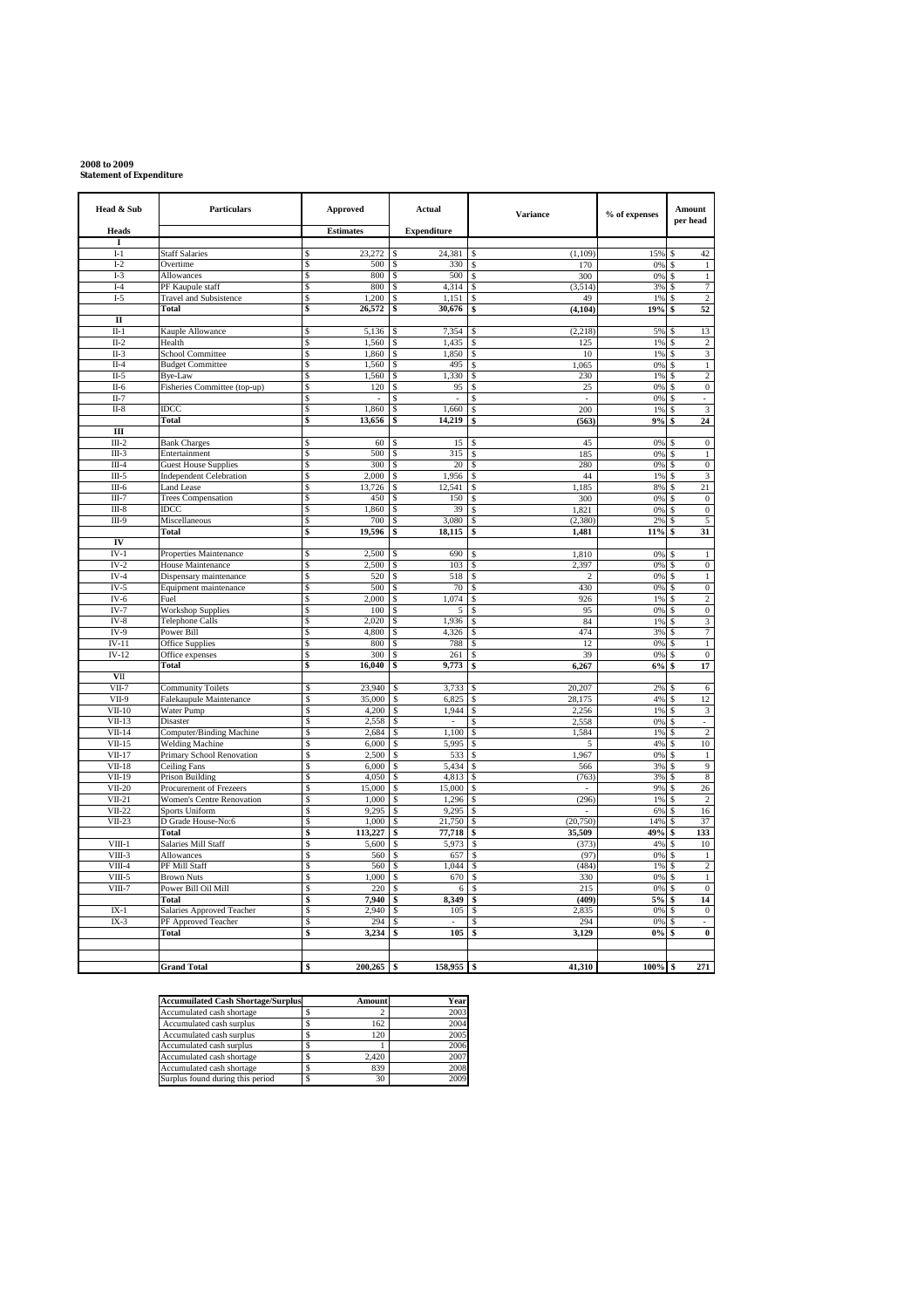To the members of Tuvalu's Parliament and the Ulu Aliki of Nukufetau,

#### **Report on the Financial Statements of Nukufetau Kaupule**

We have audited the accompanying financial statements of the Nukufetau Kaupule, which comprise Statement of Revenue, Statement of Expenditure and Analysis of Surpluses and Deficit for the year ended 31 March 2010 and the Bank Statement of Ledger Balances as at 31 March 2010.

## *Management's Responsibility for the Financial Statements*

Management is responsible for the preparation of these financial statements in accordance with section 71 of the Falekaupule Act and accompanying financial instructions, and for such internal control as management determines is necessary to enable the preparation of financial statements that are free from material misstatement, whether due to fraud or error.

## *Auditor's Responsibility*

Our responsibility is to express an opinion on these financial statements based on our audit. This responsibility arises from section 74 of the Falekaupule Act. We conducted our audit in accordance with the International Organisation of Supreme Audit Institution's (INTOSAI) Auditing Standards, which incorporate the International Auditing Standards.

Because of the matter described in the Basis for Disclaimer of Opinion paragraph, however, we were not able to obtain sufficient appropriate audit evidence to provide a basis for an audit opinion.

## *Basis for Disclaimer of Opinion*

The Nukufetau financial statements for the year ended  $31<sup>st</sup>$  March 2010 were unable to be compiled. This is due to 5 months of receipts and payment evidence not being able to be located. This affects the completeness of the Statement of Revenue and the Statement of Expenditure, as well as the Analysis of Surpluses, Deficit and Balances. This is a material effect on the financial statements which is considered to be pervasive.

#### *Disclaimer of Audit Opinion*

Because of the significance of the matter described in the Basis for Disclaimer of Opinion paragraph, we have not been able to obtain sufficient appropriate audit evidence to provide a basis for an audit opinion. Accordingly, we do not express an opinion on the financial statements.

## *Independence*

When carrying out the audit we followed the independence requirements of the Office of the Auditor General Tuvalu, which incorporate the independence requirements of the International Standards of Auditing and the International Organisation of Supreme Audit Institutions.

Eli Lopati Acting Auditor General of Tuvalu 27 January 2014 Vaiaku, Funafuti, Tuvalu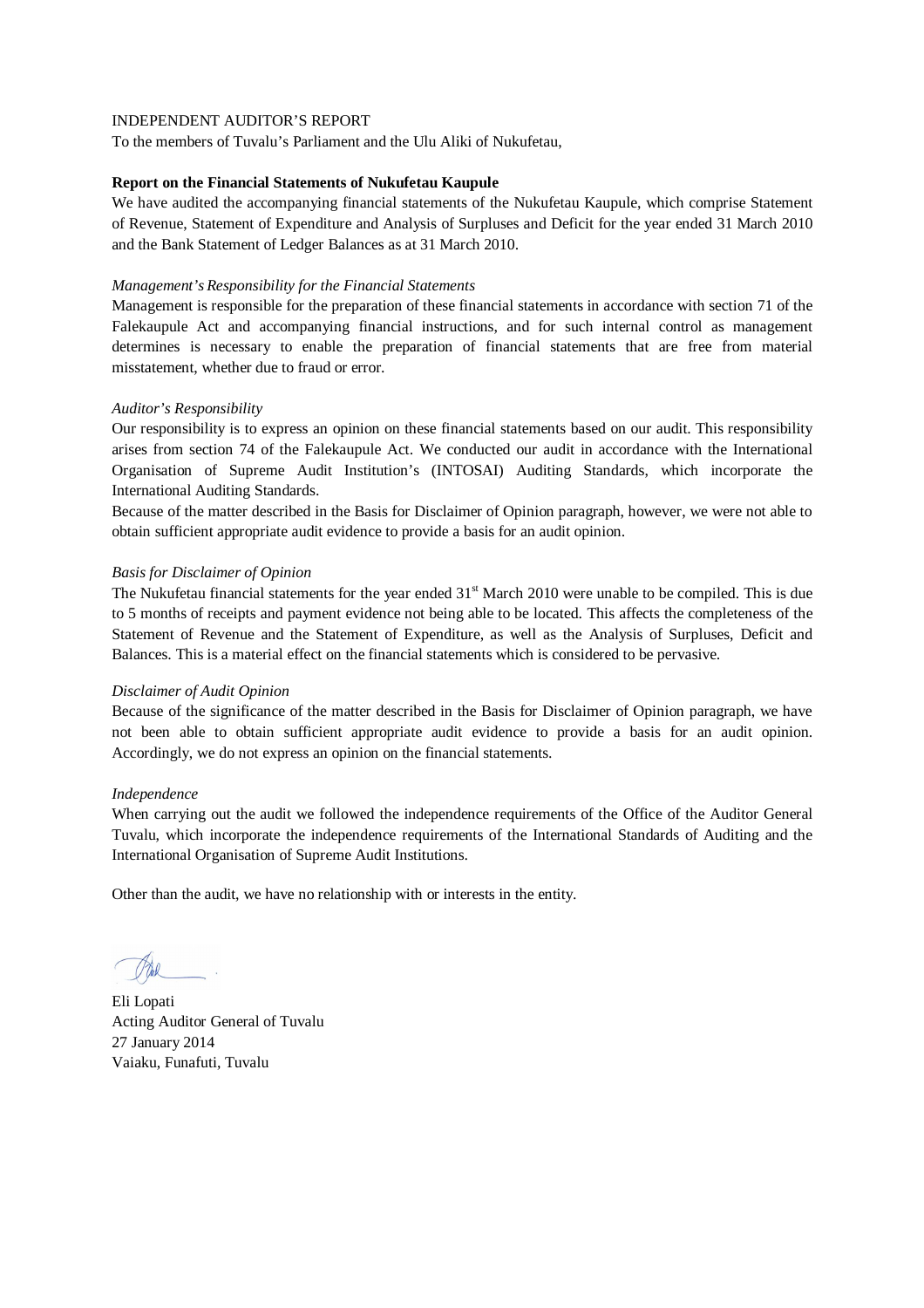## **Kaupule Nukufetau April 2009 to 2010**

#### **Year Ending 31st March 2010**

| Balance as at 1st April 2009                                |              |         |        |         |                                      | Ś               | 213,844   |
|-------------------------------------------------------------|--------------|---------|--------|---------|--------------------------------------|-----------------|-----------|
| Add Revenue Collected                                       |              |         |        |         |                                      | Ś               | 137.845   |
| Less Expenditure Incurred                                   |              |         |        |         |                                      | Ś               | 65.708    |
| Balance as at 31st March 2010                               |              |         |        |         |                                      | Ś               | 285.981   |
|                                                             |              |         |        |         |                                      |                 |           |
|                                                             |              |         |        |         |                                      |                 |           |
| <b>Statement of Ledger Balances</b>                         |              |         |        |         |                                      |                 |           |
|                                                             |              |         |        |         |                                      |                 |           |
|                                                             |              |         |        |         |                                      |                 |           |
| <b>Particulars</b>                                          | <b>Debit</b> |         | Credit |         | <b>Balance as per bank statement</b> | <b>Variance</b> |           |
| Surplus Account 31 March 2010                               |              |         | s      | 285.981 |                                      |                 |           |
| <b>IBD</b> Council                                          | Ś            | 5.815   |        |         | Ś<br>21.547                          | Ś               | 17.668    |
| <b>IBD</b> School                                           | Ś            | 3.879   |        |         | s<br>2.636                           | \$.             | (3, 179)  |
| Cash at bank<br>Cash at Fusi                                | \$           | 53.347  |        |         | Ś<br>203.467                         | s               | 150.120   |
|                                                             | s            | 12.236  |        |         |                                      | Ś               | (12, 236) |
| Tutasi Primary School (640881-30)                           |              |         |        |         | 8451                                 | s               | 8.451     |
| Nukufetau Island Council (691611-40)                        |              |         |        |         | Ś<br>5.949                           | Ś               | 5.949     |
| Nukufetau Foundation Fund (691582-30)                       |              |         |        |         |                                      | 1248 S          | 1.248     |
| Nukufetau Island Court (280046-30)                          |              |         |        |         | 11.332<br>s                          | s               | 11.332    |
| <b>Technical Fund</b>                                       | \$           | 63.702  |        |         | Ś<br>181                             | s               | (63.521)  |
| Nukufetau FTF Proceed                                       | Ś            | 147.002 |        |         | 188275.3                             | \$.             | 41,273    |
| Cash on hand                                                |              |         |        |         |                                      | s               |           |
| Total                                                       | s            | 285,982 | Τs     | 285,981 | <b>S</b><br>443,087                  | \$              | 157,105   |
|                                                             |              |         |        |         |                                      |                 |           |
| Analysis of Surpluses, Deficit and Balances                 |              |         |        |         |                                      |                 |           |
| Population                                                  |              |         |        |         |                                      |                 | 586       |
| <b>Actual Revenue</b>                                       |              |         |        |         |                                      | Ś               | 137.845   |
| <b>Actual Expenses</b>                                      |              |         |        |         |                                      | Ś               | 65.708    |
| Surpluses/Deficit<br>Opening Balance 01:04:2008             |              |         |        |         |                                      | Ś               | 72.138    |
|                                                             |              |         |        |         |                                      | Ś               | 105,758   |
| Closing Balance 31:03:2009<br>Closing Balance per Head (\$) |              |         |        |         |                                      | Ś               | 177,896   |
|                                                             |              |         |        |         |                                      | Ś               | 304       |

#### **2009-2010 Statement of Revenue**

| <b>Head &amp; Sub</b> Particulars |                            | Approved                       | Actual                | <b>Variance to estimates</b> | % of revenue | Amount per head     |
|-----------------------------------|----------------------------|--------------------------------|-----------------------|------------------------------|--------------|---------------------|
| <b>Heads</b>                      |                            | <b>Estimates</b>               | Revenue               |                              |              |                     |
| $A-1$                             | Court fine                 | Ś<br>ä,                        | Ś<br>172              | s<br>172                     | 0%           | s<br>$\mathbf 0$    |
| $A-2$                             | <b>Guest House Rent</b>    | Ś<br>٠                         | s<br>100              | 100<br>s                     | 0%           | $\overline{0}$<br>s |
| $A-3$                             | Head Tax                   | Ś<br>٠                         | Ś<br>15.144           | Ś<br>15.144                  | 11%          | 26<br>s             |
| $A-4$                             | <b>Equipment Hires</b>     | \$.<br>٠                       | s<br>62               | $\mathbf{s}$<br>62           | 0%           | s<br>$\mathsf 0$    |
| $A-5$                             | <b>House Rents</b>         | \$<br>٠                        | 748<br>s              | s<br>748                     | 1%           | s<br>1              |
| $A-6$                             | Search Fee                 | ś<br>÷                         | s<br>32               | s<br>32                      | 0%           | s<br>$\overline{0}$ |
| $A-7$                             | <b>Interest Received</b>   | ś<br>٠                         | s<br>1,195            | s<br>1,195                   | 1%           | s<br>2              |
| $A-8$                             | Licences                   | Ś<br>÷                         | 942<br>s              | 942<br>s                     | 1%           | $\,$<br>s           |
| A-9                               | Pig Sales                  | Ś<br>÷                         | s                     | Ś                            | 0%           | s<br>$\sim$         |
| A-10                              | Staff PF                   | ś<br>٠                         | s<br>2,225            | Ś<br>2,225                   | 2%           | s<br>4              |
| A-11                              | <b>Fusi Bonus</b>          | \$<br>×                        | s<br>×.               | Ś<br>×.                      | 0%           | s<br>ä,             |
| A-12                              | Vehicle Hire               | ś<br>×                         | 507<br>ś              | $\mathbf s$<br>507           | 0%           | s<br>1              |
| $A-13$                            | <b>Telecom Office Rent</b> | ś<br>٠                         | s<br>600              | Ś<br>600                     | 0%           | 1<br>s              |
| $A-14$                            | <b>NBT Office Rent</b>     | \$<br>٠                        | 250<br>s              | Ś<br>250                     | 0%           | $\bf 0$<br>s        |
| A-15                              | <b>Funafuna Sales</b>      | Ś<br>÷                         | s<br>÷                | $\mathbf s$                  | 0%           | s<br>×.             |
| $A - 16$                          | Fruit & Vegetables         | \$<br>٠                        | 271<br>s              | 271<br>Ś                     | 0%           | s<br>$\mathbf 0$    |
| $A-17$                            | Miscellaneous              | \$.<br>÷                       | 10.826<br>\$          | Ś<br>10.826                  | 8%           | s<br>18             |
|                                   |                            |                                |                       |                              |              |                     |
|                                   | <b>RECCURENT GRANT</b>     |                                |                       |                              |              |                     |
| $B-1$                             | Falekaupule Trust Fund     | \$<br>$\overline{\phantom{a}}$ | s<br>39,910           | s<br>39.910                  | 29%          | 68<br>s             |
| $B-2$                             | Tuvalu day                 | s<br>٠                         | s<br>×.               | Ś<br>÷                       | 0%           | s<br>×.             |
| $B-3$                             | <b>Block</b> grant         | s<br>٠                         | s<br>٠                | Ś<br>٠                       | 0%           | s<br>$\sim$         |
| $B-4$                             | Telecom expenses           | s<br>÷                         | s<br>÷                | Ś<br>٠                       | 0%           | s<br>×.             |
| $B-5$                             | Office Equipment maint     | ś<br>٠                         | s<br>×.               | Ś<br>$\sim$                  | 0%           | s<br>×.             |
| $B-6$                             | Office Supplies            | s<br>÷                         | s<br>÷                | Ś<br>÷.                      | 0%           | s<br>×.             |
| $B-7$                             | Classroom Maintenance      | ś<br>÷                         | ś<br>÷                | Ś<br>÷.                      | 0%           | s<br>$\sim$         |
| $B-8$                             | Dispensary Maitenance      | Ś<br>÷                         | \$<br>÷               | Ś<br>$\sim$                  | 0%           | s<br>٠              |
| $B-9$                             | Land rent                  | s<br>٠                         | s<br>×,               | Ś<br>٠                       | 0%           | s<br>×.             |
| $B-10$                            | Coconut oil project        | ś<br>×                         | s<br>×,               | s<br>×                       | 0%           | s<br>÷              |
| $B-11$                            |                            | ś<br>٠                         | s<br>÷                | Ś<br>$\sim$                  | 0%           | s<br>$\sim$         |
| $B-12$                            |                            | \$.<br>×                       | s<br>×.               | Ś<br>×.                      | 0%           | s<br>×.             |
| $D-1$                             | FTF Distribution           | Ś<br>÷                         | s<br>63,603           | Ś<br>63,603                  | 46%          | s<br>109            |
| $E-1$                             | <b>Oil Sales</b>           | ś<br>٠                         | ś<br>771              | Ś<br>771                     | 1%           | s<br>$\mathbf{1}$   |
| $E-2$                             | Press Cake                 | Ś<br>÷                         | s<br>12               | Ś<br>12                      | 0%           | $\overline{0}$<br>s |
| $E-3$                             | <b>Grated Nuts</b>         | ś<br>÷                         | s<br>$\overline{2}$   | s<br>$\overline{c}$          | 0%           | s<br>$\bf 0$        |
| $E-4$                             | PF's Mill Staff            | ś<br>٠                         | 346<br>ś              | s<br>346                     | 0%           | s<br>$\mathbf{1}$   |
| $E-5$                             |                            | s<br>$\overline{\phantom{a}}$  | s<br>$\sim$           | Ś<br>÷.                      | 0%           | s<br>٠              |
| $E-6$                             |                            | \$<br>٠                        | \$<br>×.              | s<br>٠.                      | 0%           | s<br>ä.             |
| $E-11$                            |                            | \$<br>÷                        | s<br>3                | Ś<br>3                       | 0%           | s<br>$\mathbf 0$    |
|                                   |                            |                                |                       |                              |              |                     |
|                                   | Surplus                    |                                | 124.63<br>\$.         |                              |              |                     |
|                                   | <b>Grand Total</b>         | s<br>$\overline{\phantom{a}}$  | <b>s</b><br>137.845 S | 137.721                      | 100%         | s<br>235            |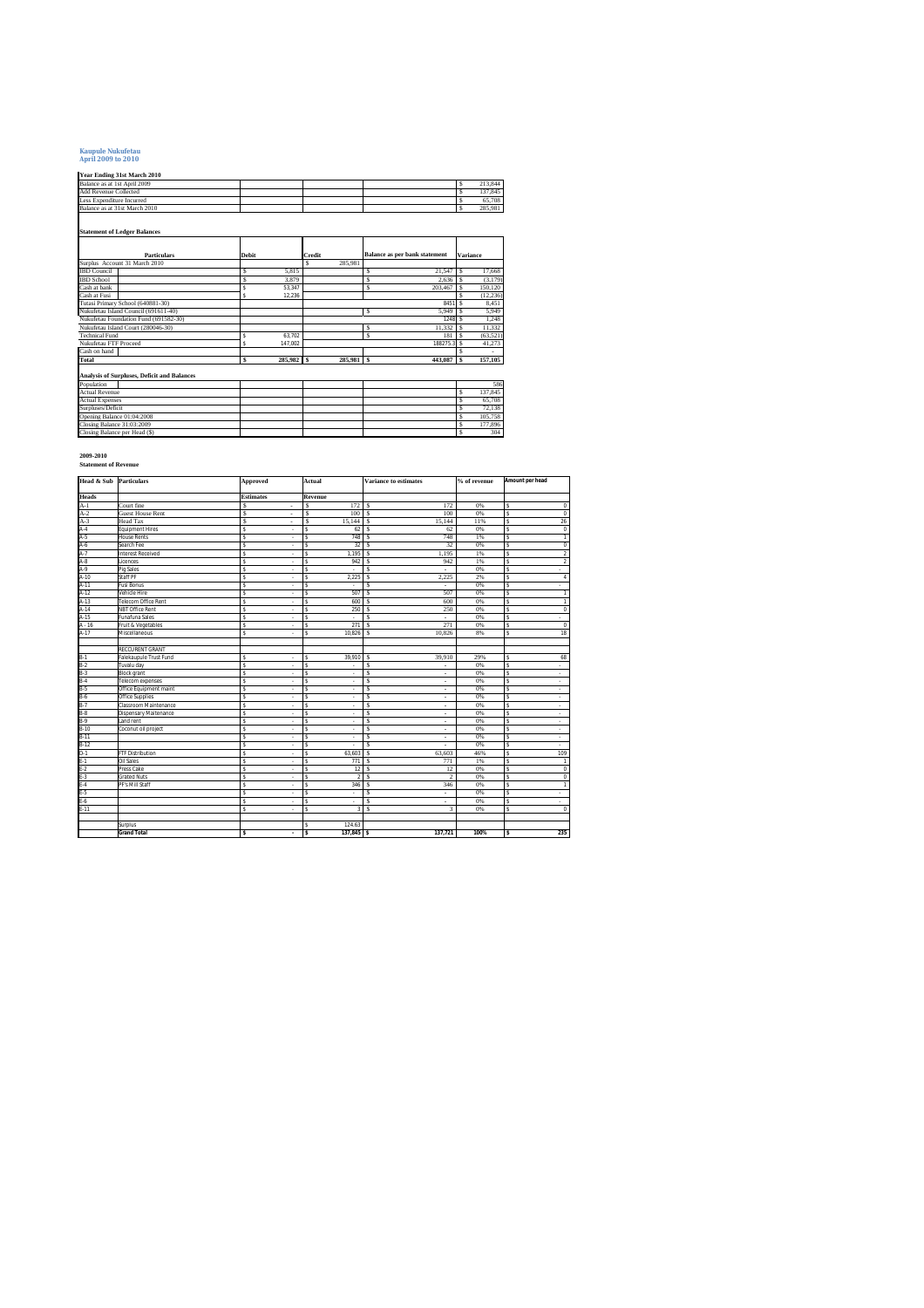|                                                      | <b>Particulars</b>                                                    | <b>Approved Estimates</b> | <b>Actual Expenditure</b>       | Variance                | % of expenses | Amount per head                                       |
|------------------------------------------------------|-----------------------------------------------------------------------|---------------------------|---------------------------------|-------------------------|---------------|-------------------------------------------------------|
| <u>Head &amp; Sub</u><br>Heads                       |                                                                       |                           |                                 |                         |               |                                                       |
| Ī<br>-1                                              | WAGES/ALLOWANCE<br><b>Island Court Clerk</b>                          | \$                        | 8,467<br>\$                     | 8,467<br>s              | 13%           | 14<br>s                                               |
| $\overline{2}$                                       | Typist (Primary School)                                               | \$                        | \$<br>156                       | 156<br>s                | 0%            | $\overline{0}$<br>s                                   |
| $1-3$                                                | Foreman                                                               | \$                        | s<br>380                        | s<br>380                | 1%            | s<br>$\mathbf{1}$                                     |
| ı<br>$-4$<br>$1-5$                                   | Carpenter<br>Orderly No. 1                                            | \$<br>\$                  | 1,870<br>\$<br>\$               | 1,870<br>s<br>s         | 3%<br>0%      | $\,$ 3<br>s<br>s                                      |
|                                                      | Orderly No. 2                                                         | s                         | s                               | s                       | 0%            | s                                                     |
| $\frac{1}{1-7}$                                      | Storekeeper                                                           | \$                        | s                               | s                       | 0%            | s                                                     |
| I-8<br>Ī<br>.9                                       | Driver No 1<br>Driver No 2                                            | \$<br>\$                  | \$<br>s                         | s<br>s                  | 0%<br>0%      | s<br>s                                                |
| $1-10$                                               | Mechanic                                                              | s                         | s                               | s                       | 0%            | s                                                     |
| $1 - 11$                                             | Agriculture workers (3)                                               | s                         | \$.                             | s                       | 0%            | s                                                     |
| $-12$<br>ı<br>$-13$                                  | Clerk Funafuti<br>Approved Teachers (3)                               | \$<br>\$                  | \$<br>\$                        | s<br>s                  | 0%<br>0%      | s<br>s                                                |
| ı<br>$-14$                                           | Pre-School Teacher (3)                                                | s                         | s                               | s                       | $0\%$         | s                                                     |
| $1 - 15$                                             | Coconut oil laborers/others                                           | s                         | \$                              | s                       | 0%            | s                                                     |
| Ī<br>$-16$<br>$-17$                                  | Casual Labours<br>Resthouse Attendant/Clearner                        | \$<br>\$                  | \$<br>s                         | s<br>s                  | 0%<br>0%      | \$<br>s                                               |
| Ī<br>$-18$                                           | Provident Fund                                                        | s                         | s                               | s                       | 0%            | s                                                     |
| ı<br>.19                                             | Kaupule Sitting Allowance                                             | s                         | \$                              | s                       | 0%            | s                                                     |
| ı<br>$-20$<br>$-21$<br>I                             | PHCC Committee allowance                                              | \$<br>s                   | s<br>\$                         | s<br>s                  | 0%<br>0%      | s<br>s                                                |
| ı<br>$-22$                                           | Primary School Committee allowance<br><b>IDRF Committee Allowance</b> | \$                        | \$                              | s                       | 0%            | s                                                     |
| $-23$<br>I                                           | Women's Committee allowance                                           | \$                        | \$                              | s                       | 0%            | s                                                     |
| ı<br>$-24$<br>$1 - 25$                               | Budget & Approve Committee Allowance<br>Kaualiki Allowance            | \$                        | \$                              | s                       | 0%<br>0%      | \$                                                    |
| $1 - 26$                                             | Kaualiki catering committee allowance                                 | s<br>s                    | s<br>\$                         | s<br>s                  | 0%            | s<br>s                                                |
| Ī<br>$-28$                                           |                                                                       | \$                        | \$                              | s                       | 0%            | \$                                                    |
| $1-29$                                               |                                                                       | \$                        | s                               | s                       | 0%            | s                                                     |
|                                                      |                                                                       |                           |                                 |                         |               | s<br>s                                                |
| II-1                                                 | Maintenance Kaupule properties                                        | \$                        | 2,555<br>\$                     | 2,555<br>s              | 4%            | \$<br>4                                               |
| $II-2$<br>$II-3$                                     | Land rents<br><b>Audit fees</b>                                       | \$                        | \$<br>560<br>495                | 560<br>s<br>495         | 1%<br>1%      | $\overline{1}$<br>s                                   |
| $II-4$                                               | Tractor/Chainsaw fuel                                                 | s<br>\$                   | s<br>\$<br>365                  | s<br>s<br>365           | 1%            | 1<br>s<br>s<br>1                                      |
| $II-5$                                               | Entertainment (Falekaupule & Kaupule)                                 | \$                        | \$<br>625                       | 625<br>s                | 1%            | \$<br>$\overline{1}$                                  |
| $II-6$                                               | Tree compensation                                                     | s                         | 50<br>s                         | 50<br>s                 | 0%            | $\overline{0}$<br>s                                   |
| $II-7$<br>  .8                                       | Travelling & Subsistence allowance<br>Tuvalu Day Celebration          | \$<br>\$                  | \$<br>545<br>\$                 | s<br>545<br>s           | 0%<br>1%      | s<br>$\mathbf{1}$<br>s                                |
| .9                                                   | Telecom expenses                                                      | \$                        | s                               | s                       | 0%            | s                                                     |
| $II - 10$                                            | Office Equipment                                                      | s                         | s                               | s                       | 0%            | s                                                     |
| $II - 11$<br>$II-12$                                 | Office Supplies (Stationeries)<br>Primary School maintenance          | \$.<br>\$                 | \$.<br>\$                       | s<br>s                  | 0%<br>0%      | s<br>\$                                               |
| $II-13$                                              | Dispensary Maintenance                                                | \$                        | \$                              | s                       | 0%            | s                                                     |
| $II-14$                                              | Miscellaneous                                                         | s                         | s                               | s                       | $0\%$         | s                                                     |
| $II - 15$<br>$II-16$                                 | Electricity<br>Spare parts & tools                                    | \$<br>\$                  | \$<br>\$                        | s<br>s                  | 0%<br>0%      | s<br>s                                                |
| $II-17$                                              | Overtime                                                              | \$                        | s                               | s                       | 0%            | s                                                     |
| $II-18$                                              | Freight & Custom                                                      | s                         | s                               | s                       | 0%            | s                                                     |
| $II - 19$<br>$II-20$                                 | Kaupule Furnitures<br>Upgrading of women's handicraft                 | s<br>\$                   | \$.<br>\$                       | s<br>s                  | 0%<br>0%      | s<br>s                                                |
| $II-21$                                              | Support Motufoua multipurpose court                                   | \$                        | \$                              | s                       | 0%            | s                                                     |
|                                                      |                                                                       |                           |                                 |                         |               |                                                       |
|                                                      |                                                                       |                           |                                 |                         |               |                                                       |
|                                                      | PROJECT                                                               |                           |                                 |                         |               |                                                       |
| $III-1$                                              | Niulakita, Niutao food security                                       |                           | s                               | Ś                       | 0%            |                                                       |
| $III-2$<br>$III-3$                                   | Youth Community centre<br>Road Maintenance                            | \$<br>\$                  | \$<br>2,085<br>s                | s<br>s<br>2,085         | 0%<br>3%      | \$<br>4<br>s                                          |
| $III-4$                                              | Coconut replanting upgrading projects                                 | s                         | s                               | s                       | 0%            | s                                                     |
| $III-5$                                              | Beach Ramp muli demolish Project                                      | s                         | \$.                             | s                       | 0%            | s                                                     |
| $III-6$<br>$III-7$                                   | Niutao Funafuti Court Repayment<br>Staff House                        | \$<br>\$                  | 12,541<br>\$<br>\$<br>300       | 12,541<br>s<br>300<br>s | 19%<br>0%     | \$<br>21<br>\$<br>$\overline{1}$                      |
| $III-8$                                              | Repairs of Community water cistern/tanks                              | s                         | s                               | s                       | $0\%$         | s                                                     |
| $III-9$                                              | Renovation of Kaupule Office/ TEC Office                              | s                         | \$<br>5,230                     | s<br>5,230              | 8%            | s<br>9                                                |
| $III-10$<br>$III - 11$                               | Prisoners cell/Toilet blocks<br>Women's Utencils projects             | \$<br>\$                  | \$<br>s                         | s<br>s                  | 0%<br>0%      | s<br>s                                                |
| $III-12$                                             | Removal of pig pens from lagoon site                                  | s                         | s                               | s                       | 0%            | s                                                     |
| $III - 13$                                           | Staff Training/workshops                                              | \$.                       | \$.                             | s                       | 0%            | s                                                     |
| $III-14$<br>$III - 15$                               | <b>Ugrading Niulakita Developments</b>                                | \$<br>s                   | \$<br>\$                        | s<br>s                  | 0%<br>0%      | s<br>s                                                |
| $III - 16$                                           | Niutao Student support Grants                                         |                           |                                 |                         | 0%            | s                                                     |
|                                                      |                                                                       |                           |                                 |                         |               |                                                       |
|                                                      |                                                                       |                           |                                 |                         |               |                                                       |
| $IV-1$                                               | Properties Maintenace                                                 |                           | Ś<br>421                        | 421<br>s                | 1%            | 1<br>s                                                |
| $IV-2$                                               | <b>House Maintenance</b>                                              |                           | \$                              | s                       | 0%            | \$                                                    |
| $IV-3$<br>$IV-4$                                     | Primary School maintenance<br>Dispensary Maintenance                  | s                         | s<br>207                        | s<br>207                | 0%<br>0%      | s<br>$\overline{0}$                                   |
| $IV-5$                                               | Equipment Maintenance                                                 | s<br>\$                   | s<br>\$.                        | s<br>s                  | 0%            | s<br>s                                                |
| IV-6                                                 | Fuel                                                                  |                           | \$<br>111                       | 111<br>s                | 0%            | \$<br>$\overline{0}$                                  |
| IV-7<br>$IV-8$                                       | <b>Workshop Supplies</b>                                              | s                         | \$<br>36<br>702                 | s<br>36<br>702          | 0%<br>1%      | $\overline{0}$<br>s<br>1                              |
| $IV-9$                                               | <b>Telephone Calls</b><br>Power Bill                                  | s<br>s                    | s<br>\$<br>877                  | s<br>s<br>877           | 1%            | s<br>s<br>1                                           |
| $IV-10$                                              | Computer supplies                                                     | \$                        | \$                              | s                       | 0%            | \$                                                    |
| IV-11                                                | Office stationaries                                                   | s                         | 132<br>s<br>$\overline{22}$     | 132<br>s<br>22          | 0%<br>0%      | $\overline{0}$<br>s<br>$\overline{0}$                 |
| $IV-12$                                              | <b>Office Expenses</b>                                                |                           | s                               | s                       |               |                                                       |
|                                                      |                                                                       |                           |                                 |                         |               |                                                       |
| $VII-3$<br>$VII-4$                                   |                                                                       | s<br>\$                   | 95<br>s<br>$\overline{16}$<br>s | 95<br>-S<br>s<br>16     | 0%<br>$0\%$   | $\mathbf{0}$<br>s<br>s                                |
| VII-5                                                |                                                                       | \$                        | \$<br>69                        | S<br>69                 | 0%            | $\,0\,$<br>\$<br>$\overline{0}$                       |
| $VII-13$                                             |                                                                       | \$                        | 1,060<br>\$                     | S<br>1,060              | 2%            | $\overline{2}$<br>s                                   |
| <b>VII-14</b>                                        | Computer or Pinding Machine                                           | s                         | 71<br>s                         | 71<br>-S                | 0%            | $\overline{0}$<br>s                                   |
| $\frac{1}{\sqrt{11.16}}$<br>$\frac{1}{\sqrt{11.19}}$ | Tractor spare Parts<br>Prison Building                                | \$<br>\$                  | s<br>529<br>\$<br>4,198         | s<br>529<br>s<br>4,198  | 1%<br>6%      | s<br>1<br>\$<br>7                                     |
| VII-23<br>VII-24                                     | D-Grade House - No.6                                                  | \$                        | 6,788<br>\$                     | 6,788<br>s              | 10%           | 12<br>s                                               |
|                                                      | D-Grade House - No.7                                                  | s                         | 9,157<br>s                      | 9,157<br>s              | 14%           | 16<br>s                                               |
|                                                      |                                                                       |                           |                                 |                         |               |                                                       |
| VIII-7                                               | Power Bill Oil Mill                                                   | \$                        | 3S<br>\$                        | 3                       | 0%            | $\overline{0}$<br>s                                   |
| VIII-1                                               | Salaries Mill Staff                                                   | s                         | $2,129$ \$<br>s                 | 2,129                   | 3%            | $\overline{4}$<br>s                                   |
| $VIII-3$<br>VIII-4                                   | Allowances<br>PF's Mill Staff                                         | \$<br>\$                  | \$<br>144<br>\$<br>458          | s<br>144<br>s<br>458    | 0%<br>1%      | s<br>$\,0\,$<br>$\overline{1}$<br>\$                  |
| VIII-5                                               | <b>Brown Nuts</b>                                                     | s                         | 275<br>s                        | 275<br>s                | 0%            | $\overline{0}$<br>s                                   |
| $VIII-23$                                            |                                                                       | \$                        | \$<br>654                       | s<br>654                | 1%            | $\mathbf{1}$<br>s                                     |
| $IX-1$<br>$IX-3$                                     | Approved Teacher's Salary<br>PF Contribution                          | \$<br>\$                  | \$<br>$1,120$ \$<br>209<br>\$   | 1,120<br>209<br>s       | $2\%$<br>0%   | \$<br>$\overline{2}$<br>$\overline{\mathbf{0}}$<br>\$ |
|                                                      |                                                                       |                           |                                 |                         |               | s                                                     |
| Г                                                    | <b>Grand Total</b>                                                    |                           | $65,708$ \$<br>\$               | 65,708                  | 100%          | 112<br>s                                              |

| <b>Accumuilated Cash Shortage/Surplus</b> | Amount | Year |
|-------------------------------------------|--------|------|
| Accumulated cash shortage                 |        | 2003 |
| Accumulated cash surplus                  | 162    | 2004 |
| Accumulated cash surplus                  | 120    | 2005 |
| Accumulated cash surplus                  |        | 2006 |
| Accumulated cash shortage                 | 2.420  | 2007 |
| Accumulated cash shortage                 | 839    | 2008 |
| <b>Accumulated Cash Surplus</b>           | 30     | 2009 |
| Surplus was found this period             | 125    | 2010 |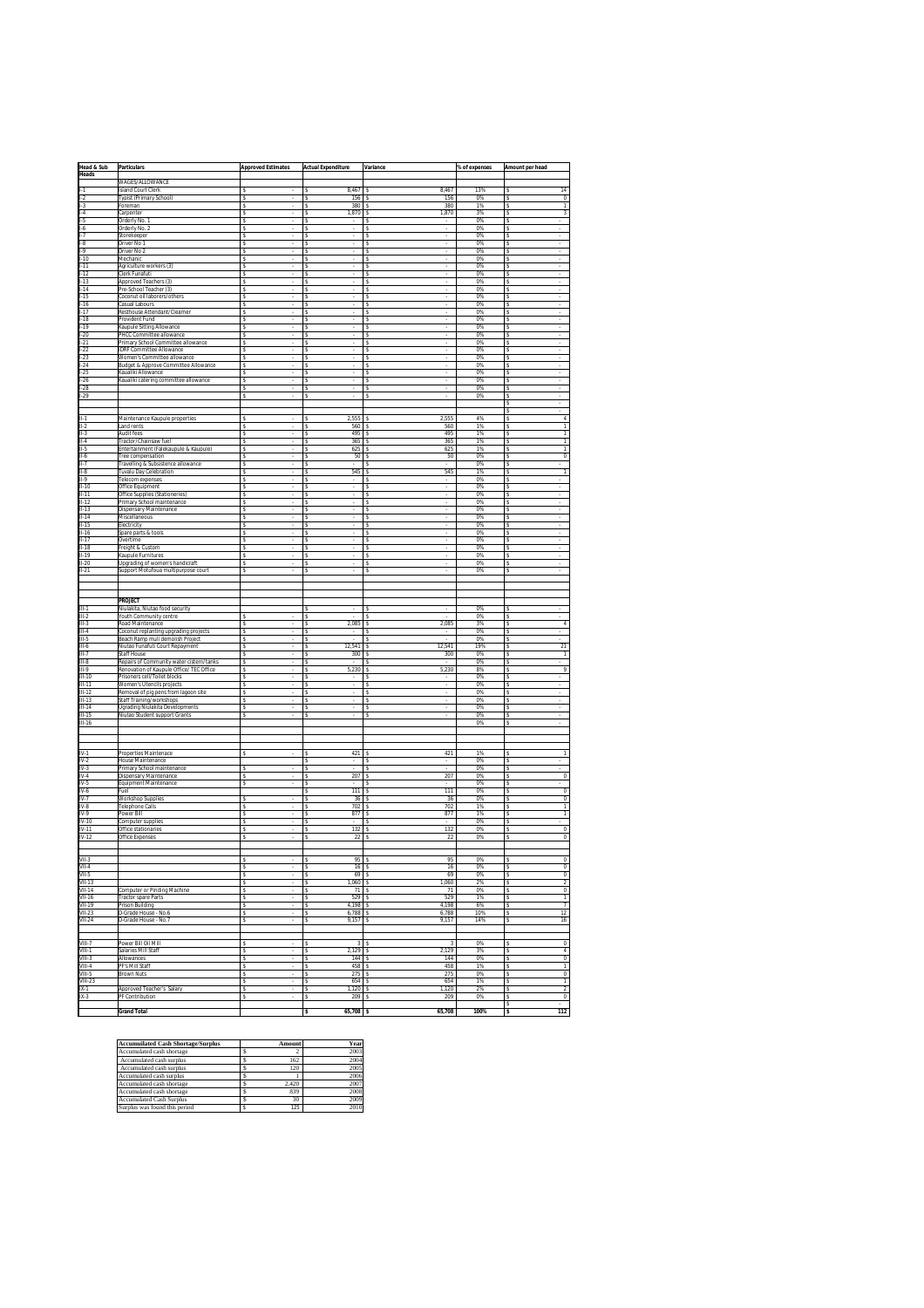To the members of Tuvalu's Parliament and the Ulu Aliki of Nukufetau,

#### **Report on the Financial Statements of Nukufetau Kaupule**

We have audited the accompanying financial statements of the Nukufetau Kaupule, which comprise Statement of Revenue, Statement of Expenditure and Analysis of Surpluses and Deficit for the year ended 31 March 2011 and the Bank Statement of Ledger Balances as at 31 March 2011.

#### *Management's Responsibility for the Financial Statements*

Management is responsible for the preparation of these financial statements in accordance with section 71 of the Falekaupule Act and accompanying financial instructions, and for such internal control as management determines is necessary to enable the preparation of financial statements that are free from material misstatement, whether due to fraud or error.

## *Auditor's Responsibility*

Our responsibility is to express an opinion on these financial statements based on our audit. This responsibility arises from section 74 of the Falekaupule Act. We conducted our audit in accordance with the International Organisation of Supreme Audit Institution's (INTOSAI) Auditing Standards, which incorporate the International Auditing Standards.

Because of the matter described in the Basis for Disclaimer of Opinion paragraph, however, we were not able to obtain sufficient appropriate audit evidence to provide a basis for an audit opinion.

## *Basis for Disclaimer of Opinion*

The Nukufetau financial statements for the year ended  $31<sup>st</sup>$  March 2011 were unable to be compiled. This is due to 2 months of receipts and 3 months of payment evidence not being able to be located. This affects the completeness of the Statement of Revenue and the Statement of Expenditure, as well as the Analysis of Surpluses, Deficit and Balances. This is a material effect on the financial statements which is considered to be pervasive.

#### *Disclaimer of Audit Opinion*

Because of the significance of the matter described in the Basis for Disclaimer of Opinion paragraph, we have not been able to obtain sufficient appropriate audit evidence to provide a basis for an audit opinion. Accordingly, we do not express an opinion on the financial statements.

#### *Independence*

When carrying out the audit we followed the independence requirements of the Office of the Auditor General Tuvalu, which incorporate the independence requirements of the International Standards of Auditing and the International Organisation of Supreme Audit Institutions.

Eli Lopati Acting Auditor General of Tuvalu 27 January 2014 Vaiaku, Funafuti, Tuvalu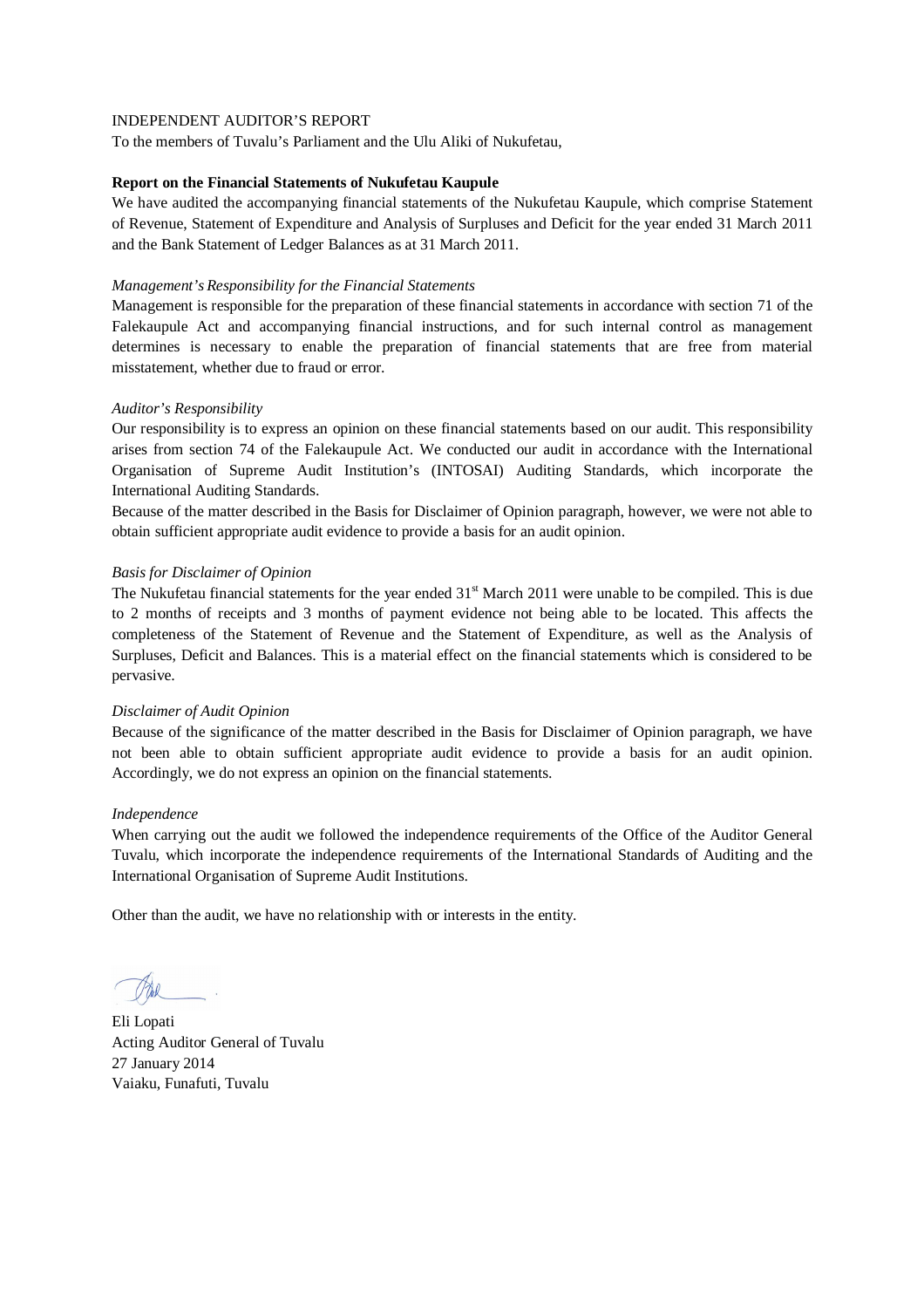# **Kaupule Nukufetau April 2010 to 2011**

**Year Ending 30th April 2011**

| <b>Add Revenue Collected</b><br>Less Expenditure Incurred<br>\$273,728<br><b>Balance as per bank statement</b><br><b>Particulars</b><br><b>Debit</b><br>Credit<br><b>Variance</b><br>\$273,728<br>\$6,037<br>\$208,612<br>\$4,283<br>\$2,675<br>\$70,874<br>\$12,298<br>\$7,221<br>\$7,221<br>Tutasi Primary School (640881-30)<br>\$14,002<br>\$6,100<br>Nukufetau Foundation Fund (691582-30)<br>\$1,267<br>Nukufetau Island Court (280046-30)<br>\$4,096<br><b>Technical Fund</b><br>\$38,900<br>\$31,616<br>Nukufetau FTF Proceed<br>\$145,304<br>\$148,592<br>Cash on hand<br>\$1,108<br>\$1.108<br>\$273,728<br>Total<br>\$273,728<br>\$437,587<br><b>Analysis of Surpluses, Deficit and Balances</b><br><b>Actual Revenue</b> | Balance as at 1st April 2010         |           |  | \$285,982  |  |
|--------------------------------------------------------------------------------------------------------------------------------------------------------------------------------------------------------------------------------------------------------------------------------------------------------------------------------------------------------------------------------------------------------------------------------------------------------------------------------------------------------------------------------------------------------------------------------------------------------------------------------------------------------------------------------------------------------------------------------------|--------------------------------------|-----------|--|------------|--|
|                                                                                                                                                                                                                                                                                                                                                                                                                                                                                                                                                                                                                                                                                                                                      |                                      |           |  | \$158,140  |  |
|                                                                                                                                                                                                                                                                                                                                                                                                                                                                                                                                                                                                                                                                                                                                      |                                      | \$170,394 |  |            |  |
|                                                                                                                                                                                                                                                                                                                                                                                                                                                                                                                                                                                                                                                                                                                                      | Balance as at 31st March 2010        |           |  |            |  |
|                                                                                                                                                                                                                                                                                                                                                                                                                                                                                                                                                                                                                                                                                                                                      |                                      |           |  |            |  |
|                                                                                                                                                                                                                                                                                                                                                                                                                                                                                                                                                                                                                                                                                                                                      | <b>Statement of Ledger Balances</b>  |           |  |            |  |
|                                                                                                                                                                                                                                                                                                                                                                                                                                                                                                                                                                                                                                                                                                                                      |                                      |           |  |            |  |
|                                                                                                                                                                                                                                                                                                                                                                                                                                                                                                                                                                                                                                                                                                                                      | Surplus Account 31 March 2011        |           |  |            |  |
|                                                                                                                                                                                                                                                                                                                                                                                                                                                                                                                                                                                                                                                                                                                                      | <b>IBD</b> Council                   |           |  | \$202,575  |  |
|                                                                                                                                                                                                                                                                                                                                                                                                                                                                                                                                                                                                                                                                                                                                      | <b>IBD</b> School                    |           |  | $-$1,608$  |  |
|                                                                                                                                                                                                                                                                                                                                                                                                                                                                                                                                                                                                                                                                                                                                      | Cash at bank                         |           |  | $-558,576$ |  |
|                                                                                                                                                                                                                                                                                                                                                                                                                                                                                                                                                                                                                                                                                                                                      | Cash at Fusi                         |           |  | \$0        |  |
|                                                                                                                                                                                                                                                                                                                                                                                                                                                                                                                                                                                                                                                                                                                                      |                                      |           |  | \$14,002   |  |
|                                                                                                                                                                                                                                                                                                                                                                                                                                                                                                                                                                                                                                                                                                                                      | Nukufetau Island Council (691611-40) |           |  | \$6,100    |  |
|                                                                                                                                                                                                                                                                                                                                                                                                                                                                                                                                                                                                                                                                                                                                      |                                      |           |  | \$1,267    |  |
|                                                                                                                                                                                                                                                                                                                                                                                                                                                                                                                                                                                                                                                                                                                                      |                                      |           |  | \$4,096    |  |
|                                                                                                                                                                                                                                                                                                                                                                                                                                                                                                                                                                                                                                                                                                                                      |                                      |           |  | $-57,284$  |  |
|                                                                                                                                                                                                                                                                                                                                                                                                                                                                                                                                                                                                                                                                                                                                      |                                      |           |  | \$3,288    |  |
|                                                                                                                                                                                                                                                                                                                                                                                                                                                                                                                                                                                                                                                                                                                                      |                                      |           |  | \$0        |  |
|                                                                                                                                                                                                                                                                                                                                                                                                                                                                                                                                                                                                                                                                                                                                      |                                      |           |  | \$163,859  |  |
|                                                                                                                                                                                                                                                                                                                                                                                                                                                                                                                                                                                                                                                                                                                                      |                                      |           |  |            |  |
|                                                                                                                                                                                                                                                                                                                                                                                                                                                                                                                                                                                                                                                                                                                                      | Population                           |           |  | 586        |  |
|                                                                                                                                                                                                                                                                                                                                                                                                                                                                                                                                                                                                                                                                                                                                      |                                      |           |  | \$158,139  |  |
|                                                                                                                                                                                                                                                                                                                                                                                                                                                                                                                                                                                                                                                                                                                                      | <b>Actual Expenses</b>               |           |  | \$170,394  |  |
|                                                                                                                                                                                                                                                                                                                                                                                                                                                                                                                                                                                                                                                                                                                                      | Surpluses/Deficit                    |           |  | \$12,255   |  |
|                                                                                                                                                                                                                                                                                                                                                                                                                                                                                                                                                                                                                                                                                                                                      | Opening Balance 01:04:2010           |           |  | \$285,982  |  |
|                                                                                                                                                                                                                                                                                                                                                                                                                                                                                                                                                                                                                                                                                                                                      | Closing Balance 31:03:2011           |           |  | \$273,728  |  |
|                                                                                                                                                                                                                                                                                                                                                                                                                                                                                                                                                                                                                                                                                                                                      | Closing Balance per Head (\$)        |           |  | \$467      |  |

## **2010 to 2011 Statement of revenues**

| Head & Sub               | <b>Particulars</b>                      | Approved         | Actual    | Variance to estimates | % of revenue | Amount<br>per head |
|--------------------------|-----------------------------------------|------------------|-----------|-----------------------|--------------|--------------------|
| <b>Heads</b><br>A        | <b>Local Revenue</b>                    | <b>Estimates</b> | Revenue   |                       |              |                    |
| $A-1$                    | Court fine                              |                  | \$1,102   | $-$1,102$             | 1%           | \$2                |
| $A-2$                    | <b>Guest House Rent</b>                 |                  | \$680     | $-5680$               | 0%           | \$1                |
| $A-3$                    | <b>Head Tax</b>                         |                  | \$2,466   | $-$ \$2,466           | 2%           | \$4                |
| $A-4$                    | <b>Equipment Hires</b>                  |                  | \$364     | $-5364$               | 0%           | \$1                |
| $A-5$                    | <b>House Rents</b>                      |                  | \$1,720   | $-$1,720$             | 1%           | \$3                |
| $A-6$                    | Search Fee                              |                  | \$36      | $-$ \$36              | 0%           | \$0                |
| $A-7$                    | <b>Interest Received</b>                |                  | \$3,614   | $-53,614$             | 2%           | \$6                |
| $A-8$                    | Licences                                |                  | \$2,750   | $-$ \$2,750           | 2%           | \$5                |
| $A-9$                    | Pig Sales                               |                  | \$15      | $-$15$                | 0%           | \$0                |
| $A-10$                   | <b>Staff PF</b>                         |                  | \$2,402   | $-$ \$2,402           | 2%           | \$4                |
| $A-11$                   | Fusi Bonus                              |                  | \$205     | $-$ \$205             | 0%           | \$0                |
| $A-12$                   | Vehicle Hire                            |                  | \$1,190   | $-$1,190$             | 1%           | \$2                |
| $A-13$                   | Telecom Office Rent                     |                  | \$0       | \$0                   | 0%           | \$0                |
| $A-14$                   | NBT Office Rent                         |                  | \$456     | $-$ \$456             | 0%           | \$1                |
| $A-15$                   | Funafuna Sales                          |                  | \$212     | $-5212$               | 0%           | \$0                |
| $A-16$                   | Fruit & Vegetables                      |                  | \$510     | $-5510$               | 0%           | \$1                |
| $A-17$                   | Miscellaneous                           |                  | \$4,185   | $-54,185$             | 3%           | \$7                |
| B                        | <b>Recurrent Grant</b>                  |                  |           | \$0                   |              |                    |
| $B-1$                    | Falekaupule Trust Fund                  |                  | \$36,910  | $-536,910$            | 23%          | \$63               |
| $B-2$                    | Tuvalu day                              |                  |           | \$0                   | 0%           | \$0                |
| $B-3$                    | <b>Block</b> grant                      |                  | \$24,094  | $-$ \$24,094          | 15%          | \$41               |
| $B-4$                    | Telecom expenses                        |                  |           | \$0                   | 0%           | \$0                |
| $B-5$                    | Office Equipment maint                  |                  |           | \$0                   | 0%           | \$0                |
| c                        |                                         |                  |           | \$0                   |              |                    |
| $C-4$                    |                                         |                  | \$3,313   | $-53,313$             |              |                    |
| $C-5$                    |                                         |                  | \$36      | $-$ \$36              |              |                    |
| D                        |                                         |                  |           | \$0                   |              |                    |
| $D-1$                    |                                         |                  | \$64,324  | $-$ S64.324           |              |                    |
| E                        |                                         |                  |           | \$0                   |              |                    |
| $E-1$                    |                                         |                  | \$1,417   | $-$1,417$             | 1%           | \$2                |
| $E-2$                    |                                         |                  | \$15      | $-515$                | 0%           | \$0                |
| $E-3$                    |                                         |                  | \$6       | $-56$                 | 0%           | \$0                |
| $E-4$                    |                                         |                  | \$5,486   | $-55.486$             | 3%           | \$9                |
| $F-1$                    |                                         |                  | \$182     | $-5182$               | 0%           |                    |
| $F-2$                    |                                         |                  | \$238     | $-5238$               | 0%           |                    |
|                          | Total                                   | \$0              | \$157,927 | $-$157,927$           | 100%         | \$270              |
| <b>Expenditure Heads</b> |                                         |                  |           | $\mathsf{S}$          |              |                    |
| III-9                    | Renovation of Kaupule Office/TEC Office |                  | \$200     | \$200                 | 0%           | \$0                |
|                          |                                         |                  |           | \$0                   | 0%           | \$0                |
|                          |                                         |                  |           | \$0                   | 0%           | \$0                |
|                          |                                         |                  |           |                       | 0%           |                    |
|                          | Surplus found                           |                  | \$12      | \$12                  | 0%           |                    |
|                          |                                         |                  |           |                       | 0%           |                    |
|                          | <b>Grand Total</b>                      | \$0              | \$158,139 | $-$157,715$           | 100%         | \$270              |
|                          |                                         |                  |           |                       |              |                    |